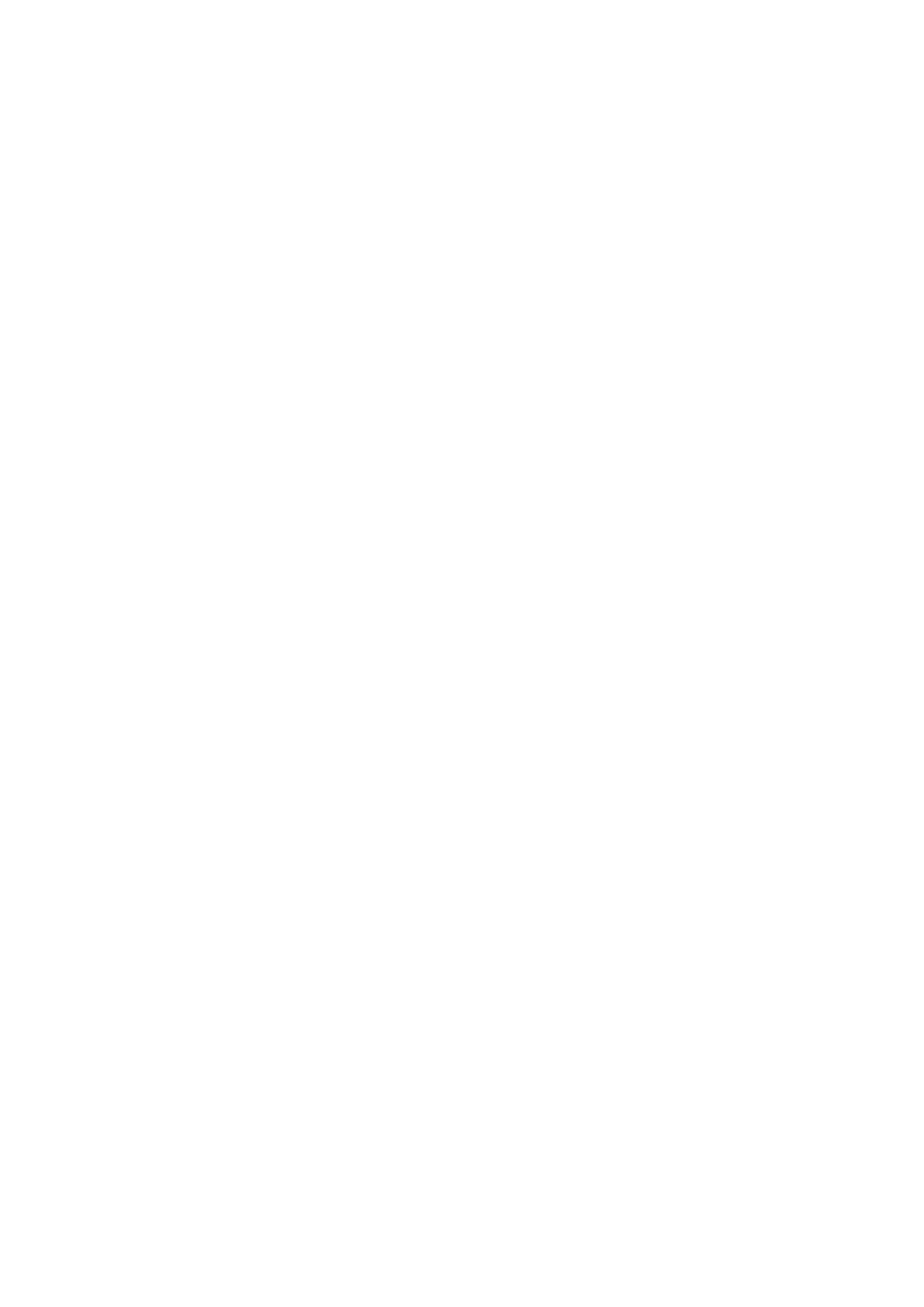

# **DRAFT AIR NAVIGATION (RULES OF THE AIR) (AMENDMENT) (JERSEY) REGULATIONS 201-**

# **REPORT**

#### **Introduction**

The Standardised European Rules of the Air ("SERA"), were first introduced in the European Union by Commission Implementing Regulation (EU) 923/2012, and apply to every aircraft operating in European Union (EU) airspace.

SERA applies to every aircraft operating in EU airspace regardless of type or state of registration. Following extensive consultation by Ports of Jersey and the Director of Civil Aviation with the aviation community, these rules were given effect in Jersey. The majority of the Island's airspace sits within the Functional Airspace Block Europe Central ("FABEC"), and so it is important for aviation safety that a common set of rules are followed. The rules were implemented in Jersey by the [Air Navigation \(Rules](https://www.jerseylaw.je/laws/revised/Pages/03.250.65.aspx)  [of the Air\) \(Jersey\) Regulations 2017](https://www.jerseylaw.je/laws/revised/Pages/03.250.65.aspx) to ensure the continued free flow of air traffic to and from the Island.

SERA replaced most, but not all, of the Jersey Rules of the Air. These were technical changes, some of which were significant, but most had minimal or no impact. Nevertheless, pilots, air traffic controllers, aerodrome operators, and anyone else involved in the operation of aircraft, must be aware of the rules which govern their respective operations.

#### **Amendments to the Standardised European Rules of the Air**

Amendments have been made to the original rules by Council Implementing Regulation (EU) 2016/1185, which update and complete the common rules of the air and operational provisions regarding services and procedures in air navigation. These amendments (SERA Part C), need to be reflected in Jersey's legislation in order to retain common rules of the air with neighbouring jurisdictions.

#### **Amendments to Jersey legislation required**

In order that Jersey can reflect these changes, the Air Navigation (Rules of the Air) [\(Jersey\) Regulations 2017](https://www.jerseylaw.je/laws/revised/Pages/03.250.65.aspx) require amending. The Legislative Drafting Office has drafted the Air Navigation (Rules of the Air) (Amendment) (Jersey) Regulations 201- (the "draft Regulations"), which would enact the required changes.

The draft Regulations also amend Article 1 of the **Air Navigation (Jersey) Law 2014** to provide that a reference to the Standard Rules of the Air and to the Chicago Convention is a reference to each as amended from time to time.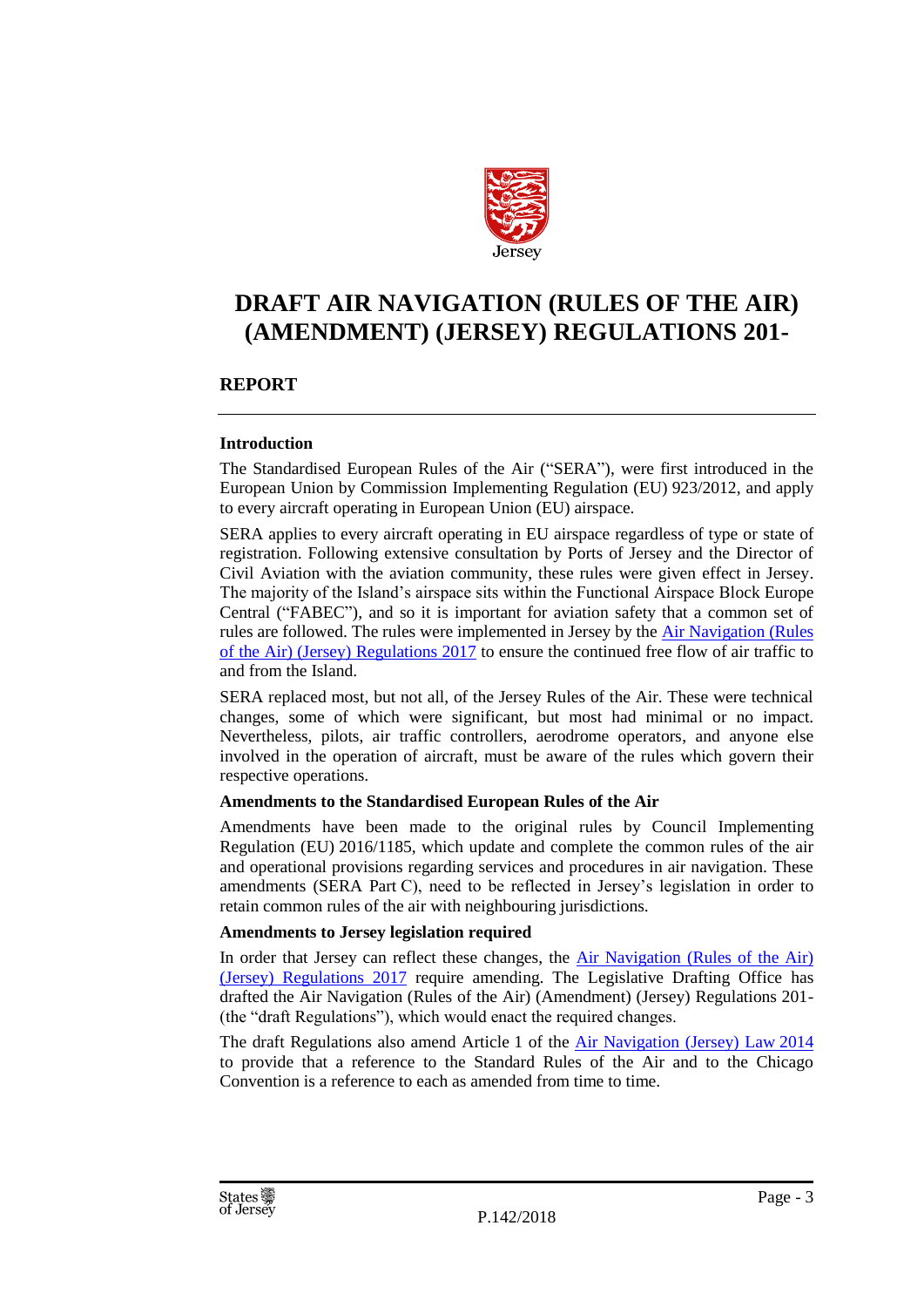# **Financial and manpower implications**

There are no financial or manpower implications for the States arising from the adoption of these draft Regulations.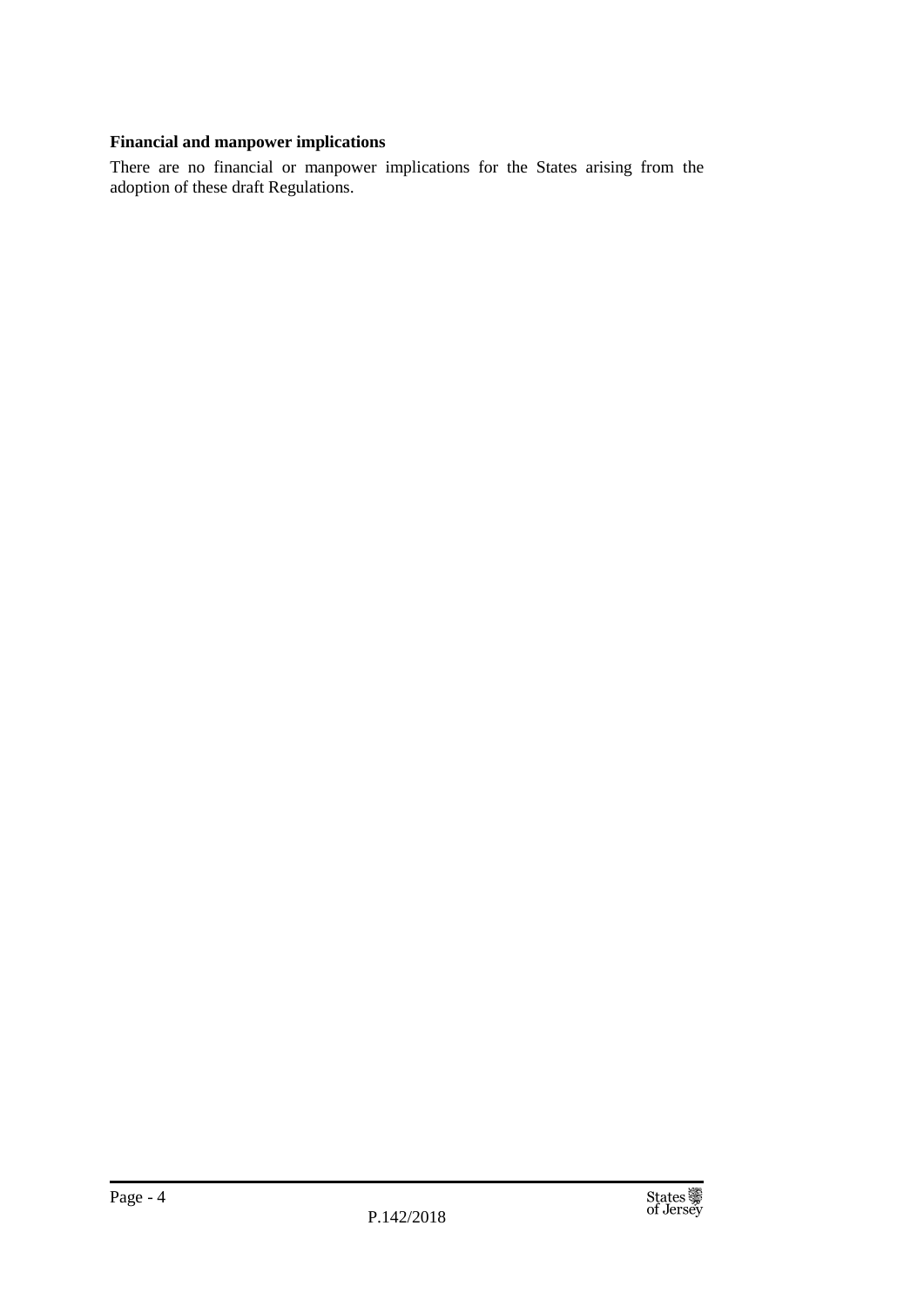# **Explanatory Note**

These Regulations amend the Jersey Rules of the Air 2017 set out in the Air Navigation (Rules of the Air) (Jersey) Regulations 2017 to incorporate the amendments made to the Single European Rules of the Air (SERA) by the Commission Implementing Regulation (EU) 2016/1185 of 20 July 2016 amending Implementing Regulation (EU) No 923/2012 as regards the update and completion of the common rules of the air and operational provisions regarding services and procedures in air navigation (SERA Part C) and repealing Regulation (EC) No 730/2006, (OJ L 196 21.7.2016, p. 3).

These Regulations also amend Article 1 of the Air Navigation (Jersey) Law 2014 to provide that the reference to the "Standard European Rules of the Air" and to the "Chicago Convention" is a reference to each as amended from time to time.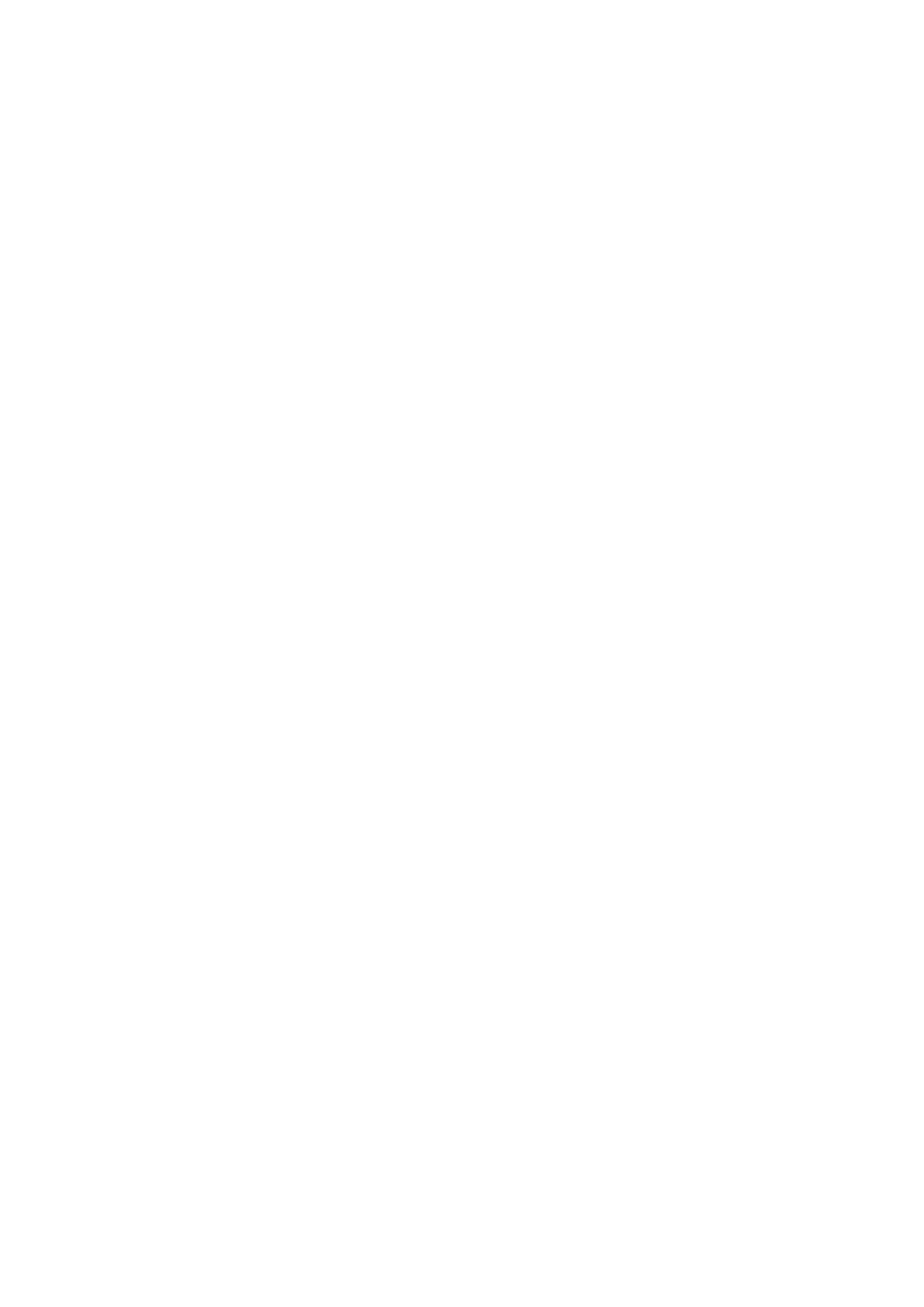

# **DRAFT AIR NAVIGATION (RULES OF THE AIR) (AMENDMENT) (JERSEY) REGULATIONS 201-**

# **Arrangement**

# **Regulation**

| $\mathbf{1}$                                                               |  |
|----------------------------------------------------------------------------|--|
| $\overline{c}$                                                             |  |
| 3                                                                          |  |
| $\overline{4}$                                                             |  |
| 5<br>Rule 35 (Special VFR in control zones (SERA.5010)) amended 10         |  |
| Rule 36 (Instrument Flight Rules (IFR) - Rules applicable to all IFR<br>6  |  |
|                                                                            |  |
| Rule 39 (Classification of airspaces (SERA.6001)) amended10<br>7           |  |
| Rule 41A (Collision hazard information when ATS based on<br>8              |  |
|                                                                            |  |
| 9<br>Rule 44 (Operation of air traffic control services (SERA.8005))       |  |
|                                                                            |  |
| Rule 45A (Application of wake turbulence separation (SERA.8012))<br>10     |  |
|                                                                            |  |
| Rule 46 (Air traffic control clearances (ATC clearance) (SERA.8015))<br>11 |  |
|                                                                            |  |
| Rule 47 (Adherence to flight plan (SERA.8020)) amended13<br>12             |  |
| 13                                                                         |  |
| Rule 53 (Automatic terminal information service (ATIS)<br>14               |  |
|                                                                            |  |
| 15                                                                         |  |
| Rule 56 (Unlawful interference (SERA.11001)) and Rule 57 (Services<br>16   |  |
| to aircraft in the event of an emergency (SERA.11005) substituted14        |  |
| Rule 58 (Strayed or unidentified aircraft (SERA 11010)) amended 14<br>17   |  |
| Rule 58A (Minimum fuel and fuel emergency (SERA.11012)) and<br>18          |  |
| Rule 58B (Degraded aircraft performance (SERA 11013)) inserted 15          |  |
| Rule 62 (Special aircraft observations (SERA.12005)) amended17<br>19       |  |
| 20                                                                         |  |
| 21                                                                         |  |
| Appendix 4 (ATS airspace classes – services provided and flight<br>22      |  |
|                                                                            |  |
| Appendix 5 (Requirements regarding services in air navigation)<br>23       |  |
|                                                                            |  |
| 24                                                                         |  |
| 25                                                                         |  |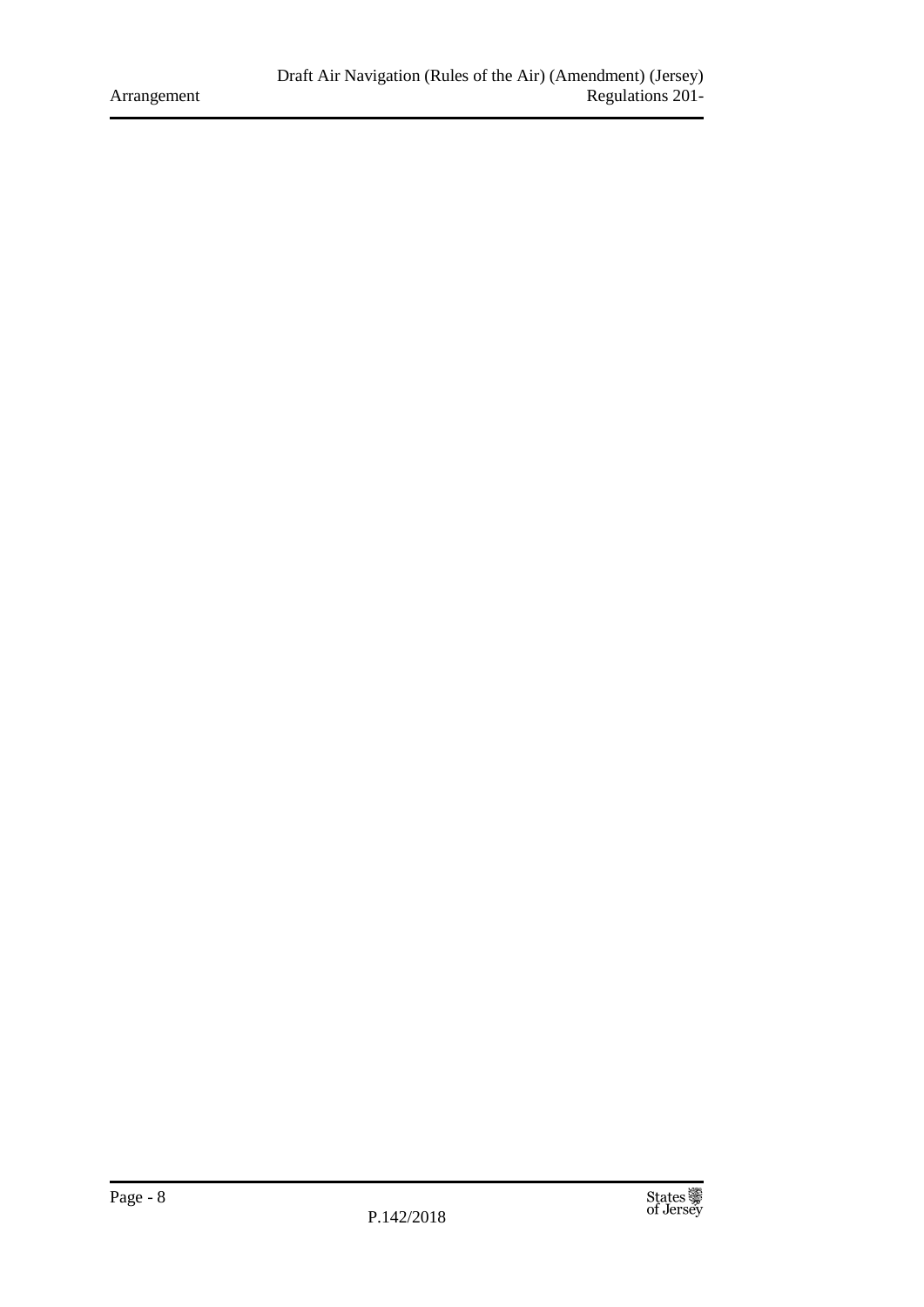

# **DRAFT AIR NAVIGATION (RULES OF THE AIR) (AMENDMENT) (JERSEY) REGULATIONS 201-**

*Made [date to be inserted] Coming into force [date to be inserted]*

**THE STATES**, in pursuance of Article 46 and 180(c) of the Air Navigation (Jersey) Law 2014<sup>1</sup> , have made the following Regulations –

# <span id="page-8-0"></span>**1 Interpretation**

In these Regulations "principal Rules" means the Jersey Rules of the Air 2017 set out in the Air Navigation (Rules of the Air) (Jersey) Regulations 2017<sup>2</sup>.

### <span id="page-8-1"></span>**2 Rule 25 (Water operations (SERA.3230)) amended**

In Rule 25 of the principal Rules, after paragraph (5) there is inserted the following paragraph –

"(6) At night or during any other period specified by the competent authority, all aircraft on the water shall display lights as required by the Convention on the International Regulations for Preventing Collisions at Sea 1972, unless it is impractical for them to do so, in which case they shall display lights as closely similar as possible in characteristics and position to those required by the International Regulations.".

# <span id="page-8-2"></span>**3 Rule 30 (Completion of a flight plan (SERA.4010)) amended**

In Rule 30(2) of the principal Rules, for the words "the information specified in Rule  $29(1)(1)$ , (m), (n) and (o)" there are substituted the words "on all other items".

# <span id="page-8-3"></span>**4 Rule 32 (Closing a flight plan (SERA.4020)) amended**

In Rule 32(5) of the principal Rules, for the words "immediately prior to landing, the aircraft shall," there are substituted the words "the aircraft shall, immediately prior to landing,".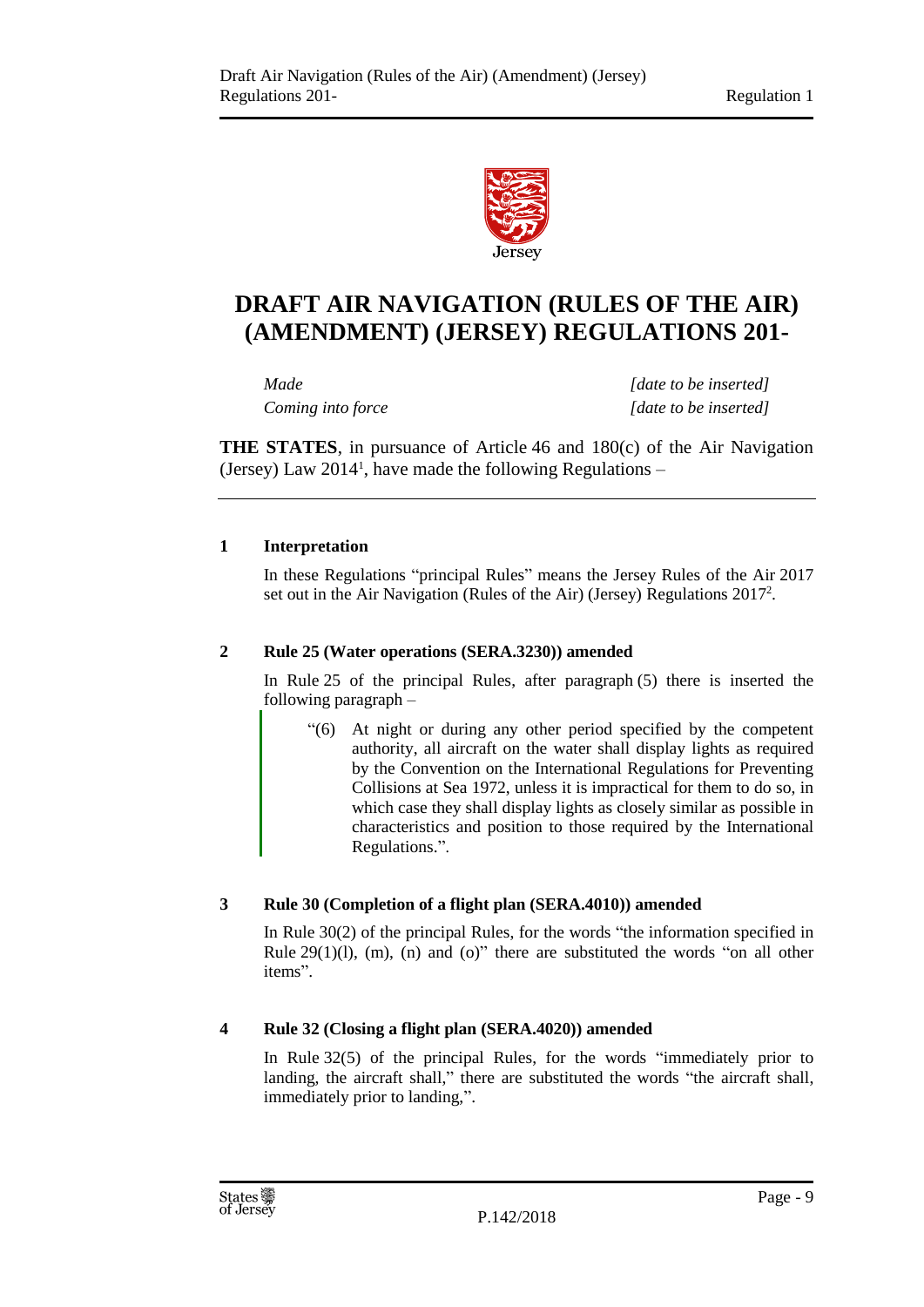#### <span id="page-9-0"></span>**5 Rule 35 (Special VFR in control zones (SERA.5010)) amended**

In Rule  $35(2)(c)$  of the principal Rules –

- (a) for the words "within the control zone or aerodrome traffic circuit" there are substituted the words "within a control zone, or enter the aerodrome traffic zone or aerodrome traffic circuit";
- (b) the word "not" where it appears in clauses (i) and (ii) is deleted.

#### <span id="page-9-1"></span>**6 Rule 36 (Instrument Flight Rules (IFR) – Rules applicable to all IFR Flights (SERA.5015)) amended**

In Rule 36 of the principal Rules, after paragraph (4) there are inserted the following paragraphs –

- "(5) A change from IFR flight to VFR flight shall only be acceptable when a message initiated by the pilot-in-command containing the specific expression 'CANCELLING MY IFR FLIGHT', together with the changes, if any, to be made to the current flight plan, is received by an ATS unit.
- (6) An invitation to change from IFR flight to VFR flight shall not be made by ATS either directly or by inference.".

#### <span id="page-9-2"></span>**7 Rule 39 (Classification of airspaces (SERA.6001)) amended**

In Rule 39(1) of the principal Rules, for the words "Airspace may be designated and notified by a competent authority" there are substituted the words "A competent authority may designate airspace".

#### <span id="page-9-3"></span>**8 Rule 41A (Collision hazard information when ATS based on surveillance are provided (SERA.7002)) inserted**

After Rule 41 of the principal Rules there is inserted the following Rule –

#### **"41A Collision hazard information when ATS based on surveillance are provided (SERA.7002)**

When an identified controlled flight is observed to be on a conflicting path with an unknown aircraft, deemed to constitute a collision hazard, the pilot of the controlled flight shall, whenever practicable –

- (a) be informed of the unknown aircraft, and, if the pilot so requests, or if the situation so warrants in the opinion of the controller, avoiding action shall be suggested; and
- (b) be notified when the conflict no longer exists.".

#### <span id="page-9-4"></span>**9 Rule 44 (Operation of air traffic control services (SERA.8005)) amended**

In Rule 44(2) of the principal Rules, for the words "listed this paragraph" there are substituted the words "listed in this paragraph".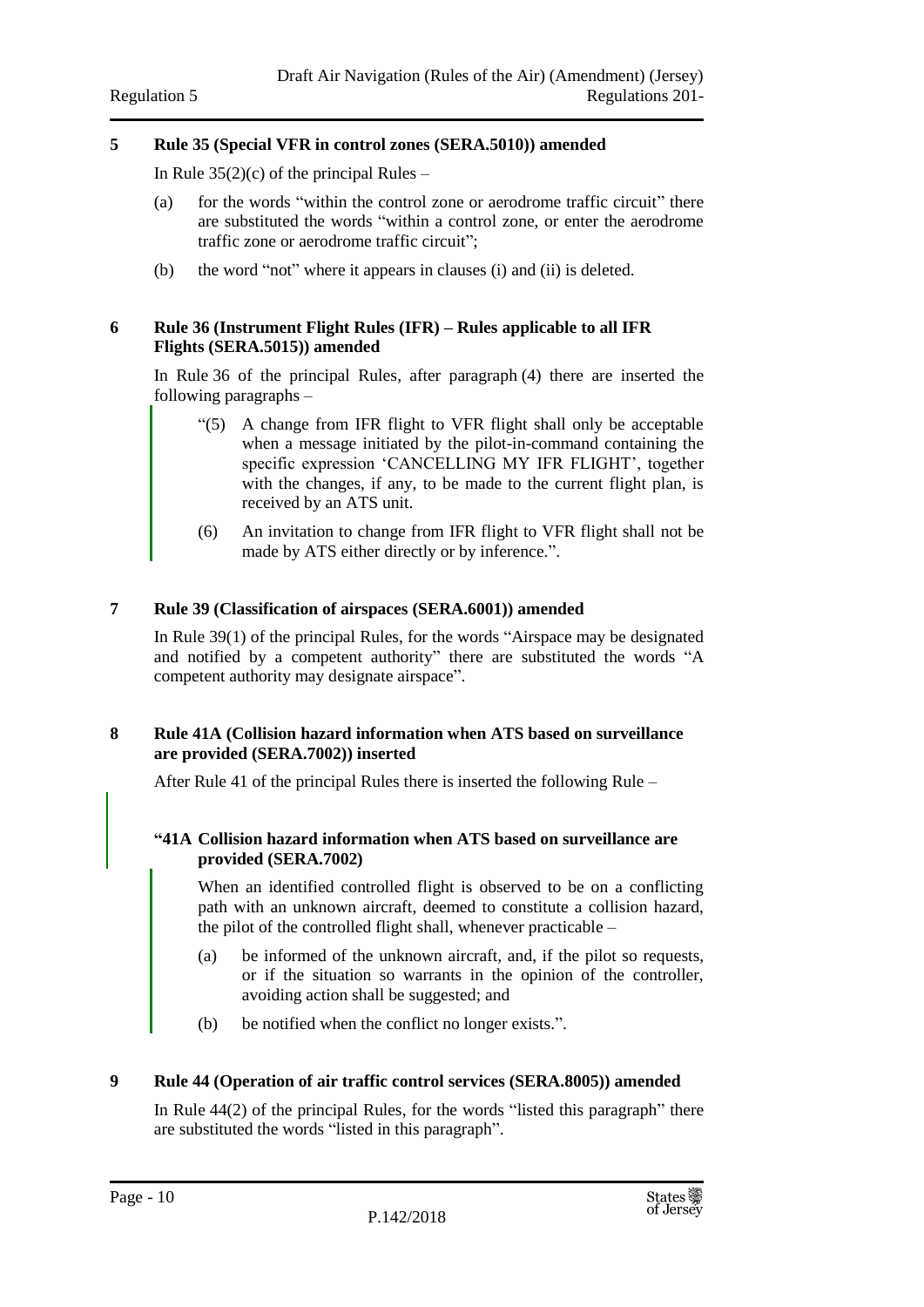#### <span id="page-10-0"></span>**10 Rule 45A (Application of wake turbulence separation (SERA.8012)) inserted**

After Rule 45 of the principal Rules there is inserted the following Rule –

### **"45A Application of wake turbulence separation (SERA.8012)**

Wake turbulence separation minima shall be applied to aircraft in the approach and departure phases of flight under the following circumstances –

- (a) an aircraft is operating directly behind another aircraft at the same altitude or less than 300 m (1 000 ft) below it;
- (b) both aircraft are using the same runway or parallel runways separated by less than 760 m (2 500 ft); or
- (c) an aircraft is crossing behind another aircraft at the same altitude or less than 300 m (1 000 ft) below it.".

#### <span id="page-10-1"></span>**11 Rule 46 (Air traffic control clearances (ATC clearance) (SERA.8015)) substituted**

In Rule 46 of the principal Rules –

- (a) for paragraph  $(1)$  there is substituted the following paragraph
	- "(1) ATC clearances shall be based solely on the following requirements for providing air traffic control service –
		- (a) clearances shall be issued solely for expediting and separating air traffic and be based on known traffic conditions which affect safety in aircraft operation and such traffic conditions include not only aircraft in the air, and on the manoeuvring area over which control is being exercised, but also any vehicular traffic or other obstructions not permanently installed on the manoeuvring area in use;
		- (b) ATC units shall issue such ATC clearances as necessary to prevent collisions and to expedite and maintain an orderly flow of air traffic; and
		- (c) ATC clearances shall be issued early enough to ensure that they are transmitted to the aircraft in sufficient time for it to comply with them.";
- (b) in paragraph (9)(c) after the word "flight," there are inserted the words "which shall be detailed in each clearance when deemed necessary";
- (c) after paragraph (9) there is inserted the following paragraph
	- "(9A) The phrase "cleared via flight planned route" shall not be used when granting a re-clearance.";
- (d) after paragraph (13) there is inserted the following paragraphs –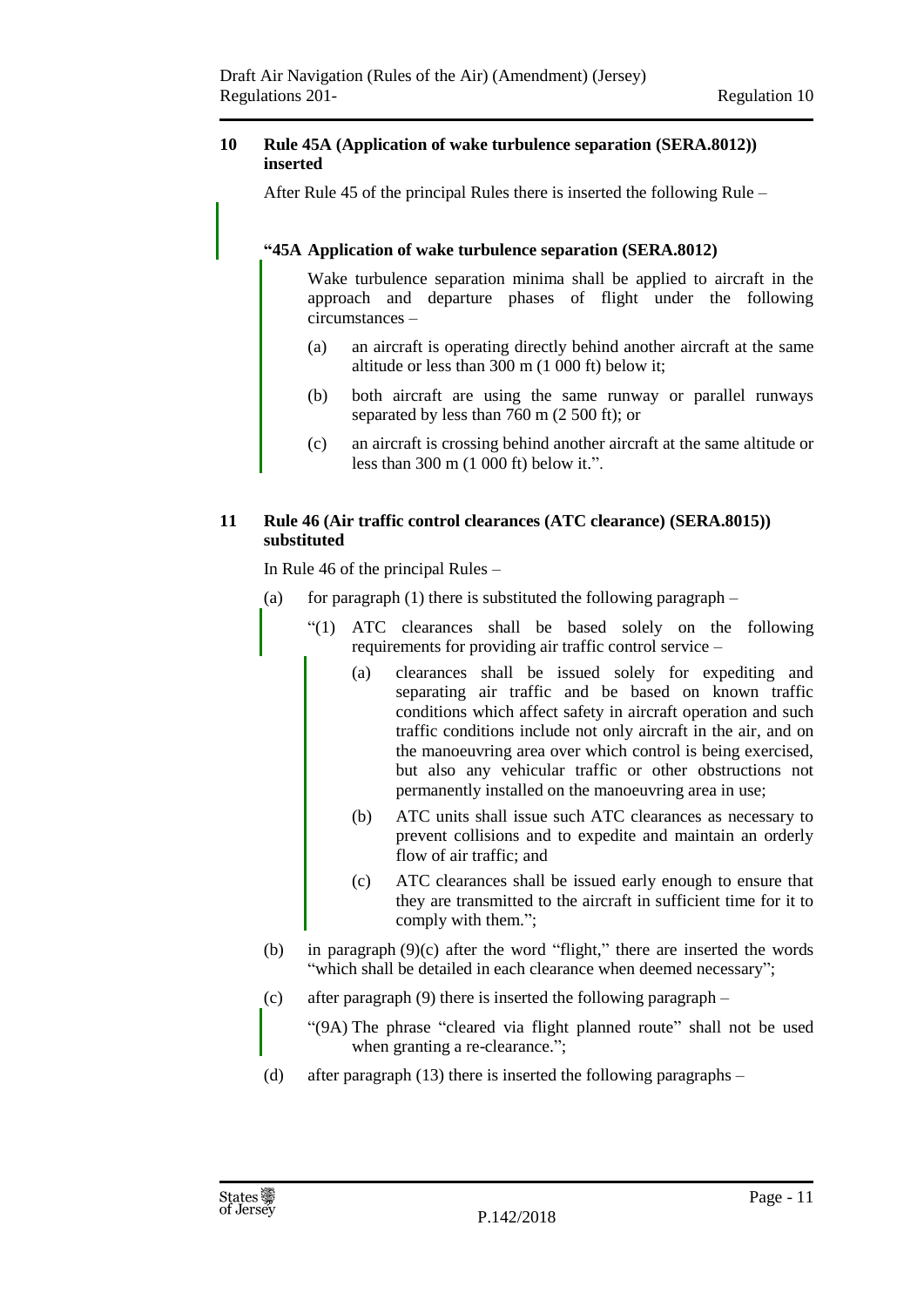*"Changes in clearance regarding route or level*

- (13A) When issuing a clearance covering a requested change in route or level, the exact nature of the change shall be included in the clearance.
- (13B) When traffic conditions will not permit clearance of a requested change, the word "UNABLE" shall be used and, when warranted by circumstances, an alternative route or level shall be offered.

*Clearance related to altimetry*

- (13C) For flights in areas where a transition altitude is established, the vertical position of the aircraft shall, except as provided for in paragraph (13H), be expressed in terms of altitudes at or below the transition altitude and in terms of flight levels at or above the transition level.
- (13D) While passing through the transition layer, the vertical position shall be expressed in terms of flight levels when climbing and in terms of altitudes when descending.
- (13E) The flight crew shall be provided with the transition level in due time prior to reaching it during descent.
- (13F) A QNH altimeter setting shall be included in the descent clearance when first cleared at an altitude below the transition level, in approach clearances or clearances to enter the traffic circuit, and in taxi clearances for departing aircraft, except when it is known that the aircraft has already received the information in a directed transmission.
- (13G) A QFE altimeter setting shall be provided to aircraft on request or on a regular basis in accordance with local arrangements.
- (13H) When an aircraft which has been given clearance to land is completing its approach using atmospheric pressure at aerodrome elevation (QFE), the vertical position of the aircraft shall be expressed in terms of height above aerodrome elevation during that portion of its flight for which QFE may be used, except that it shall be expressed in terms of height above runway threshold elevation:
	- (a) for instrument runways if the threshold is  $2 \text{ m} (7 \text{ ft})$  or more below the aerodrome elevation; and
	- (b) for precision approach runways.

*Conditional clearances*

- 13(I) Conditional phrases, such as 'behind landing aircraft' or 'after departing aircraft', shall not be used for movements affecting the active runway(s), except when the aircraft or vehicles concerned are seen by the appropriate controller and pilot and the aircraft or vehicle causing the condition in the clearance issued shall be the first aircraft or vehicle to pass in front of the other aircraft concerned. In all cases, a conditional clearance shall be given in the following order and consist of –
	- (a) the call sign;
	- (b) the condition;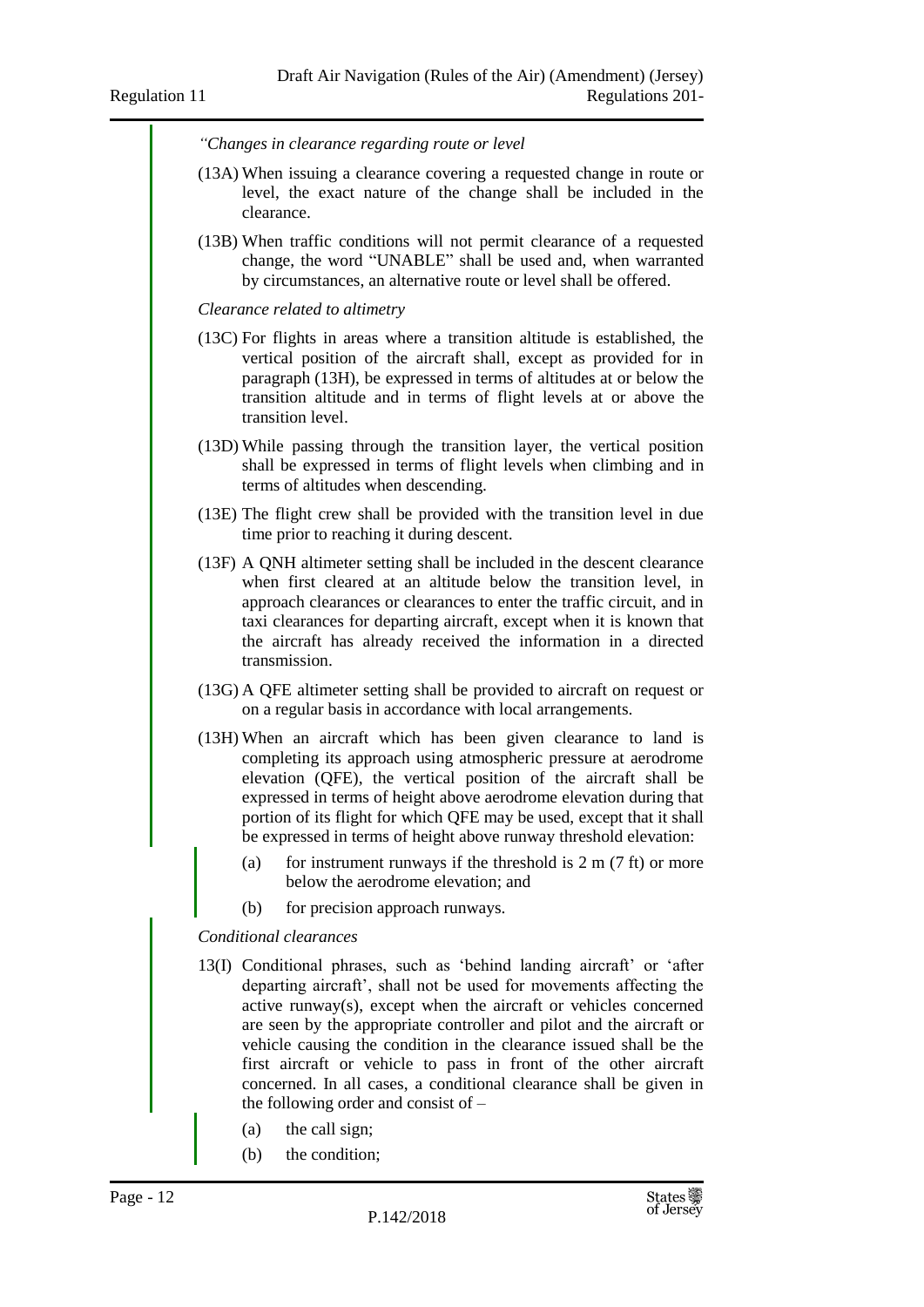- (c) the clearance, and
- (d) a brief reiteration of the condition.".

### <span id="page-12-0"></span>**12 Rule 47 (Adherence to flight plan (SERA.8020)) amended**

In Rule  $47(5)(c)$  of the principal Rules, for the words "is prescribed by the competent authority or on the basis of ICAO regional air navigation agreements" there are substituted the words "is specified by the competent authority".

#### <span id="page-12-1"></span>**13 Rule 48 (Position reports (SERA.8025)) amended**

In Rule 48 of the principal Rules, after paragraph (3) there are inserted the following paragraphs –

- "(4) When a controlled flight has been exempted from the requirement to report at compulsory reporting points, pilots shall, unless automated position reporting is in effect, resume voice or CPDLC position reporting –
	- (a) when so instructed;
	- (b) when advised that the ATS surveillance service has been terminated; or
	- (c) when advised that the ATS surveillance identification is lost.
- (5) The format of position reports shall be in accordance with Part A of Appendix 5.".

# <span id="page-12-2"></span>**14 Rule 53 (Automatic terminal information service (ATIS) (SERA.9010)) amended**

In Rule  $53(5)(1)$  of the principal Rules after the word "direction" there are inserted the words "(in degrees magnetic)".

#### <span id="page-12-3"></span>**15 Rule 54 (Application) (SERA.10001) amended**

In Rule 54 of the principal Rules, the paragraph is renumbered as Rule  $54(1)$ and after paragraph (1) there are inserted the following paragraphs –

- "(2) Unless otherwise prescribed by the competent authority, aircraft equipped with suitable two-way radio-communications shall report during the period 20 to 40 minutes following the time of the last contact, whatever the purpose of such contact, merely to indicate that the flight is progressing according to plan, and such report shall comprise identification of the aircraft and the words "Operations normal".
- (3) The "Operations normal" message shall be transmitted by airground voice communication to an appropriate ATS unit.".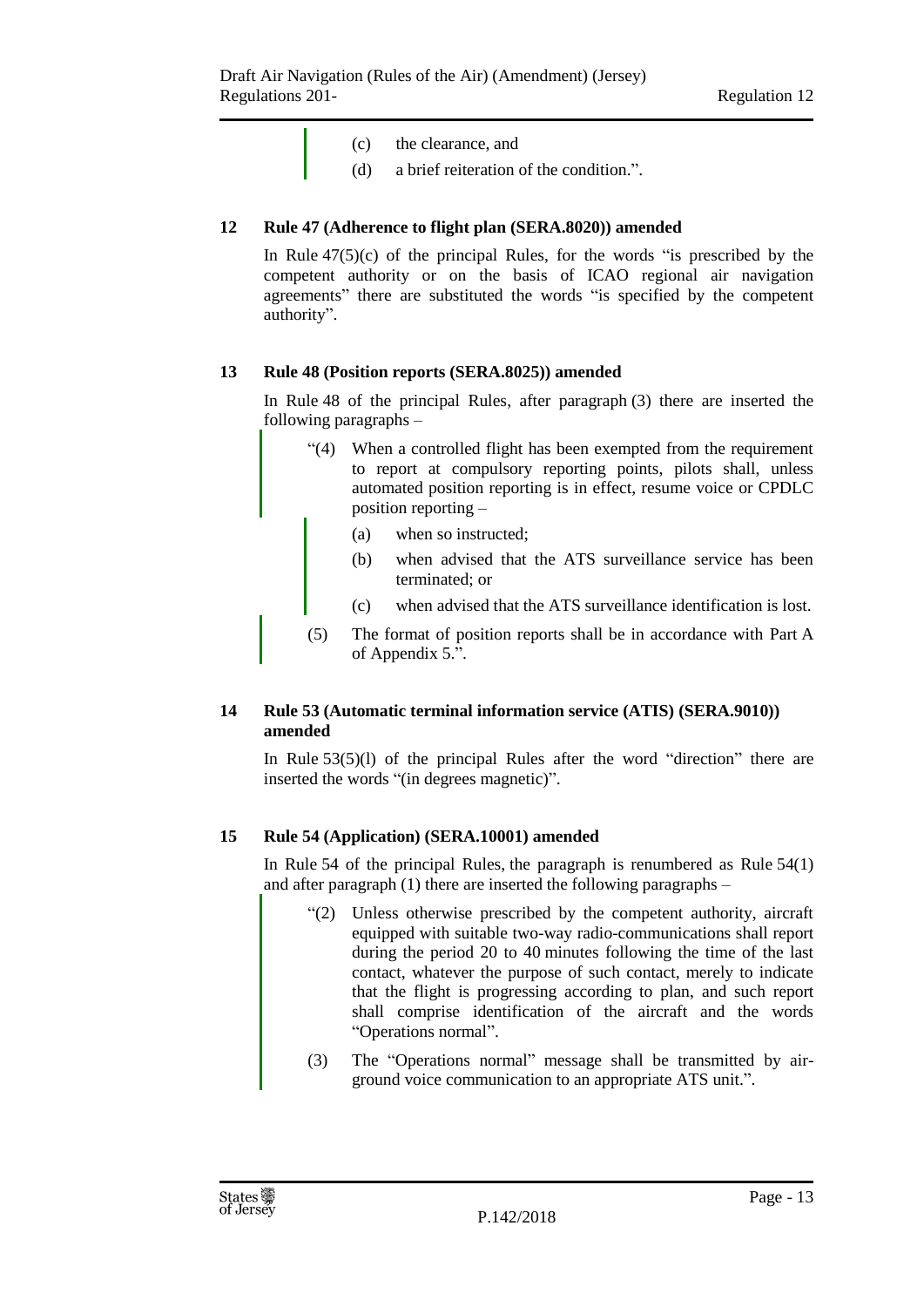#### <span id="page-13-0"></span>**16 Rule 56 (Unlawful interference (SERA.11001)) and Rule 57 (Services to aircraft in the event of an emergency (SERA.11005) substituted**

For Rules 56 and 57 of the principal Rules there are substituted the following Rules –

#### **"56 General (SERA.11001)**

- (1) In case of an aircraft known or believed to be in a state of emergency, including being subjected to unlawful interference, air traffic services units shall give the aircraft maximum consideration, assistance and priority over other aircraft, as may be necessitated by the circumstances.
- (2) Subsequent ATC actions shall be based on the intentions of the pilot, the overall air traffic situation and the real-time dynamics of the contingency.

#### **57 Unlawful interference (SERA.11005)**

- (1) An aircraft which is being subjected to unlawful interference shall endeavour to set the transponder to Code 7500 and notify the appropriate air traffic services unit of any significant circumstances associated therewith and any deviation from the current flight plan necessitated by the circumstances, in order to enable the air traffic services unit to give priority to the aircraft and to minimise conflict with other aircraft.
- (2) If an aircraft is subjected to unlawful interference, the pilot-incommand shall attempt to land as soon as practicable at the nearest suitable aerodrome or at a dedicated aerodrome assigned by the competent authority, unless considerations aboard the aircraft dictate otherwise.
- (3) When an occurrence of unlawful interference with an aircraft takes place or is suspected, air traffic services units shall attend promptly to requests by the aircraft and information pertinent to the safe conduct of the flight shall continue to be transmitted and necessary action shall be taken to expedite the conduct of all phases of the flight, especially the safe landing of the aircraft.
- (4) When an occurrence of unlawful interference with an aircraft takes place or is suspected, air traffic services units shall, in accordance with locally agreed procedures, immediately inform the appropriate authority designated by the State and exchange necessary information with the aircraft operator or its designated representative.".

#### <span id="page-13-1"></span>**17 Rule 58 (Strayed or unidentified aircraft (SERA 11010)) amended**

In Rule  $58(4)(a)$  of the principal Rules, after the words "its position and" there is inserted the word "the".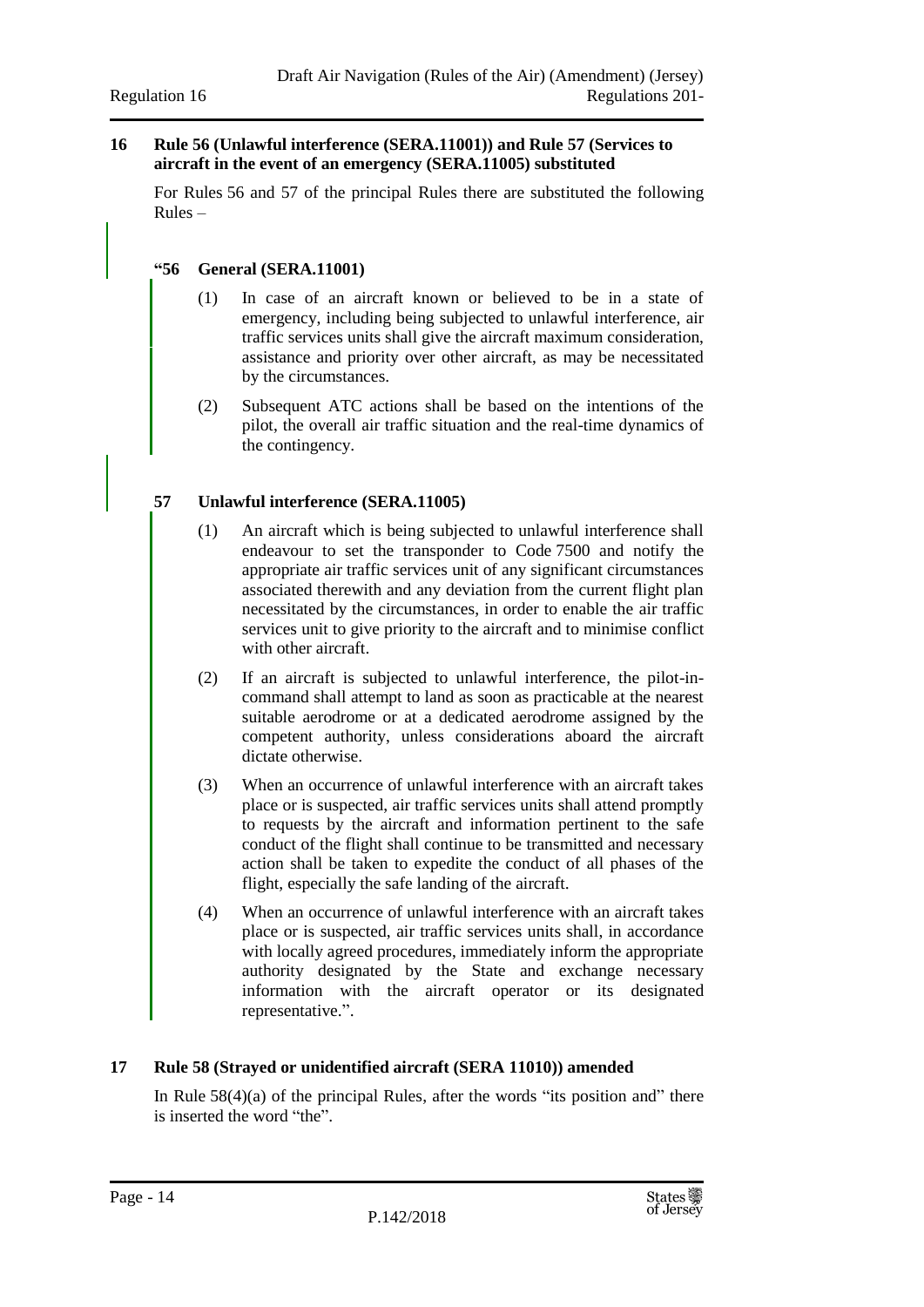#### <span id="page-14-0"></span>**18 Rule 58A (Minimum fuel and fuel emergency (SERA.11012)) and Rule 58B (Degraded aircraft performance (SERA 11013)) inserted**

After Rule 58 of the principal Rules there are inserted the following Rules –

# **"58A Minimum fuel and fuel emergency (SERA.11012)**

- (1) When a pilot reports a state of minimum fuel, the controller shall inform the pilot as soon as practicable of any anticipated delays or that no delays are expected.
- (2) When the level of fuel renders declaring a situation of distress necessary, the pilot, in accordance with Rule 92 (SERA.14095), shall indicate that by using the radiotelephony distress signal (MAYDAY), preferably spoken three times, followed by the nature of the distress condition (FUEL).

# **58B Degraded aircraft performance (SERA.11013)**

- (1) When, as a result of failure or degradation of navigation, communications, altimetry, flight control or other systems, aircraft performance is degraded below the level required for the airspace in which it is operating, the flight crew shall advise the air traffic unit concerned without delay.
- (2) Where the failure or degradation affects the separation minimum currently being employed, the controller shall take action to establish another appropriate type of separation or separation minimum.
- (3) When an aircraft cannot meet the specifications as required by the RNAV route or procedure, as a result of a failure or degradation of the RNAV system, a revised clearance shall be requested by the pilot.
- (4) The pilot shall inform ATC as soon as possible of any circumstances where the vertical navigation performance requirements for RVSM airspace cannot be maintained. In such cases, the pilot shall obtain a revised ATC clearance prior to initiating any deviation from the cleared route and/or flight level, whenever possible.
- (5) When a revised ATC clearance cannot be obtained prior to such a deviation, the pilot shall obtain a revised clearance as soon as possible thereafter.
- (6) During operations in, or vertical transit through, RVSM airspace with aircraft not approved for RVSM operations, pilots shall report non-approved status as follows –
	- (a) at initial call on any channel within RVSM airspace;
	- (b) in all requests for level changes; and
	- (c) in all read-backs of level clearances.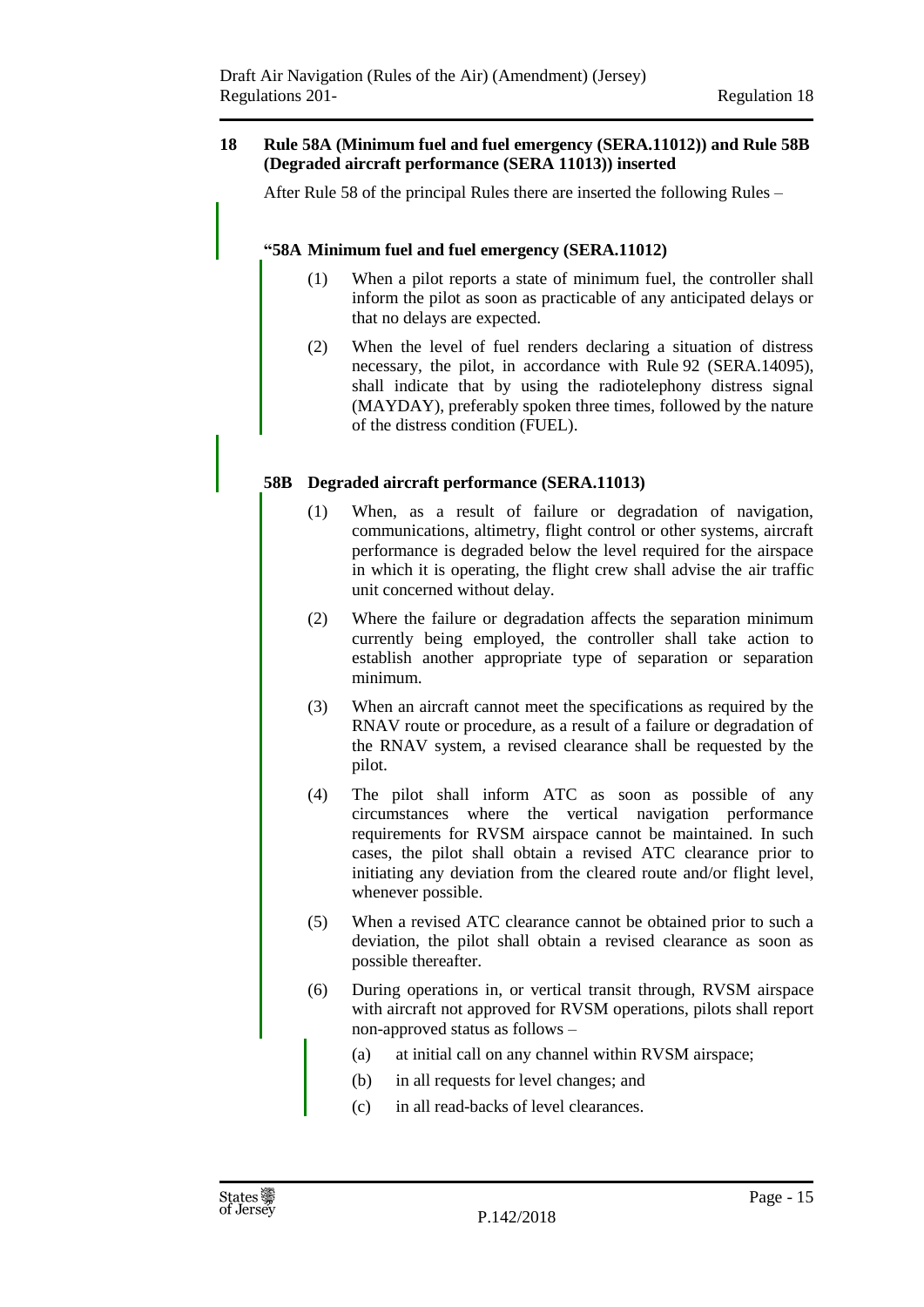- (7) Air traffic controllers shall explicitly acknowledge receipt of messages from aircraft reporting RVSM non-approved status.
- (8) When informed by the pilot of an RVSM-approved aircraft operating in RVSM airspace that the aircraft's equipment no longer meets the RVSM requirements, ATC shall consider the aircraft as non-RVSM-approved.
- (9) ATC shall take action immediately to provide a minimum vertical separation of 600 m (2 000 ft) or an appropriate horizontal separation from all other aircraft concerned that are operating in RVSM airspace. An aircraft rendered non-RVSM-approved shall normally be cleared out of RVSM airspace by ATC when it is possible to do so.
- (10) Pilots shall inform ATC, as soon as practicable, of any restoration of the proper functioning of equipment required to meet the RVSM requirements.
- (11) The first ACC to become aware of a change in an aircraft's RVSM status shall coordinate with adjacent ACCs, as appropriate.
- (12) When an aircraft operating in RVSM airspace encounters severe turbulence due to weather or wake vortex that the pilot believes will impact the aircraft's capability to maintain its cleared flight level, the pilot shall inform ATC.
- (13) ATC shall establish either an appropriate horizontal separation or an increased minimum vertical separation.
- (14) ATC shall, to the extent possible, accommodate pilot requests for flight level and/or route changes and shall pass on traffic information, as required.
- (15) ATC shall solicit reports from other aircraft to determine whether RVSM should be suspended entirely or within a specific flight level band and/or area.
- (16) The ACC suspending RVSM shall coordinate with adjacent ACCs such suspension(s) and any required adjustments to sector capacities, as appropriate, to ensure an orderly progression of the transfer of traffic.
- (17) When a meteorological forecast is predicting severe turbulence within RVSM airspace, ATC shall determine whether RVSM should be suspended and, if so, for how long and for which specific flight level(s) and/or area.
- (18) In cases where RVSM will be suspended, the ACC suspending RVSM shall coordinate with adjacent ACCs with regard to the flight levels appropriate for the transfer of traffic, unless a contingency flight level allocation scheme has been determined by letter of agreement.
- (19) The ACC suspending RVSM shall also coordinate applicable sector capacities with adjacent ACCs, as appropriate.".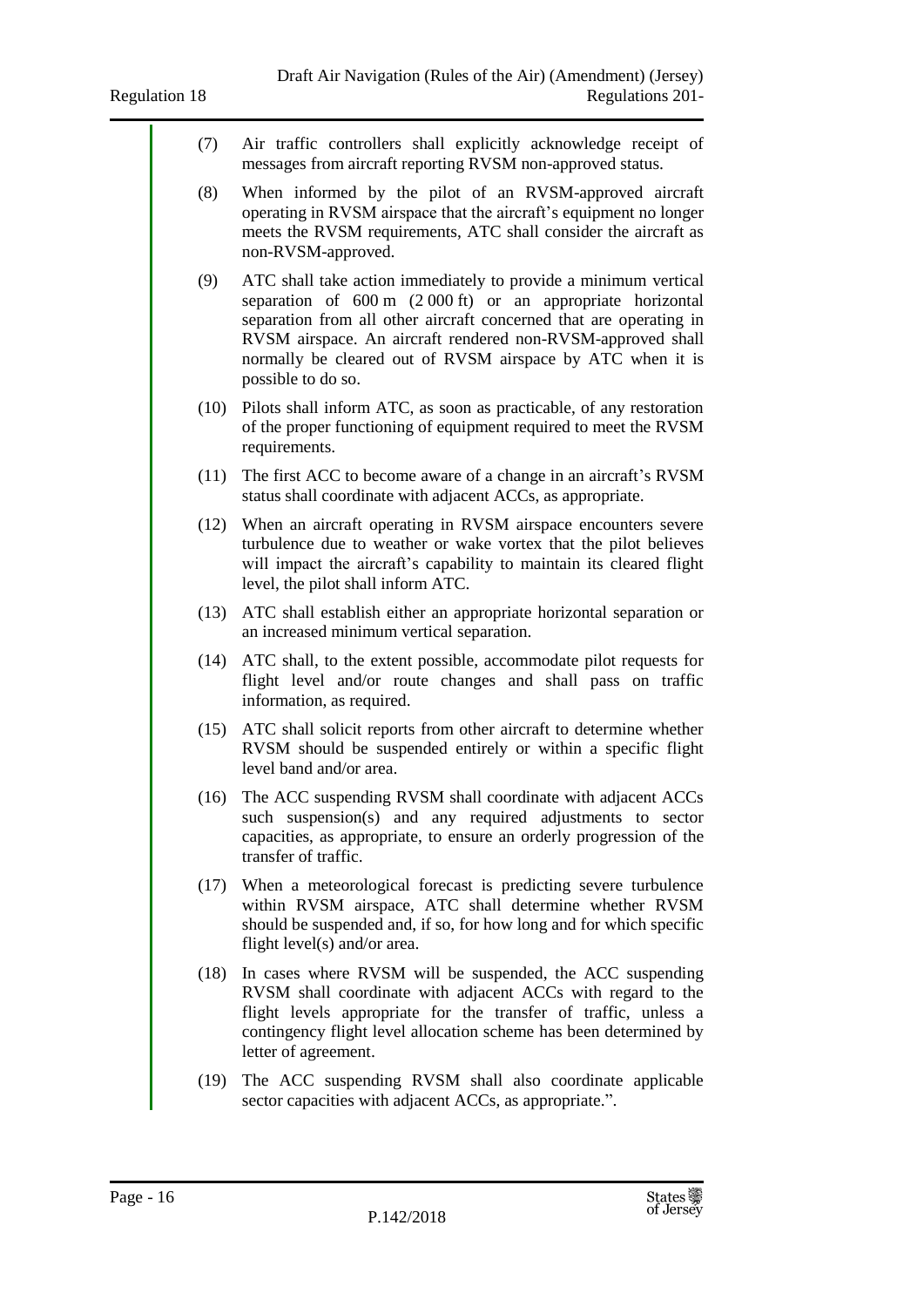#### <span id="page-16-0"></span>**19 Rule 62 (Special aircraft observations (SERA.12005)) amended**

In Rule 62 of the principal Rules, after paragraph (2) there are inserted the following paragraphs –

- "(3) Flight crews shall compile the reports using forms based on the model AIREP SPECIAL form as set out in Part A of Appendix 5 and those reports shall comply with the detailed instructions for reporting, as provided in paragraph 2 of Appendix 5.
- (4) The detailed instructions, including the formats of messages and the phraseologies provided in Appendix 5, shall be used by flight crews when transmitting air-reports and by ATS units when retransmitting such reports.
- (5) Special air-reports containing observations of volcanic activity shall be recorded on the special air-report of volcanic activity form. Forms based on the model form for special air-reports of volcanic activity set out in Part B of Appendix 5 shall be provided for flight crews operating on routes which could be affected by volcanic ash clouds.".

#### <span id="page-16-1"></span>**20 Parts 13 and 14 inserted**

After Part 12 of the principal Rules there are inserted the following Parts –

#### **"PART 13**

#### **SSR TRANSPONDER**

**66 Operation of an SSR transponder (SERA.13001)**

- (1) When an aircraft carries a serviceable SSR transponder, the pilot shall operate the transponder at all times during flight, regardless of whether the aircraft is within or outside airspace where SSR is used for ATS purposes.
- (2) Pilots shall not operate the IDENT feature unless requested by ATS.
- (3) Except for flight in airspace designated by the competent authority for mandatory operation of the transponder, aircraft without sufficient electrical power supply are exempted from the requirement to operate the transponder at all times.

#### **67 SSR transponder Mode A code setting (SERA.13005)**

- (1) To indicate that it is in a specific contingency situation, the pilot of an aircraft equipped with secondary surveillance radar shall –
	- (a) select Code 7700 to indicate a state of emergency unless ATC has previously directed the pilot to operate the transponder on a specified code and, in the latter case, a pilot may nevertheless select Code 7700 whenever there is a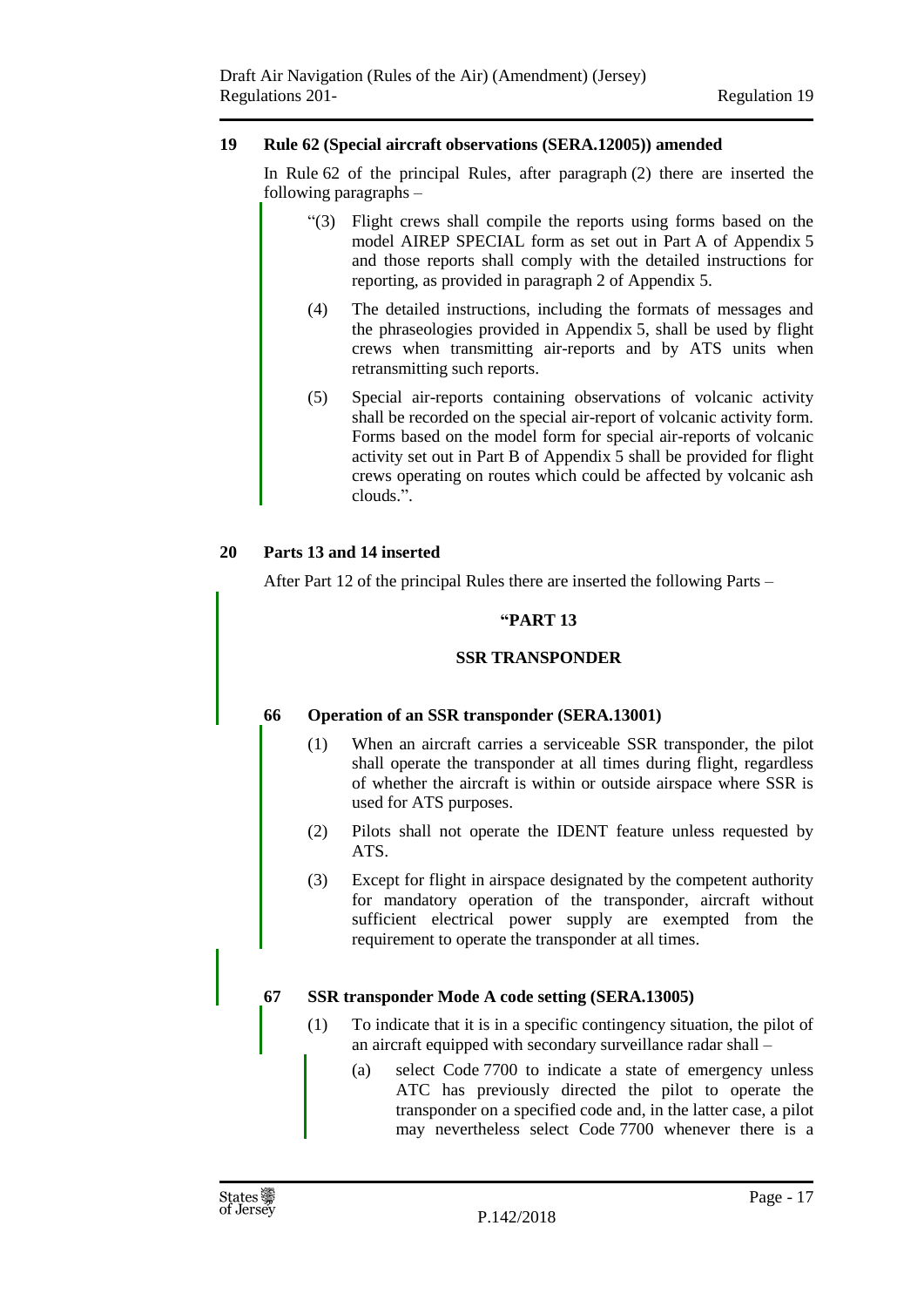specific reason to believe that this would be the best course of action;

- (b) select Code 7600 to indicate a state of radio-communication failure; or
- (c) attempt to select Code 7500 to indicate a state of unlawful interference,

and if circumstances so warrant, Code 7700 should be used instead.

- (2) Except in the cases described in (a) above, the pilot shall
	- (a) select codes as instructed by the ATS unit; or
	- (b) in the absence of ATS instructions related to code setting, select code 2000 or another code as prescribed by the competent authority; or
	- (c) when not receiving air traffic services, select code 7000 in order to improve the detection of suitably equipped aircraft, unless otherwise prescribed by the competent authority.
- (3) When it is observed that the code shown on the situation display is different from what has been assigned to the aircraft –
	- (a) the pilot shall be requested to confirm the code selected and, if the situation warrants, to reselect the correct code; and
	- (b) if the discrepancy between assigned and displayed codes still persists, the pilot may be requested to stop the operation of the aircraft's transponder. The next control position and any other affected unit using SSR or multilateration (MLAT) in the provision of ATS shall be informed accordingly.

#### **68 Pressure-altitude-derived information (SERA.13010)**

- (1) When the aircraft carries serviceable Mode C equipment, the pilot shall continuously operate this mode unless otherwise dictated by ATC.
- (2) Unless otherwise prescribed by the competent authority, verification of the pressure-altitude-derived level information displayed to the controller shall be effected at least once by each suitably equipped ATC unit on initial contact with the aircraft concerned or, if this is not feasible, as soon as possible thereafter.

#### **69 SSR transponder Mode S aircraft identification setting (SERA.13015)**

- (1) Aircraft equipped with Mode S having an aircraft identification feature shall transmit the aircraft identification as specified in Item 7 of the ICAO flight plan or, when no flight plan has been filed, the aircraft registration.
- (2) Whenever it is observed on the situation display that the aircraft identification transmitted by a Mode S-equipped aircraft is different from that expected from the aircraft, the pilot shall be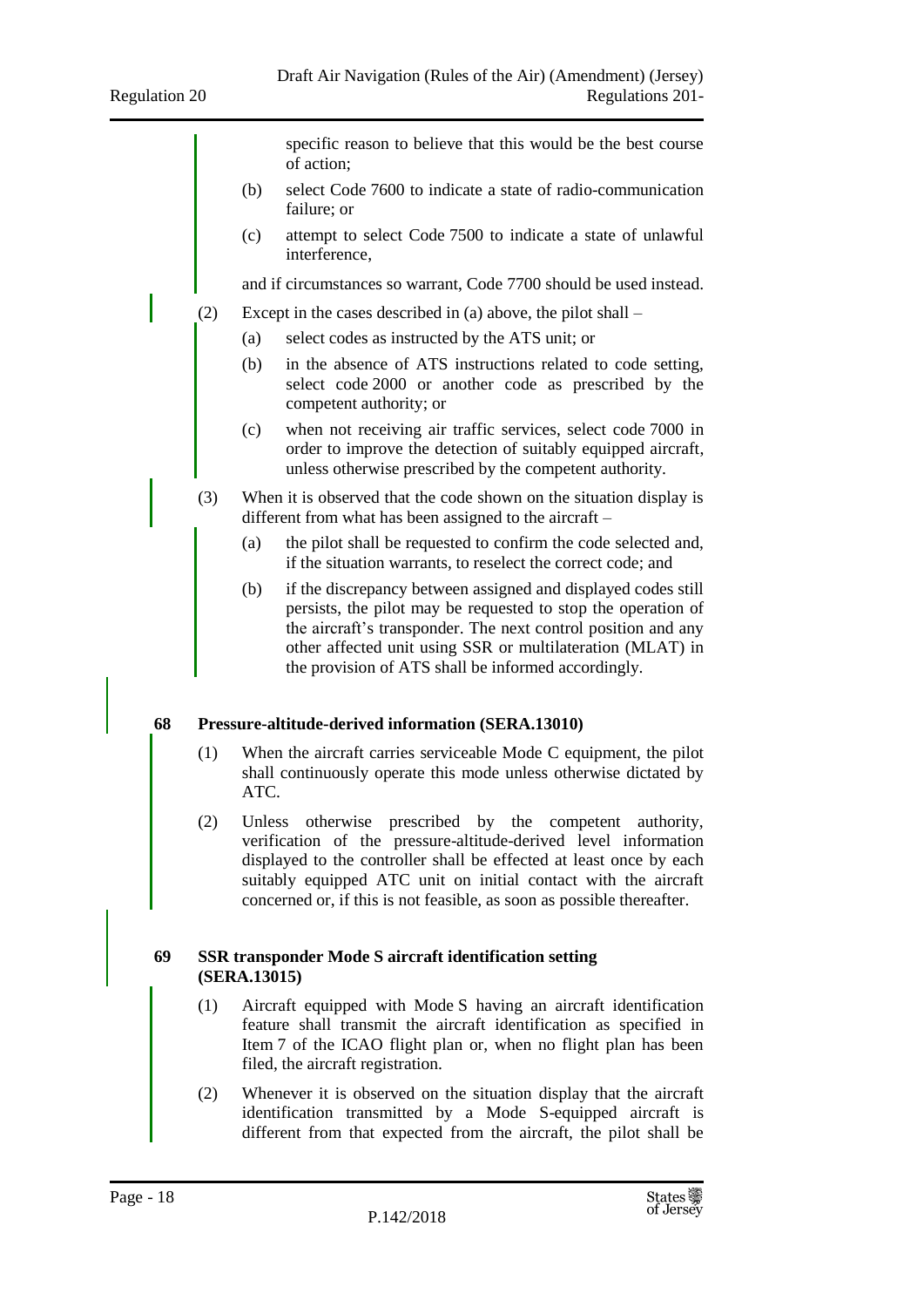requested to confirm and, if necessary, re-enter the correct aircraft identification.

- (3) If, following confirmation by the pilot that the correct aircraft identification has been set on the Mode S identification feature, the discrepancy continues to exist, the controller shall take the following actions –
	- (a) inform the pilot of the persistent discrepancy;
	- (b) where possible, correct the label showing the aircraft identification on the situation display; and
	- (c) notify the next control position and any other unit concerned using Mode S for identification purposes that the aircraft identification transmitted by the aircraft is erroneous.

#### **70 SSR transponder failure when the carriage of a functioning transponder is mandatory (SERA.13020)**

- (1) In case of a transponder failure after departure, ATC units shall attempt to provide for continuation of the flight to the destination aerodrome in accordance with the flight plan but pilots may be expected to comply with specific restrictions.
- (2) In the case of a transponder which has failed and cannot be restored before departure, pilots shall –
	- (a) inform ATS as soon as possible, preferably before submission of a flight plan;
	- (b) insert in Item 10 of the ICAO flight plan form under SSR the character 'N' for complete unserviceability of the transponder or, in case of partial transponder failure, insert the character corresponding to the remaining transponder capability; and
	- (c) comply with any published procedures for requesting an exemption from the requirements to carry a functioning SSR transponder.

#### **PART 14**

#### **VOICE COMMUNICATION PROCEDURES**

#### **71 General (SERA.14001)**

Standardised phraseology shall be used in all situations for which it has been specified. Only when standardised phraseology cannot serve an intended transmission, plain language shall be used.

#### **72 Categories of messages (SERA.14005)**

The categories of messages handled by the aeronautical mobile service, and the order of priority in the establishment of communications and the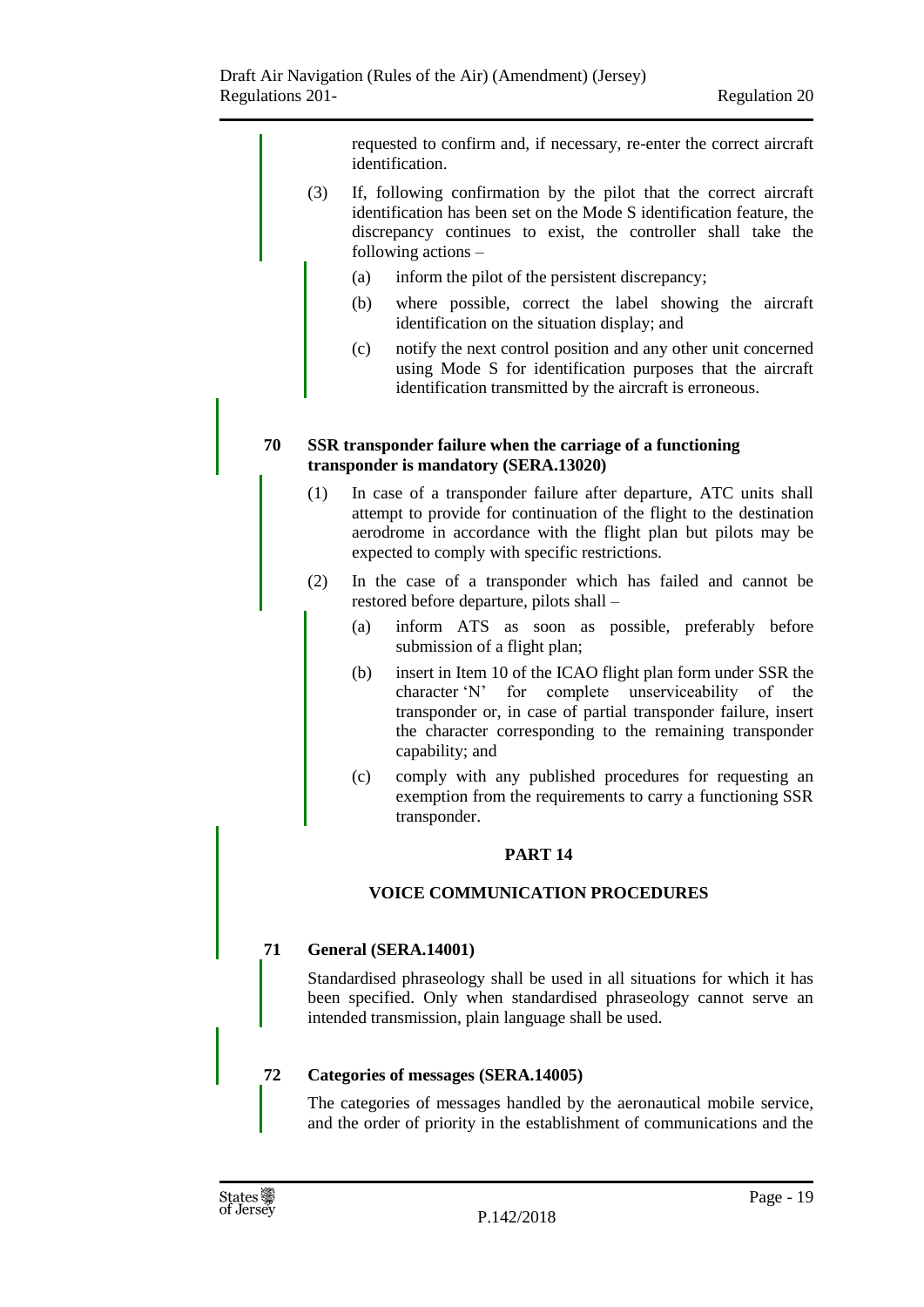transmission of messages shall be in accordance with the following table –

#### *Table S14-1*

|     | <b>Message category and radiotelephony</b><br>order of priority signal               | Radiotelephony signal             |
|-----|--------------------------------------------------------------------------------------|-----------------------------------|
| (a) | Distress calls, distress messages and<br>distress traffic                            | <b>MAYDAY</b>                     |
| (b) | Urgency messages, including<br>messages preceded by the medical<br>transports signal | <b>PAN PAN or PAN PAN MEDICAL</b> |
| (c) | Communications relating to direction<br>finding                                      |                                   |
| (d) | Flight safety messages                                                               |                                   |
| (e) | Meteorological messages                                                              |                                   |
| (f) | Flight regularity messages                                                           |                                   |

- (2) Distress messages and distress traffic shall be handled in accordance with the provisions of Rule 92 (SERA.14095).
- (3) Urgency messages and urgency traffic, including messages preceded by the medical transports signal, shall be handled in accordance with the provisions of Rule 92 (SERA.14095).

#### **73 Flight safety messages (SERA.14010)**

Flight safety messages shall comprise the following –

- (a) movement and control messages;
- (b) messages originated by an aircraft operator or by an aircraft of immediate concern to an aircraft in flight;
- (c) meteorological advice of immediate concern to an aircraft in flight or about to depart (individually communicated or for broadcast); or
- (d) other messages concerning aircraft in flight or about to depart.

#### **74 Language to be used in air-ground communication (SERA.14015)**

- (1) The air-ground radiotelephony communications shall be conducted in the English language or in the language normally used by the station on the ground.
- (2) The languages available at a given station on the ground shall form part of the Aeronautical Information Publications and other published aeronautical information concerning such facilities.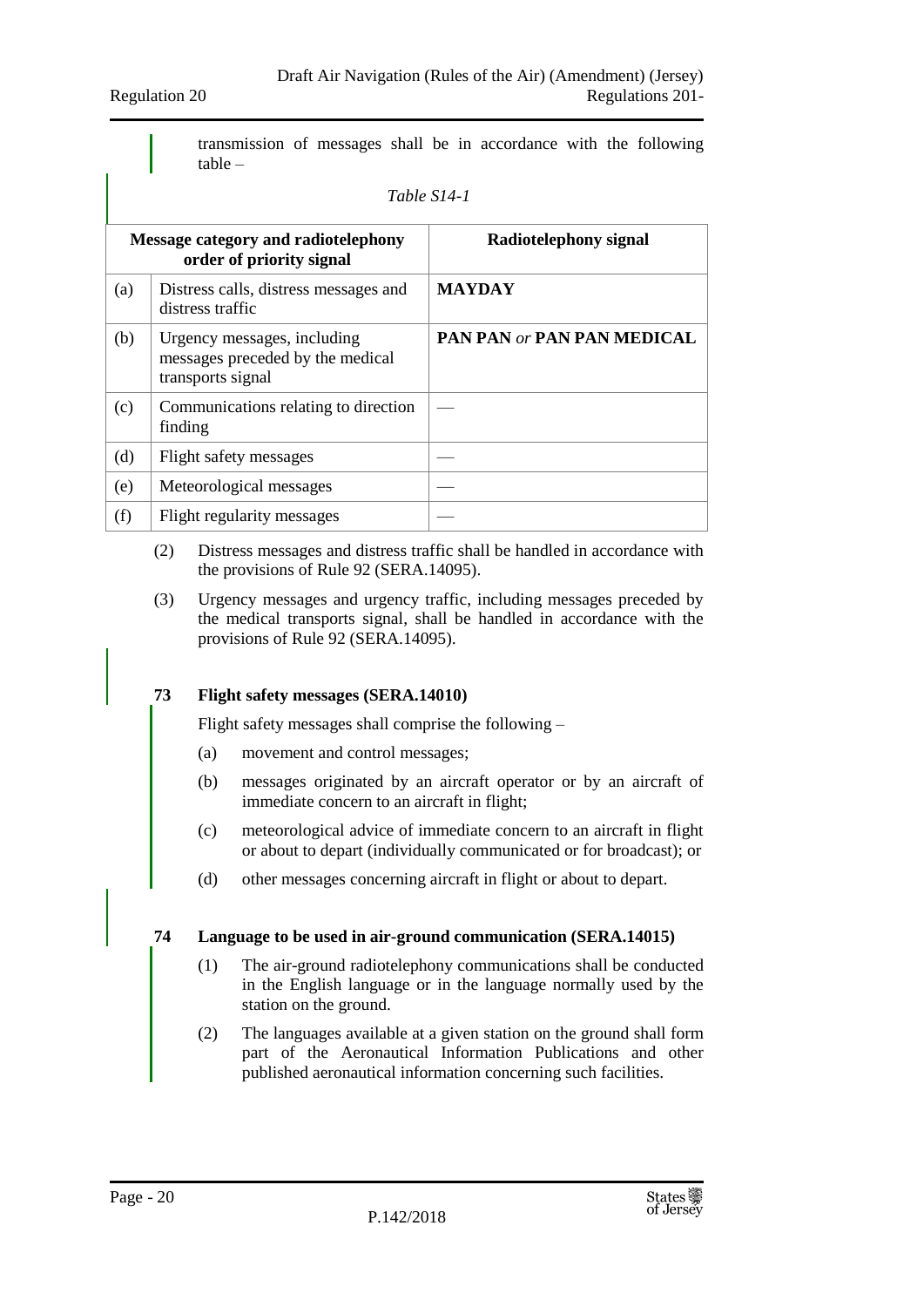# **75 Word spelling in radiotelephony (SERA.14020)**

When proper names, service abbreviations and words of which the spelling is doubtful are spelled out in radiotelephony, the alphabet in the following table shall be used –

#### *Table S14-2*

# **The radiotelephony spelling alphabet**

| Letter         | Word         | <b>Approximate pronunciation</b><br>(Latin alphabet representation) |
|----------------|--------------|---------------------------------------------------------------------|
| A              | Alfa         | <b>AL FAH</b>                                                       |
| $\bf{B}$       | <b>Bravo</b> | <b>BRAH VOH</b>                                                     |
| $\mathcal{C}$  | Charlie      | <b>CHAR LEE or SHAR LEE</b>                                         |
| $\mathbf D$    | Delta        | <b>DELL TAH</b>                                                     |
| E              | Echo         | <b>ECK OH</b>                                                       |
| $\mathbf F$    | Foxtrot      | <b>FOKS TROT</b>                                                    |
| G              | Golf         | <b>GOLF</b>                                                         |
| H              | Hotel        | HO TELL                                                             |
| I              | India        | IN DEE AH                                                           |
| $\bf J$        | Juliett      | <b>JEW LEE ETT</b>                                                  |
| $\bf K$        | Kilo         | <b>KEY LOH</b>                                                      |
| L              | Lima         | <b>LEE MAH</b>                                                      |
| $\mathbf M$    | Mike         | <b>MIKE</b>                                                         |
| ${\bf N}$      | November     | <b>NO VEM BER</b>                                                   |
| $\overline{O}$ | Oscar        | <b>OSS CAH</b>                                                      |
| $\mathbf{P}$   | Papa         | PAH PAH                                                             |
| Q              | Quebec       | <b>KEH BECK</b>                                                     |
| $\mathbf R$    | Romeo        | <b>ROW ME OH</b>                                                    |
| S              | Sierra       | <b>SEE AIR RAH</b>                                                  |
| $\mathbf T$    | Tango        | <b>TANG GO</b>                                                      |
| U              | Uniform      | YOU NEE FORM or OO NEE FORM                                         |
| $\mathbf{V}$   | Victor       | <b>VIK TAH</b>                                                      |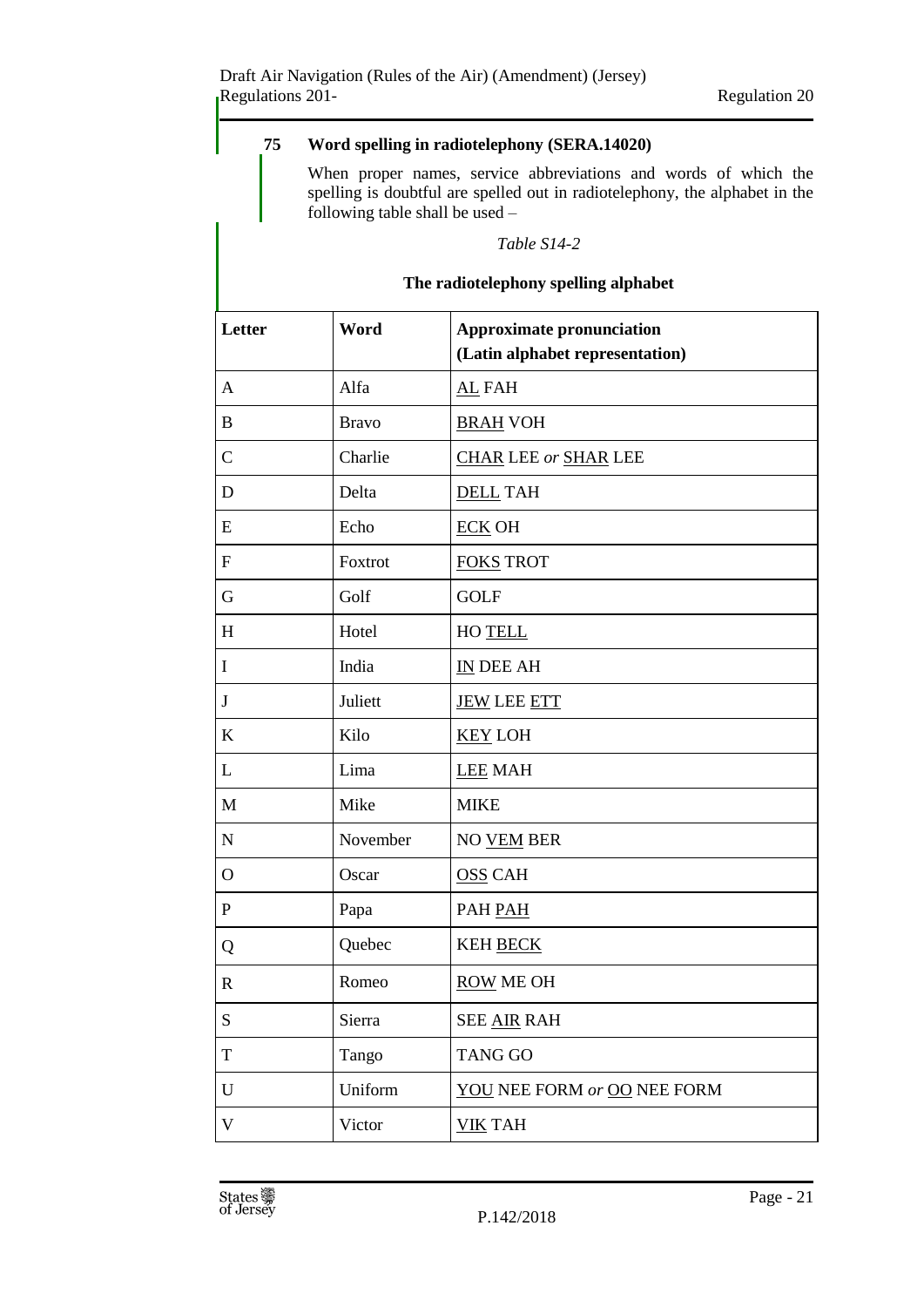| W            | Whiskey | WISS KEY        |
|--------------|---------|-----------------|
| X            | X-ray   | <b>ECKS RAY</b> |
| $\mathbf{Y}$ | Yankee  | YANG KEY        |
| Z            | Zulu    | ZOO LOO         |

*In the approximate representation using the Latin alphabet, syllables to be emphasised are underlined.*

#### **76 Principles governing the identification of ATS routes other than standard departure and arrival routes (SERA.14025)**

- (1) In voice communications, the basic letter of a designator shall be spoken in accordance with the spelling alphabet as defined in Table S14-2.
- (2) Where the prefixes K, U or S are used, they shall, in voice communications, be spoken as follows –
	- (a) K KOPTER;
	- $(b)$  U UPPER;
	- (c) S SUPERSONIC.
- (3) The word "kopter" shall be pronounced as in the word "helicopter" and the words "upper" and "supersonic" as in the English language.

#### **77 Significant points (SERA.14026)**

- (1) Normally the plain language name for significant points marked by the site of a radio navigation aid, or the unique five-letter pronounceable "name-code" for significant points not marked by the site of a radio navigation aid, shall be used to refer to the significant point in voice communications.
- (2) If the plain language name for the site of a radio navigation aid is not used, it shall be replaced by the coded designator which, in voice communications, shall be spoken in accordance with the spelling alphabet as defined in Table S14-2.

#### **78 Use of designators for standard instrument departure and arrival routes (SERA.14030)**

The plain language designator for standard instrument departure or arrival routes shall be used in voice communications.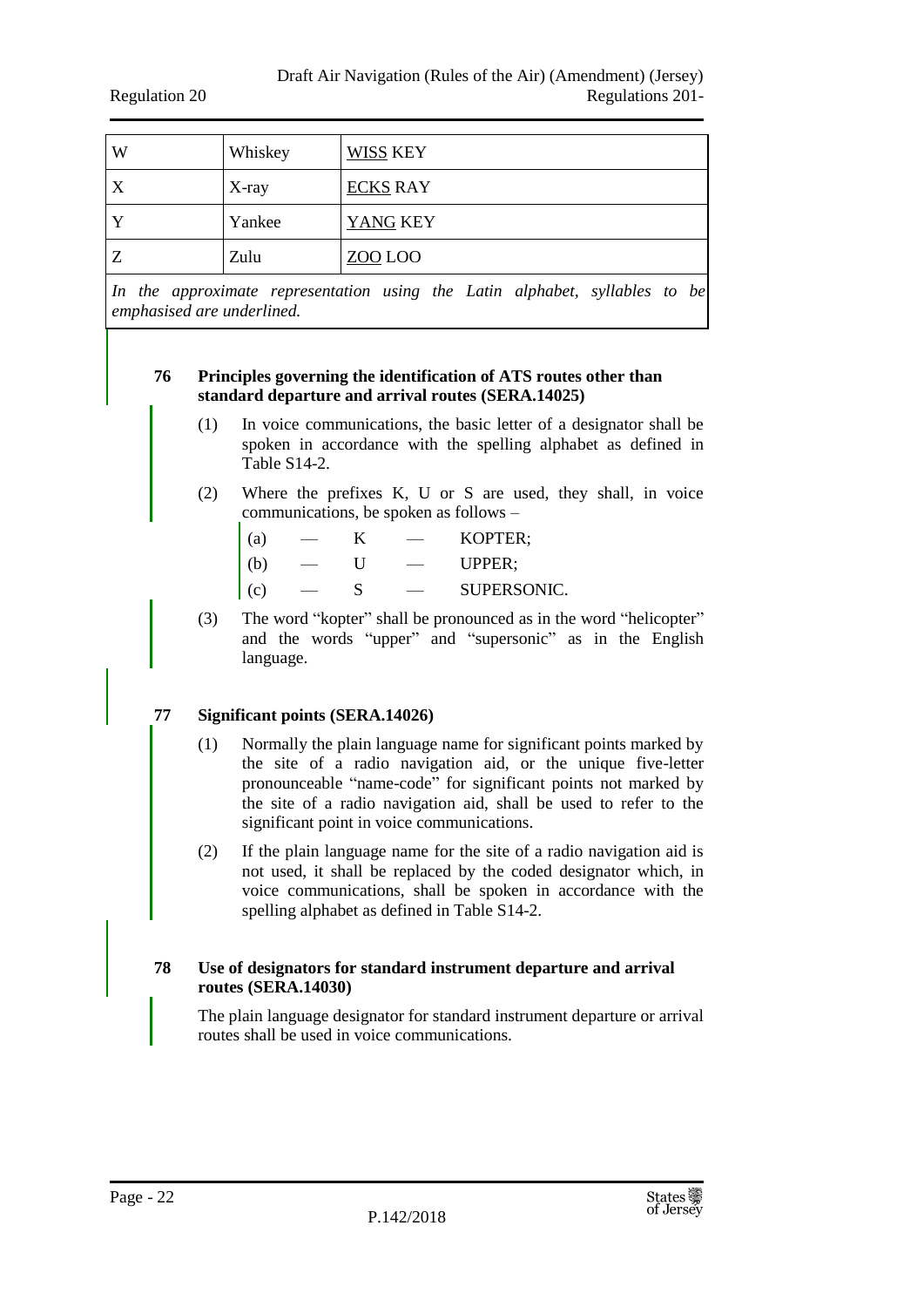#### **79 Transmission of numbers in radiotelephony (SERA.14035)**

- (1) All numbers used in the transmission of aircraft call sign, headings, runway, wind direction and speed shall be transmitted by pronouncing each digit separately.
- (2) Flight levels shall be transmitted by pronouncing each digit separately, except for the case of flight levels in whole hundreds.
- (3) The altimeter setting shall be transmitted by pronouncing each digit separately, except for the case of a setting of 1 000 hPa, which shall be transmitted as "ONE THOUSAND".
- (4) All numbers used in the transmission of transponder codes shall be transmitted by pronouncing each digit separately except that, when the transponder codes contain whole thousands only, the information shall be transmitted by pronouncing the digit in the number of thousands followed by the word "THOUSAND".
- (5) All numbers used in transmission of other information than those described in paragraph (1) shall be transmitted by pronouncing each digit separately, except that all numbers containing whole hundreds and whole thousands shall be transmitted by pronouncing each digit in the number of hundreds or thousands followed by the word "HUNDRED" or "THOUSAND", as appropriate. Combinations of thousands and whole hundreds shall be transmitted by pronouncing each digit in the number of thousands followed by the word "THOUSAND", followed by the number of hundreds followed by the word "HUNDRED".
- (6) In cases where there is a need to clarify the number transmitted as whole thousands and/or whole hundreds, the number shall be transmitted by pronouncing each digit separately.
- (7) When providing information regarding the relative bearing to an object or to conflicting traffic in terms of the 12-hour clock, the information shall be given pronouncing the digits together such as "TEN O'CLOCK" or "ELEVEN O'CLOCK".
- (8) Numbers containing a decimal point shall be transmitted as prescribed in paragraph (1) with the decimal point in appropriate sequence, indicated by the word "DECIMAL".
- (9) All six digits of the numerical designator shall be used to identify the transmitting channel in very high frequency (VHF) radiotelephony communications, except in the case of both the fifth and sixth digits being zeros, in which case only the first four digits shall be used.

#### **80 Pronunciation of numbers (SERA.14040)**

When the language used for communication is English, numbers shall be transmitted using the pronunciation shown in Table S14-3: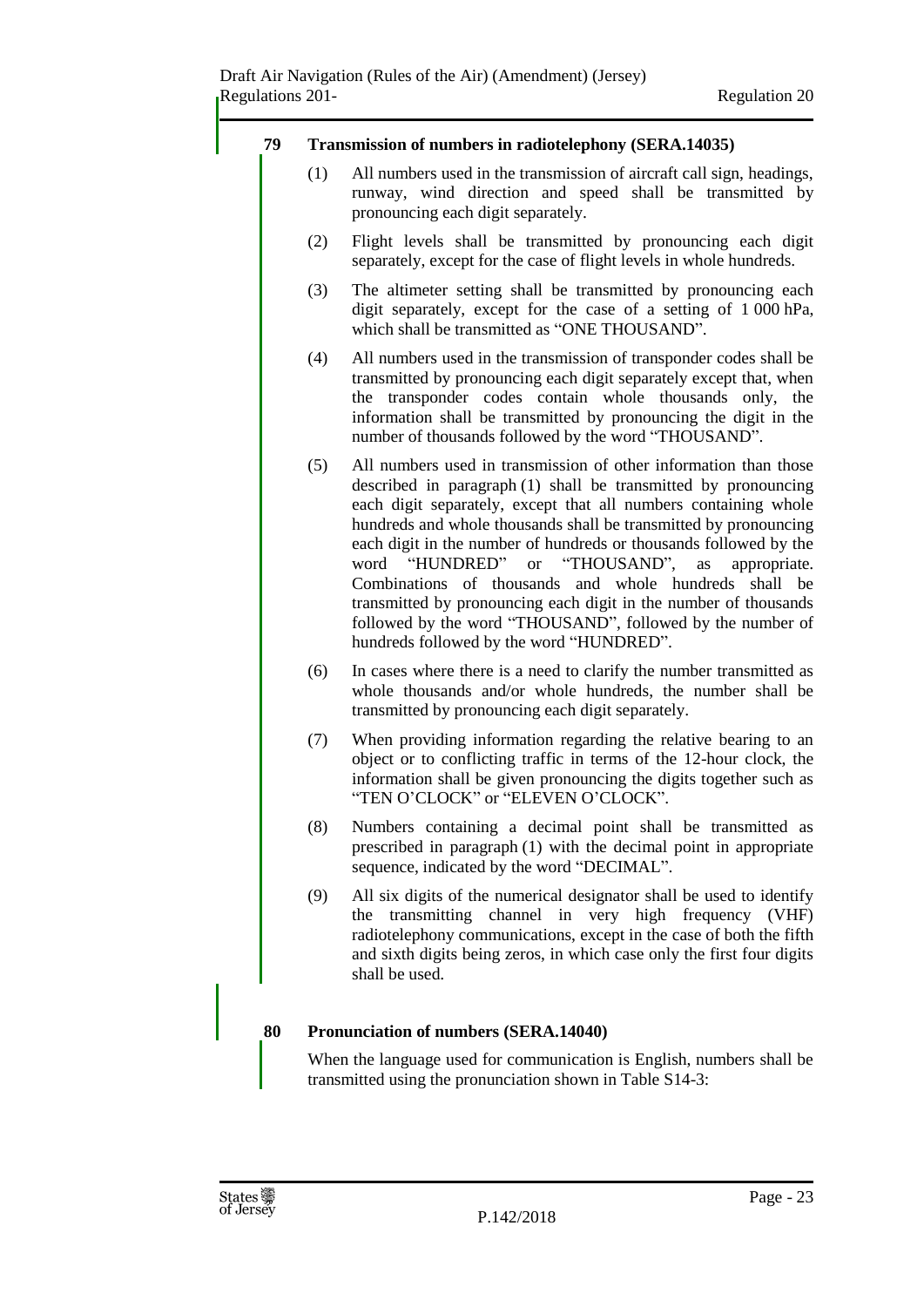Regulation 20

| <b>Numeral or numeral element</b> | Pronunciation    |
|-----------------------------------|------------------|
| $\boldsymbol{0}$                  | ZE-RO            |
| 1                                 | <b>WUN</b>       |
| $\overline{2}$                    | <b>TOO</b>       |
| $\mathfrak{Z}$                    | <b>TREE</b>      |
| $\overline{4}$                    | FOW-er           |
| 5                                 | <b>FIFE</b>      |
| 6                                 | <b>SIX</b>       |
| 7                                 | SEV-en           |
| 8                                 | <b>AIT</b>       |
| 9                                 | NIN-er           |
| 10                                | <b>TEN</b>       |
| 11                                | <b>EE-LE-VEN</b> |
| 12                                | <b>TWELF</b>     |
| Decimal                           | DAY-SEE-MAL      |
| Hundred                           | HUN-dred         |
| Thousand                          | <b>TOU-SAND</b>  |

*Table S14-3*

# **81 Transmitting technique (SERA.14045)**

- (1) Transmissions shall be conducted concisely in a normal conversational tone.
- (2) The following words and phrases shall be used in radiotelephony communications as appropriate and shall have the meaning ascribed in the following table –

| <b>Phrase</b>      | <b>Meaning</b>                                                                                                          |
|--------------------|-------------------------------------------------------------------------------------------------------------------------|
| <b>ACKNOWLEDGE</b> | "Let me know that you have received and understood<br>this message."                                                    |
| <b>AFFIRM</b>      | "Yes."                                                                                                                  |
| <b>APPROVED</b>    | "Permission for proposed action granted."                                                                               |
| <b>BREAK</b>       | "I hereby indicate the separation between portions of<br>the message."                                                  |
| <b>BREAK BREAK</b> | "I hereby indicate the separation between messages<br>transmitted to different aircraft in a very busy<br>environment." |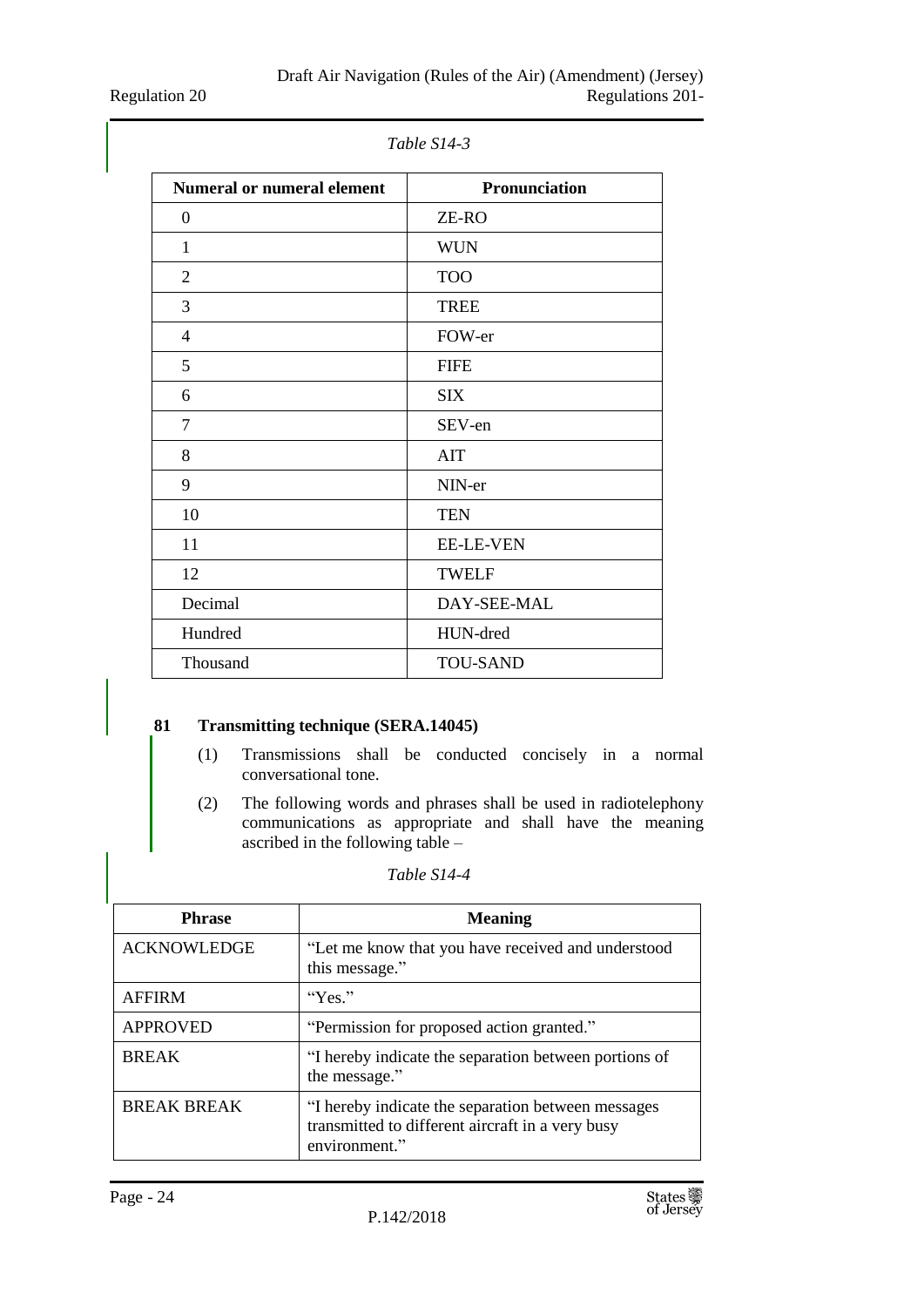| <b>CANCEL</b>          | "Annul the previously transmitted clearance."                                                                                    |
|------------------------|----------------------------------------------------------------------------------------------------------------------------------|
| <b>CHECK</b>           | "Examine a system or procedure."                                                                                                 |
| <b>CLEARED</b>         | "Authorised to proceed under the conditions specified."                                                                          |
| <b>CONFIRM</b>         | "I request verification of: (clearance, instruction,<br>action, information)."                                                   |
| <b>CONTACT</b>         | "Establish communications with"                                                                                                  |
| <b>CORRECT</b>         | "True" or "Accurate".                                                                                                            |
| <b>CORRECTION</b>      | "An error has been made in this transmission (or<br>message indicated). The correct version is"                                  |
| <b>DISREGARD</b>       | "Ignore."                                                                                                                        |
| <b>HOW DO YOU READ</b> | "What is the readability of my transmission?" (see Rule<br>86 (SERA.14070(c))).                                                  |
| <b>I SAY AGAIN</b>     | "I repeat for clarity or emphasis."                                                                                              |
| <b>MAINTAIN</b>        | "Continue in accordance with the condition(s)<br>specified" or in its literal sense.                                             |
| <b>MONITOR</b>         | "Listen out on (frequency)."                                                                                                     |
| <b>NEGATIVE</b>        | "No" or "Permission not granted" or "That is not<br>correct" or "Not capable".                                                   |
| <b>OVER</b>            | "My transmission is ended, and I expect a response<br>from you."                                                                 |
| <b>OUT</b>             | "This exchange of transmissions is ended and no<br>response is expected."                                                        |
| <b>READ BACK</b>       | "Repeat all, or the specified part, of this message back<br>to me exactly as received."                                          |
| <b>RECLEARED</b>       | "A change has been made to your last clearance and<br>this new clearance supersedes your previous clearance<br>or part thereof." |
| <b>REPORT</b>          | "Pass me the following information"                                                                                              |
| <b>REQUEST</b>         | "I should like to know" or "I wish to obtain"                                                                                    |
| <b>ROGER</b>           | "I have received all of your last transmission."                                                                                 |
| <b>SAY AGAIN</b>       | "Repeat all, or the following part, of your last<br>transmission."                                                               |
| <b>SPEAK SLOWER</b>    | "Reduce your rate of speech."                                                                                                    |
| <b>STANDBY</b>         | "Wait and I will call you."                                                                                                      |
| <b>UNABLE</b>          | "I cannot comply with your request, instruction, or<br>clearance."                                                               |
| <b>WILCO</b>           | (Abbreviation for "will comply")<br>"I understand your message and will comply with it."                                         |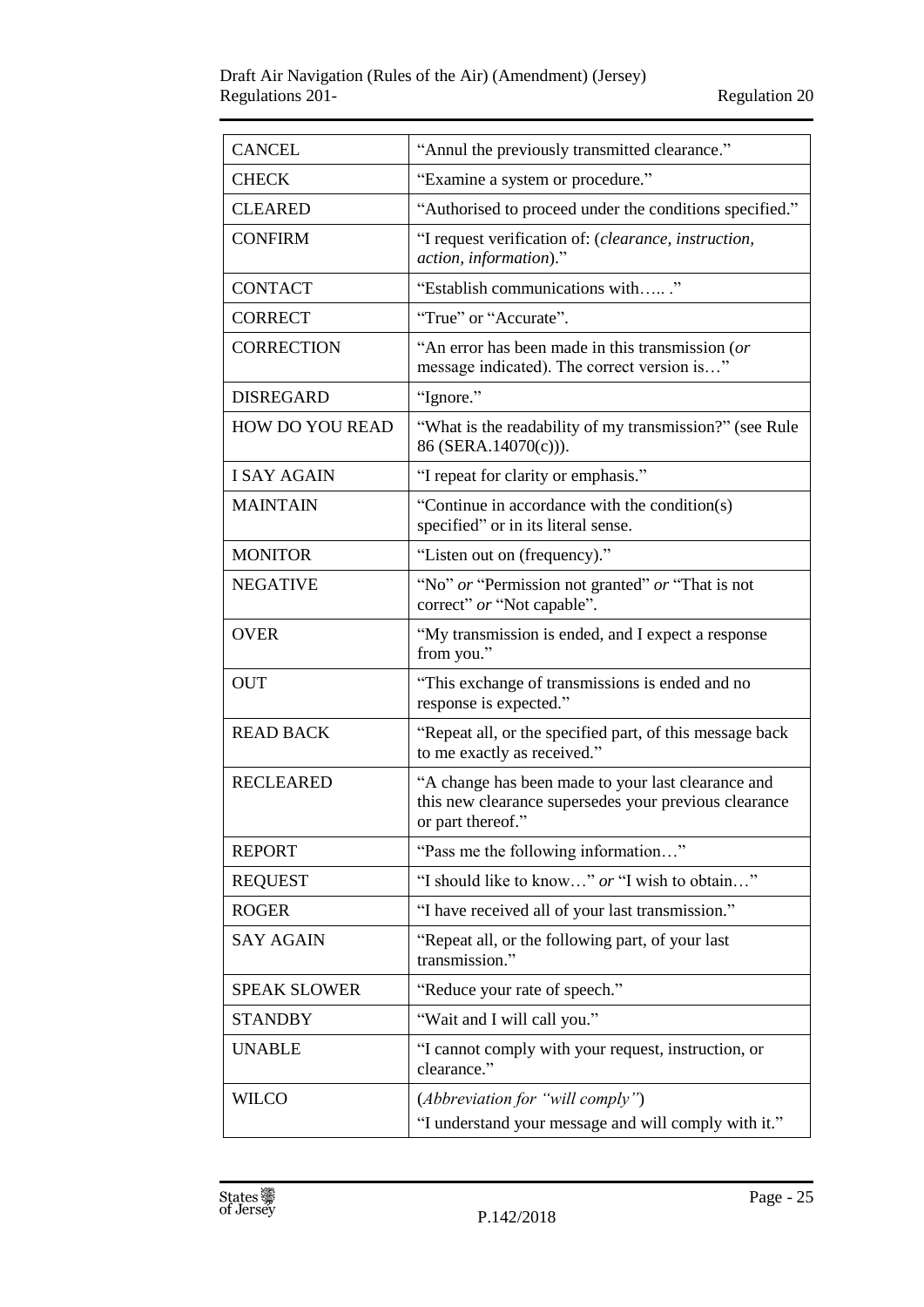| <b>WORDS TWICE</b> |     | As a request: "Communication is difficult.<br>(a)<br>Please send every word, or group of words,<br>twice."                                                                                        |  |
|--------------------|-----|---------------------------------------------------------------------------------------------------------------------------------------------------------------------------------------------------|--|
|                    |     | As information: "Since communication is<br>(b)<br>difficult, every word, or group of words, in this<br>message will be sent twice."                                                               |  |
| 82                 |     | Radiotelephony call signs for aircraft (SERA.14050)                                                                                                                                               |  |
|                    | (1) | An aircraft radiotelephony call sign shall be one of the following<br>$types -$                                                                                                                   |  |
|                    |     | (a)<br>Type $(a)$ – the characters corresponding to the registration<br>marking of the aircraft;                                                                                                  |  |
|                    |     | (b)<br>Type $(b)$ – the telephony designator of the aircraft operator,<br>followed by the last four characters of the registration<br>marking of the aircraft;                                    |  |
|                    |     | Type $(c)$ – the telephony designator of the aircraft operator,<br>(c)<br>followed by the flight identification; or                                                                               |  |
|                    |     | (d)<br>The aircraft radiotelephony call signs shown in this<br>paragraph, with the exception of Type (c), may be<br>abbreviated under the circumstances set out in Rule 83<br>$(SERA.14055(c))$ . |  |
|                    | (2) | Abbreviated call signs shall be in the following form –                                                                                                                                           |  |
|                    |     | Type $(a)$ – the first character of the registration and at least<br>(a)<br>the last two characters of the call sign;                                                                             |  |
|                    |     | (b)<br>Type $(b)$ – the telephony designator of the aircraft operator,<br>followed by at least the last two characters of the call sign;<br><sub>or</sub>                                         |  |
|                    |     | Type $(c)$ – no abbreviated form.<br>(c)                                                                                                                                                          |  |
| 83                 |     | Radiotelephony procedures (SERA.14055)                                                                                                                                                            |  |
|                    | (1) | An aircraft shall not change the type of its radiotelephony call sign<br>during flight, except temporarily on the instruction of an ATC unit<br>in the interests of safety.                       |  |
|                    | (2) | Except for reasons of safety, no transmission shall be directed to an<br>aircraft during take-off, during the last part of the final approach or<br>during the landing roll.                      |  |
|                    | (3) | Full radiotelephony call signs shall always be used when<br>establishing communication.                                                                                                           |  |
|                    | (4) | When establishing communication, aircraft shall start their call by<br>the designation of the station called, followed by the designation of<br>the station calling.                              |  |
|                    | (5) | The reply to the above calls shall use the call sign of the station<br>calling, followed by the call sign of the station answering, which                                                         |  |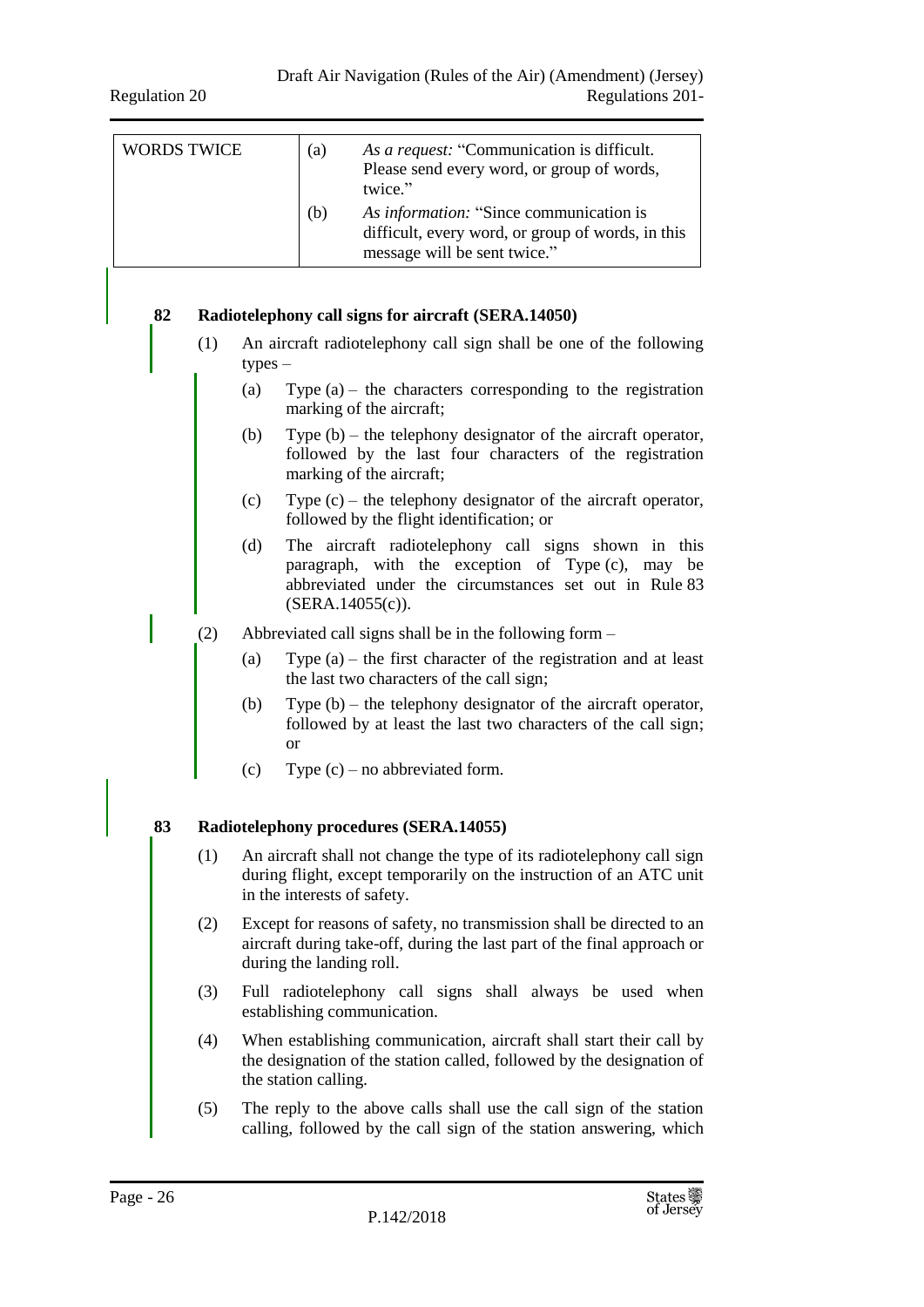shall be considered an invitation to proceed with transmission by the station calling.

- (6) For transfers of communication within one ATS unit, the call sign of the ATS unit may be omitted, when so authorised by the competent authority.
- (7) Communications shall commence with a call and a reply when it is desired to establish contact, except that, when it is certain that the station called will receive the call, the calling station may transmit the message, without waiting for a reply from the station called.
- (8) Abbreviated radiotelephony call signs, as prescribed in Rule 82 (SERA.14050(b)), shall be used only after satisfactory communication has been established and provided that no confusion is likely to arise.
- (9) An aircraft shall use its abbreviated call sign only after it has been addressed in this manner by the aeronautical station.
- (10) When issuing ATC clearances and reading back such clearances, controllers and pilots shall always add the call sign of the aircraft to which the clearance applies.
- (11) For other than those occasions, continuous two-way communication after contact has been established shall be permitted without further identification or call until termination of the contact.

#### **84 Transfer of VHF communications (SERA.14060)**

- (1) An aircraft shall be advised by the appropriate ATS unit to transfer from one radio frequency to another in accordance with agreed procedures. In the absence of such advice, the aircraft shall notify the ATS unit before such a transfer takes place.
- (2) When establishing initial contact on, or when leaving, a VHF frequency, an aircraft shall transmit such information as may be prescribed by the ANSP responsible for the provision of services and approved by the competent authority.

#### **85 Radiotelephony procedures for air-ground voice communication channel changeover (SERA.14065)**

- (1) Unless otherwise prescribed by the ANSP responsible for the provision of services and approved by the competent authority, the initial call to an ATS unit after a change of air-ground voice communication channel shall contain the following elements –
	- (a) the designation of the ATS unit being called;
	- (b) call sign and, for aircraft in the heavy wake turbulence category, the word "Heavy" or "Super" if that aircraft has been so identified by the competent authority;
	- (c) level, including passing and cleared levels, if not maintaining the cleared level;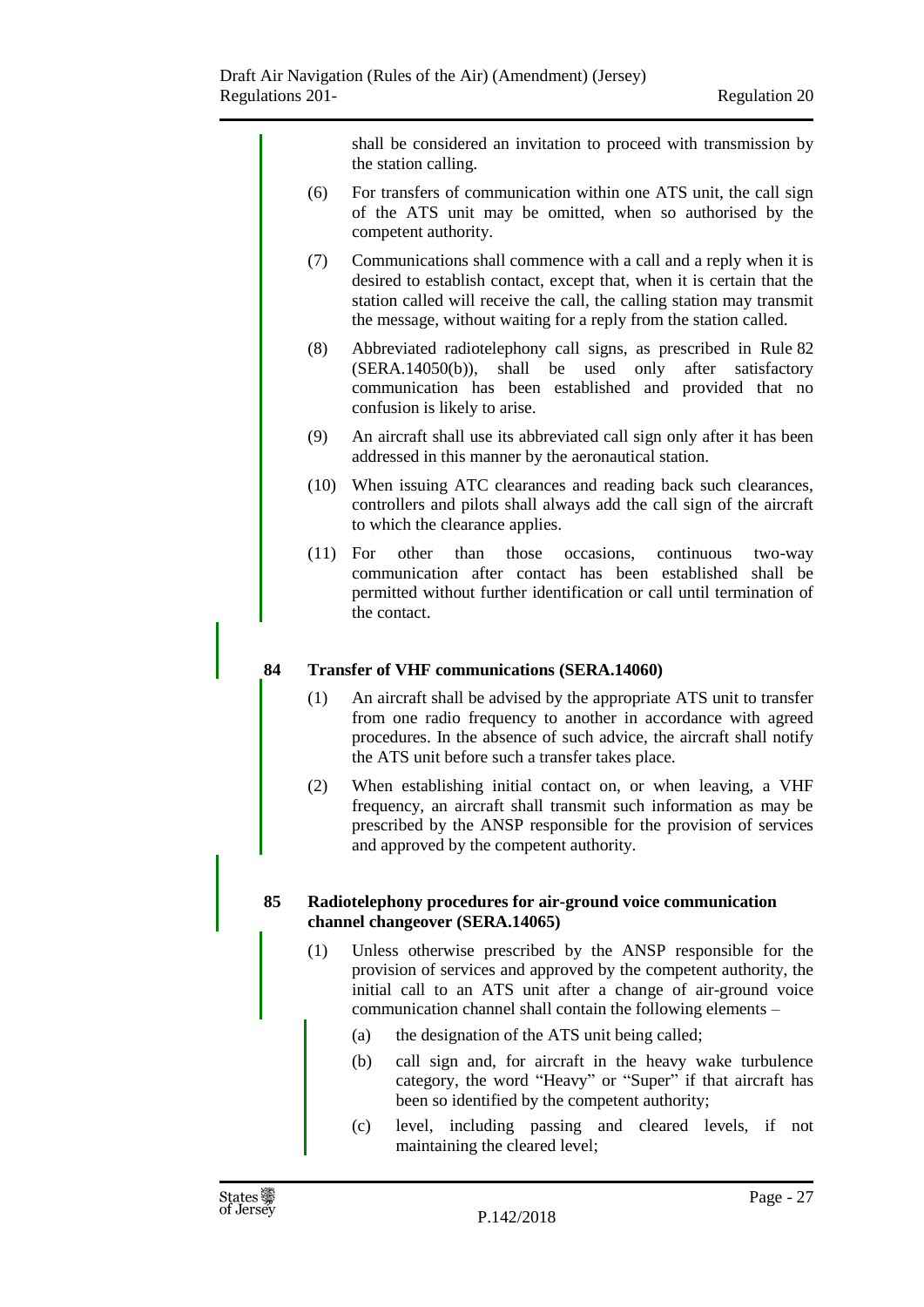- (d) speed, if assigned by ATC; and
- (e) additional elements, as required by the ANSP responsible for the provision of services and approved by the competent authority.
- (2) Pilots shall provide level information at the nearest full 30 m or 100 ft as indicated on the pilot's altimeter.
- (3) For aircraft being provided with aerodrome control service, the initial call to the aerodrome control tower shall contain –
	- (a) the designation of the ATS unit being called;
	- (b) the call sign and, for aircraft in the heavy wake turbulence category, the word "Heavy" or "Super" if that aircraft has been so identified by the competent authority;
	- (c) the position; and
	- (d) additional elements, as required by the ANSP responsible for the provision of services and approved by the competent authority.

#### **86 Test procedures (SERA.14070)**

- (1) The form of test transmissions shall be as follows
	- (a) the identification of the station being called;
	- (b) the identification of the station calling;
	- (c) the words "RADIO CHECK"; and
	- (d) the frequency being used.
- (2) The reply to a test transmission shall be as follows
	- (a) the identification of the station requesting the test;
	- (b) the identification of the station replying; and
	- (c) information regarding the readability of the station requesting the test transmission.
- (3) When the tests are made, the following readability scale in the following table shall be used –

| (1) | Unreadable                   |
|-----|------------------------------|
| (2) | Readable now and then        |
| (3) | Readable but with difficulty |
| (4) | Readable                     |
| (5) | Perfectly readable           |

#### *Readability Scale*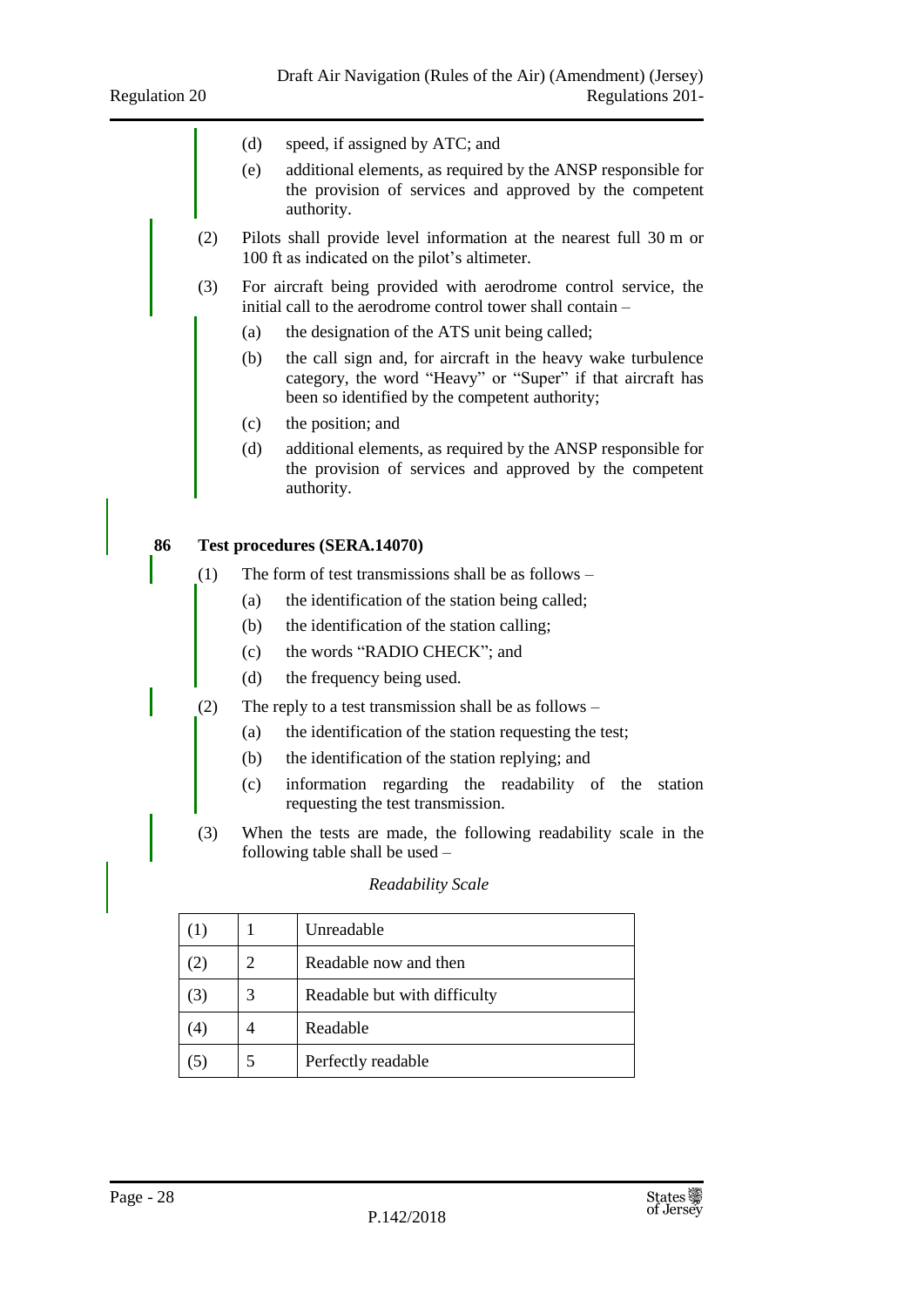#### **87 Exchange of communications (SERA.14075)**

- (1) Communications shall be concise and unambiguous, using standard phraseology whenever available.
- (2) When transmitted by an aircraft, the acknowledgement of receipt of a message shall comprise the call sign of that aircraft.
- (3) When acknowledgement of receipt is transmitted by an ATS unit to an aircraft, it shall comprise the call sign of the aircraft, followed if considered necessary, by the call sign of the ATS unit.
- (4) A radiotelephone conversation shall be terminated by the receiving ATS unit or the aircraft using its own call sign.
- (5) When an error has been made in transmission, the word "CORRECTION" shall be spoken, the last correct group or phrase repeated, and then the correct version transmitted.
- (6) If a correction can best be made by repeating the entire message, the phrase "CORRECTION, I SAY AGAIN" shall be used before the message is transmitted a second time.
- (7) If the receiving station is in doubt as to the correctness of the message received, a repetition either in full or in part shall be requested.
- (8) If repetition of an entire message is required, the words "SAY AGAIN" shall be spoken. If repetition of a portion of a message is required, the phrase: "SAY AGAIN ALL BEFORE… (first word satisfactorily received)" shall be used; or "SAY AGAIN… (word before missing portion) TO…(word after missing portion)"; or "SAY AGAIN ALL AFTER… (last word satisfactorily received)".
- (9) If, in checking the correctness of a read-back, incorrect items are noticed, the words "NEGATIVE I SAY AGAIN" shall be transmitted at the conclusion of the read-back followed by the correct version of the items concerned.

#### **88 Communications watch/Hours of service (SERA.14080)**

- (1) During flight, aircraft shall maintain watch as required by the competent authority and shall not cease watch, except for reasons of safety, without informing the ATS unit concerned.
- (2) Aircraft on long over-water flights or on flights over designated areas over which the carriage of an emergency locator transmitter (ELT) is required, shall continuously guard the VHF emergency frequency 121,5 MHz, except for those periods when aircraft carry out communications on other VHF channels or when airborne equipment limitations or cockpit duties do not permit simultaneous guarding of two channels.
- (3) Aircraft shall continuously guard the VHF emergency frequency 121,5 MHz in areas or over routes where the possibility of interception of aircraft or other hazardous situations exists, and a requirement has been established by the competent authority.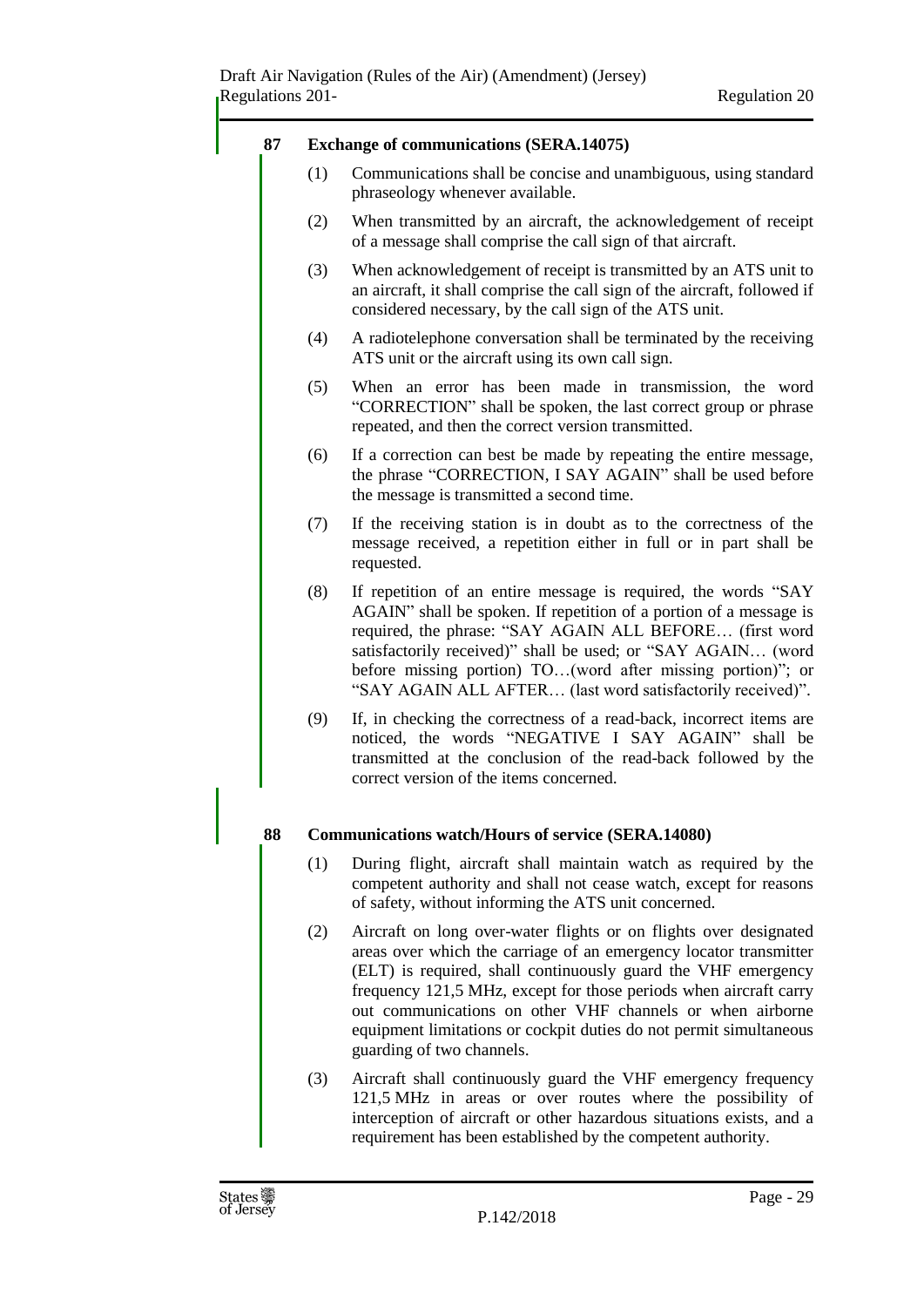- (4) Aeronautical stations shall maintain a continuous listening watch on VHF emergency channel 121,5 MHz during the hours of service of the units at which it is installed and where two or more such stations are co-located, provision of 121,5 MHz listening watch at one of them shall meet that requirement.
- (5) When it is necessary for an aircraft or ATS unit to suspend operation for any reason, it shall, if possible, so inform other stations concerned, giving the time at which it is expected that operation will be resumed, and when –
	- (a) operation is resumed, other stations concerned shall be so informed; and
	- (b) it is necessary to suspend operation beyond the time specified in the original notice, a revised time of resumption of operation shall, if possible, be transmitted at or near the time first specified.

#### **89 Use of blind transmission (SERA.14085)**

- (1) When an aircraft fails to establish contact on the designated channel, on the previous channel used or on another channel appropriate to the route, and fails to establish communication with the appropriate ATS unit, other ATS unit or other aircraft using all available means, the aircraft shall transmit its message twice on the designated channel(s), preceded by the phrase "TRANSMITTING BLIND" and, if necessary, include the addressee(s) for which the message is intended.
- (2) When an aircraft is unable to establish communication due to receiver failure, it shall transmit reports at the scheduled times, or positions, on the channel in use preceded by the phrase "TRANSMITTING BLIND DUE TO RECEIVER FAILURE" and the aircraft shall –
	- (a) transmit the intended message, following this by a complete repetition;
	- (b) advise the time of its next intended transmission; and
	- (c) when provided with ATS, transmit information regarding the intention of the pilot-in-command with respect to the continuation of the flight.

#### **90 Use of relay communication technique (SERA.14087)**

- (1) When an ATS unit has been unable to establish contact with an aircraft after calls on the frequencies on which the aircraft is believed to be listening, it shall –
	- (a) request other ATS units to render assistance by calling the aircraft and relaying traffic, if necessary; and
	- (b) request aircraft on the route to attempt to establish communication with the aircraft and relay traffic, if necessary.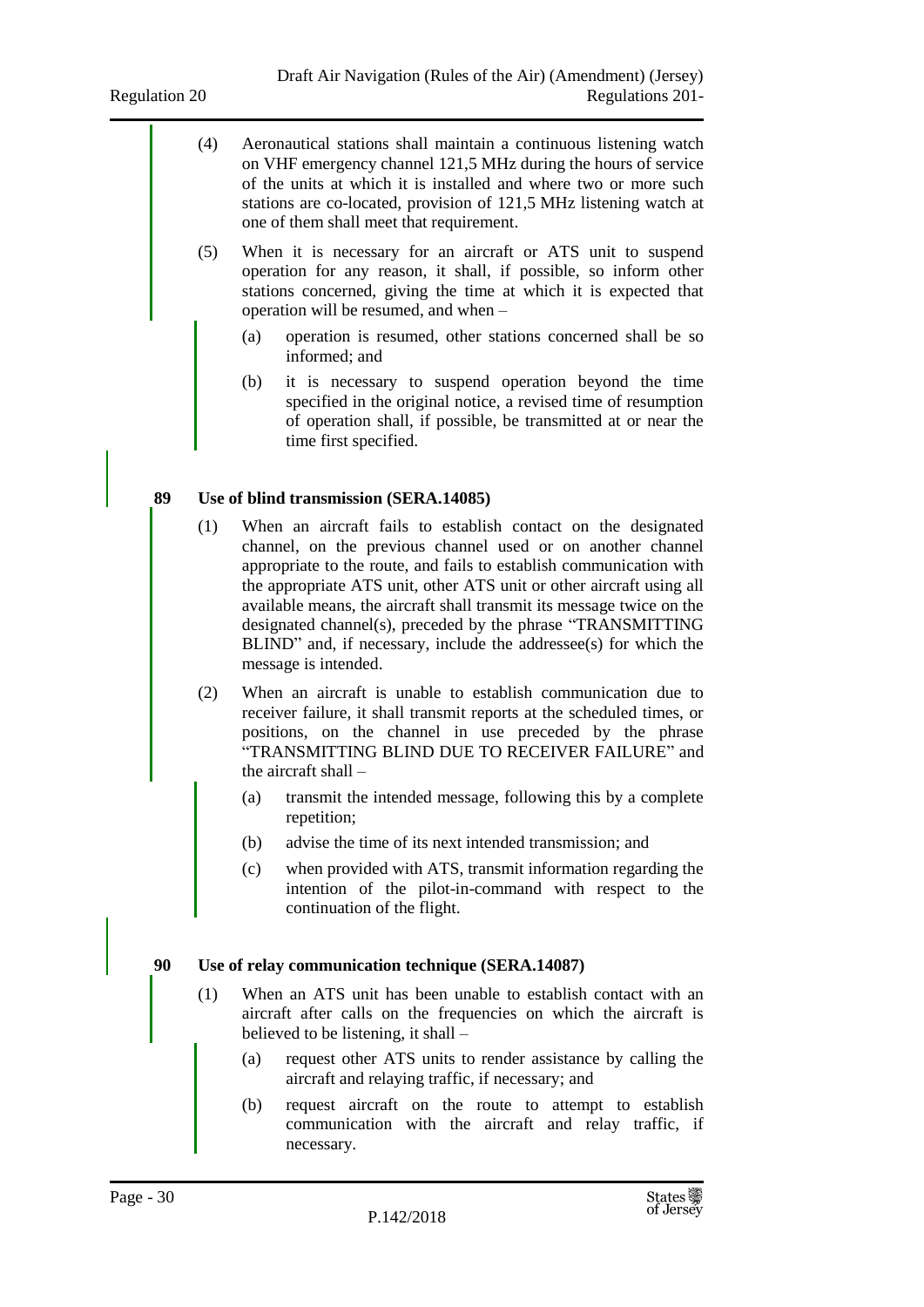|    | (2)     |              | Paragraph (1) shall also be applied -                                                                                                                                                                                                                                                                                                           |
|----|---------|--------------|-------------------------------------------------------------------------------------------------------------------------------------------------------------------------------------------------------------------------------------------------------------------------------------------------------------------------------------------------|
|    |         | (a)          | at request of the ATS unit concerned;                                                                                                                                                                                                                                                                                                           |
|    |         | (b)          | when an expected communication from an aircraft has not<br>been received within a time period such that the occurrence<br>of a communication failure is suspected.                                                                                                                                                                              |
| 91 |         |              | <b>Specific communication procedures (SERA.14090)</b>                                                                                                                                                                                                                                                                                           |
|    | (1)     | vehicles.    | Phraseologies for the movement of vehicles, other than tow-<br>tractors, on the manoeuvring area shall be the same as those used<br>for the movement of aircraft, with the exception of taxi<br>instructions, in which case the word "PROCEED" shall be<br>substituted for the word "TAXI" when communicating with                              |
|    | (2)     |              | Air traffic advisory service does not deliver "clearances" but only<br>"advisory information" and it shall use the word "advise" or<br>"suggest" when a course of action is proposed to an aircraft.                                                                                                                                            |
|    | (3)     | units.       | For aircraft in the heavy wake turbulence category, the word<br>"Heavy" shall be included immediately after the aircraft call sign<br>in the initial radiotelephony contact between such aircraft and ATS                                                                                                                                       |
|    | (4)     |              | For specific aircraft in the heavy wake turbulence category, as<br>identified by the competent authority, the word "Super" shall be<br>included immediately after the aircraft call sign in the initial<br>radiotelephony contact between such aircraft and ATS units.                                                                          |
|    | (5)     |              | When the pilot initiates communications with ATC, a rapid<br>response may be obtained by stating "WEATHER DEVIATION<br>REQUIRED" to indicate that priority is desired on the frequency<br>and for ATC response. When necessary, the pilot shall initiate<br>communications using the urgency call "PAN PAN" (preferably<br>spoken three times). |
|    |         | (SERA.14095) | Distress and urgency radiotelephony communication procedures                                                                                                                                                                                                                                                                                    |
|    | General |              |                                                                                                                                                                                                                                                                                                                                                 |
|    | (1)     |              | Distress and urgency traffic shall comprise all radiotelephony<br>messages relative to the distress and urgency conditions<br>respectively.                                                                                                                                                                                                     |
|    | (2)     |              | Distress and urgency conditions are defined as follows -                                                                                                                                                                                                                                                                                        |
|    |         | (a)          | Distress – a condition of being threatened by serious or<br>imminent danger or both and of requiring immediate<br>assistance; and                                                                                                                                                                                                               |
|    |         | (b)          | Urgency $-$ a condition concerning the safety of an aircraft or<br>other vehicle, or of some person on board or within sight,<br>but which does not require immediate assistance.                                                                                                                                                               |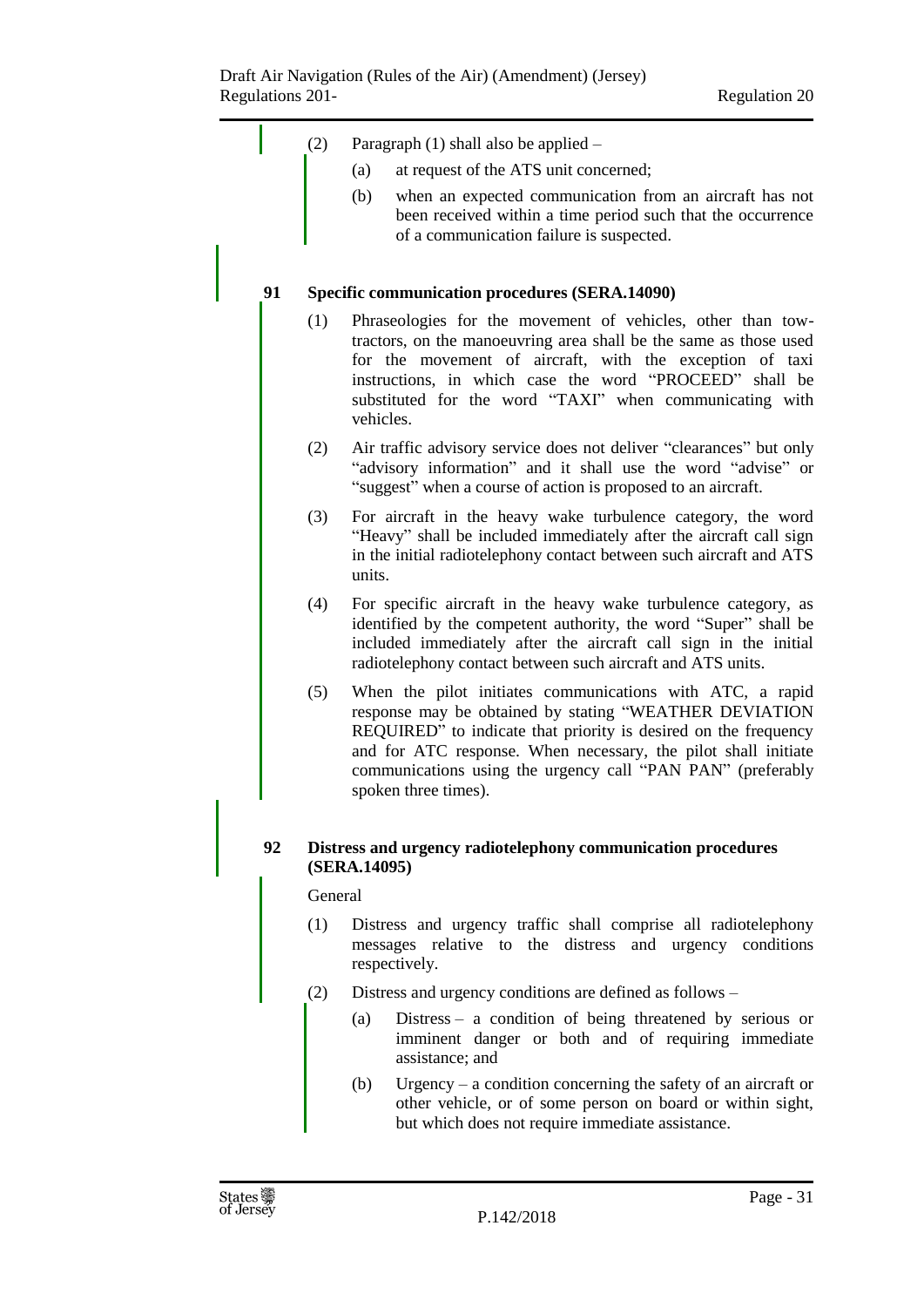| (3) |           | The radiotelephony distress signal "MAYDAY" and the                                                                                                                                                            |
|-----|-----------|----------------------------------------------------------------------------------------------------------------------------------------------------------------------------------------------------------------|
|     |           | radiotelephony urgency signal "PAN PAN" shall be used at the                                                                                                                                                   |
|     |           | commencement of the first distress and urgency communication<br>respectively. At the commencement of any<br>subsequent                                                                                         |
|     |           | communication in distress and urgency traffic, it shall be                                                                                                                                                     |
|     |           | permissible to use the radiotelephony distress and urgency signals.                                                                                                                                            |
| (4) |           | The originator of messages addressed to an aircraft in distress or<br>urgency condition shall restrict to the minimum the number and<br>volume and content of such messages as required by the condition.      |
| (5) |           | If no acknowledgement of the distress or urgency message is made                                                                                                                                               |
|     |           | by the ATS unit addressed by the aircraft, other ATS units shall<br>render assistance as prescribed in points $(b)(2)$ and $(b)(3)$<br>respectively.                                                           |
| (6) |           | Distress and urgency traffic shall normally be maintained on the                                                                                                                                               |
|     |           | frequency on which such traffic was initiated until it is considered<br>that better assistance can be provided by transferring that traffic to<br>another frequency.                                           |
| (7) |           | In cases of distress and urgency communications, in general, the                                                                                                                                               |
|     |           | transmissions by radiotelephony shall be made slowly and<br>distinctly, each word being clearly pronounced to facilitate                                                                                       |
|     |           | transcription.                                                                                                                                                                                                 |
|     |           | Radiotelephony distress communications                                                                                                                                                                         |
|     |           | Action by the aircraft in distress                                                                                                                                                                             |
| (8) | $shall -$ | In addition to being preceded by the radiotelephony distress signal<br>"MAYDAY" in accordance with paragraph (3), preferably spoken<br>three times, the distress message to be sent by an aircraft in distress |
|     | (a)       | be on the air-ground frequency in use at the time; and                                                                                                                                                         |
|     | (b)       | consist of as many as possible of the following elements<br>spoken distinctly and, if possible, in the following order -                                                                                       |
|     |           | (i) the name of the ATS unit addressed (time and<br>circumstances permitting),                                                                                                                                 |
|     |           | the identification of the aircraft,<br>(ii)                                                                                                                                                                    |
|     |           | the nature of the distress condition,<br>(iii)                                                                                                                                                                 |
|     |           | the intention of the pilot-in-command, and<br>(iv)                                                                                                                                                             |
|     |           | present position, level and heading.<br>(v)                                                                                                                                                                    |
| (9) |           | The ATS unit addressed by an aircraft in distress, or the first ATS<br>unit acknowledging the distress message, shall -                                                                                        |
|     |           |                                                                                                                                                                                                                |
|     | (a)       | immediately acknowledge the distress message;                                                                                                                                                                  |
|     | (b)       | take control of the communications or specifically and<br>clearly transfer that responsibility, advising the aircraft if a<br>transfer is made; and                                                            |
|     | (c)       | make immediate action to ensure that all necessary<br>information is made available, as soon as possible, to –                                                                                                 |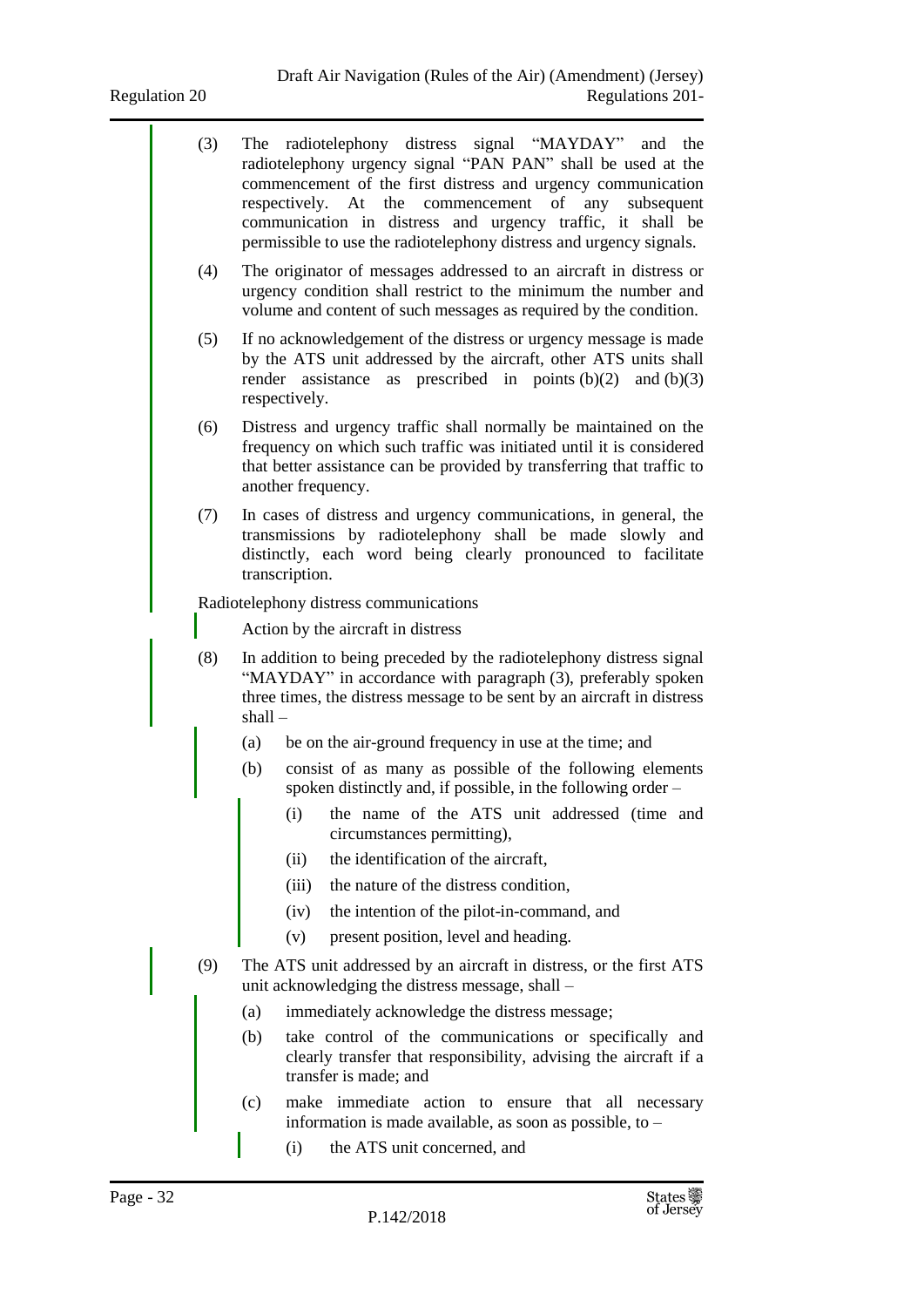|      |     | (ii)<br>the aircraft operator concerned, or its representative,<br>in accordance with pre-established arrangements;                                                                                                                                                                                                                                                                                                                                        |
|------|-----|------------------------------------------------------------------------------------------------------------------------------------------------------------------------------------------------------------------------------------------------------------------------------------------------------------------------------------------------------------------------------------------------------------------------------------------------------------|
|      | (d) | warn other ATS units, as appropriate, in order to prevent the<br>transfer of traffic to the frequency of the distress<br>communication.                                                                                                                                                                                                                                                                                                                    |
| (10) |     | The aircraft in distress, or the ATS unit in control of distress<br>traffic, shall be permitted to impose silence, either on all stations of<br>the mobile service in the area or on any station which interferes<br>with the distress traffic, and $-$                                                                                                                                                                                                    |
|      | (a) | it shall address these instructions 'to all stations' or to one<br>station only, according to the circumstances; and                                                                                                                                                                                                                                                                                                                                       |
|      | (b) | in either case, it shall use -                                                                                                                                                                                                                                                                                                                                                                                                                             |
|      |     | "STOP TRANSMITTING", and<br>(i)                                                                                                                                                                                                                                                                                                                                                                                                                            |
|      |     | the radiotelephony distress signal "MAYDAY".<br>(ii)                                                                                                                                                                                                                                                                                                                                                                                                       |
| (11) |     | The use of the signals specified in paragraph (10) shall be reserved<br>for the aircraft in distress and for the ATS unit controlling the<br>distress traffic.                                                                                                                                                                                                                                                                                             |
| (12) |     | The distress communications have absolute priority over all other<br>communications and ATS units and aircraft aware of them shall<br>not transmit on the frequency concerned unless –                                                                                                                                                                                                                                                                     |
|      | (a) | the distress is cancelled or the distress traffic is terminated;                                                                                                                                                                                                                                                                                                                                                                                           |
|      | (b) | all distress traffic has been transferred to other frequencies;                                                                                                                                                                                                                                                                                                                                                                                            |
|      | (c) | the ATS unit controlling communications gives permission;<br>or                                                                                                                                                                                                                                                                                                                                                                                            |
|      | (d) | it has itself to render assistance.                                                                                                                                                                                                                                                                                                                                                                                                                        |
| (13) |     | Any ATS unit/aircraft which has knowledge of distress traffic, and<br>which cannot itself assist the aircraft in distress, shall nevertheless<br>continue listening to such traffic until it is evident that assistance is<br>being provided.                                                                                                                                                                                                              |
| (14) |     | When an aircraft is no longer in distress, it shall transmit a message<br>cancelling the distress condition.                                                                                                                                                                                                                                                                                                                                               |
| (15) |     | ATS unit which has controlled<br>When the<br>the<br>distress<br>communication traffic becomes aware that the distress condition is<br>ended, it shall take immediate action to ensure that this information<br>is made available, as soon as possible, to -                                                                                                                                                                                                |
|      | (a) | the ATS units concerned; and                                                                                                                                                                                                                                                                                                                                                                                                                               |
|      | (b) | the aircraft operator concerned, or its representative, in<br>accordance with pre-established arrangements.                                                                                                                                                                                                                                                                                                                                                |
| (16) |     | The distress communication and silence conditions shall be<br>terminated by transmitting a message, including the words<br>"DISTRESS TRAFFIC ENDED", on the frequency or frequencies<br>being used for the distress traffic and this message shall be<br>originated only by the ATS unit controlling the communications<br>when, after the reception of the message prescribed in<br>paragraph (14), it is authorised to do so by the competent authority. |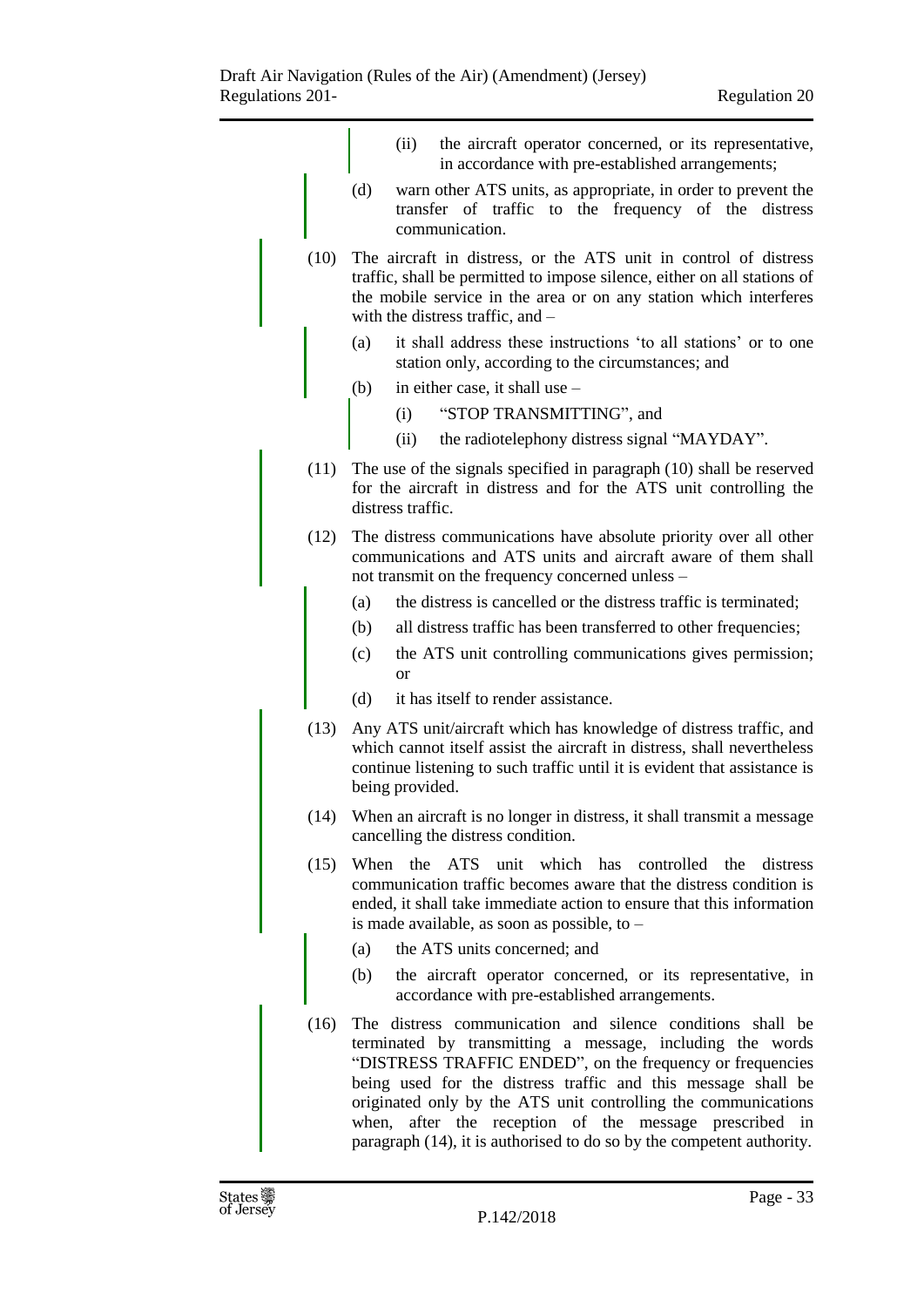Radiotelephony urgency communications Action by the aircraft reporting an urgency condition except as indicated in paragraphs (21) and (22). (17) In addition to being preceded by the radiotelephony urgency signal "PAN PAN" in accordance with paragraph (3), preferably spoken three times and each word of the group pronounced as the French word "panne", the urgency message to be sent by an aircraft reporting an urgency condition shall – (a) be on the air-ground frequency in use at the time; and (b) consist of as many as required of the following elements spoken distinctly and, if possible, in the following order – (i) the name of the ATS unit addressed, (ii) the identification of the aircraft, (iii) the nature of the urgency condition, (iv) the intention of the pilot-in-command, (v) present position, level and heading, and (vi) any other useful information. Action by the ATS unit addressed or first ATS unit acknowledging the urgency message. (18) The ATS unit addressed by an aircraft reporting an urgency condition or the first ATS unit acknowledging the urgency message shall – (a) acknowledge the urgency message; (b) take immediate action to ensure that all necessary information is made available, as soon as possible, to – (i) the ATS unit concerned, and (ii) the aircraft operator concerned, or its representative, in accordance with pre-established arrangements; (c) if necessary, exercise control of communications. Action by all other ATS units/aircraft (19) The urgency communications have priority over all other communications except distress communications and all ATS units/aircraft shall take care not to interfere with the transmission of urgency traffic. pursuant to the 1949 Geneva Conventions and Additional Protocols. Action by an aircraft used for medical transports (20) The use of the signal described in paragraph (21) shall indicate that the message which follows concerns a protected medical transport pursuant to the 1949 Geneva Conventions and Additional Protocols. (21) For the purpose of announcing and identifying aircraft used for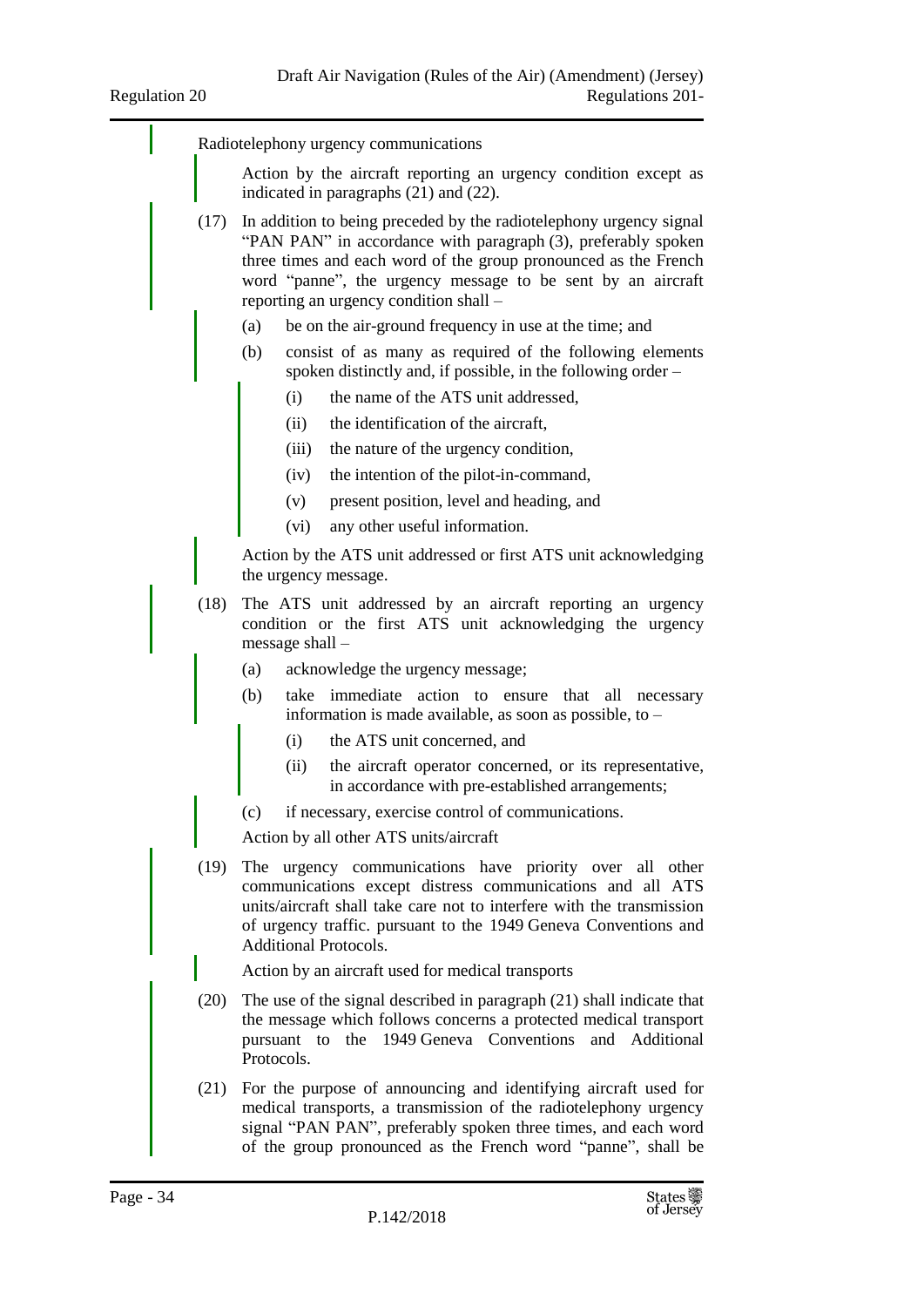followed by the radiotelephony signal for medical transports "MAY-DEE-CAL", pronounced as in the French "medical" and the use of such signals indicates that the message which follows concerns a protected medical transport.

- (22) The message shall convey the following data
	- (a) the call sign or other recognised means of identification of the medical transports;
	- (b) position of the medical transports;
	- (c) number and type of the medical transports;
	- (d) intended route;
	- (e) estimated time en-route and of departure and arrival, as appropriate; and
	- (f) any other information such as flight altitude, radio frequencies guarded, languages used and secondary surveillance radar modes and codes.

Action by the ATS units addressed, or by other stations receiving a medical transports message.

(23) Paragraphs (18) and (19) shall apply as appropriate to ATS units receiving a medical transports message.".

# <span id="page-34-0"></span>**21 Appendix 1 (Signals) amended**

In Appendix 1 of the principal Rules –

- (a) in sub-paragraph 1.1.2 of paragraph 1 for the words "Volume II of Annex 10, Chicago Convention" there are substituted the words "Part 14"; and
- (b) in Table *AP 1-1* the words "Series of white flashes" and "Land at this aerodrome and proceed to apron(\*)" are deleted.

#### <span id="page-34-1"></span>**22 Appendix 4 (ATS airspace classes – services provided and flight requirements) amended**

In Appendix 4 of the principal Rules, in the table –

- (a) in the entries relating to class C in the fourth column for the words "(and traffic" there are substituted the words "(and traffic avoidance advice on request)";
- (b) in the entries relating to class D in the fourth column headed "Service provided" for the words "(and traffic avoidance advice on" there are substituted the words "(and traffic avoidance advice on request)".

#### <span id="page-34-2"></span>**23 Appendix 5 (Requirements regarding services in air navigation) substituted**

For Appendix 5 of the principal Rules there is substituted the following Appendix –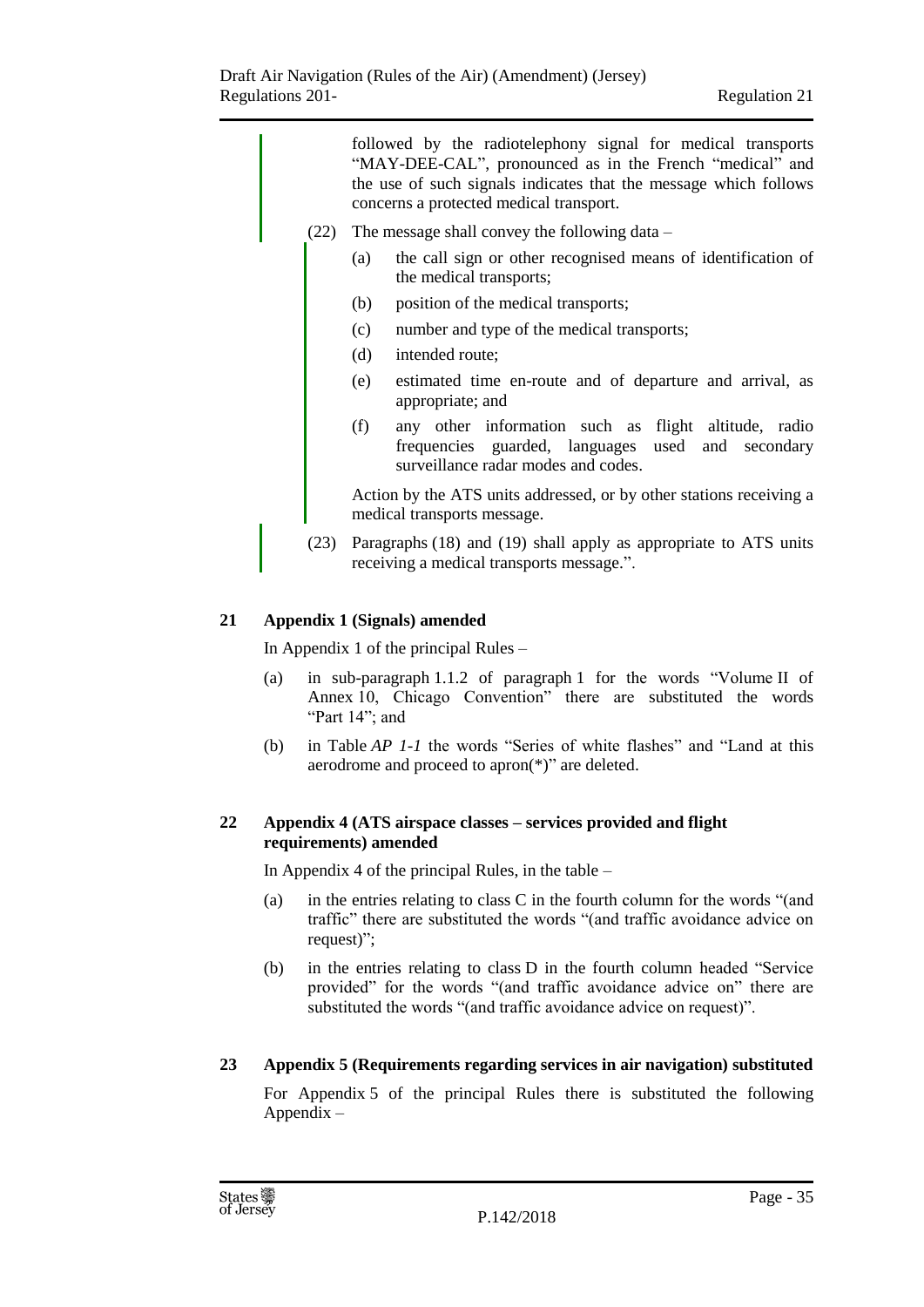#### **"APPENDIX 5**

#### (Rule 39 (SERA.12015))

#### **Requirements regarding services in air navigation**

#### TECHNICAL SPECIFICATIONS RELATED TO AIRCRAFT OBSERVATIONS AND REPORTS BY VOICE COMMUNICATIONS

#### **PART A**

#### **REPORTING INSTRUCTIONS**

MODEL AIREP SPECIAL

|                      | <b>ITEM</b>             | <b>PARAMETER</b>                                                      | TRANSMIT IN TELEPHONY as appropriate                           |  |  |  |  |
|----------------------|-------------------------|-----------------------------------------------------------------------|----------------------------------------------------------------|--|--|--|--|
|                      |                         | Message-type designator                                               | [AIREP] SPECIAL                                                |  |  |  |  |
|                      |                         | - special air-report                                                  |                                                                |  |  |  |  |
| Section <sub>1</sub> | $\mathbf{1}$            | Aircraft identification                                               | (aircraft identification)                                      |  |  |  |  |
|                      | $\overline{2}$          | Position                                                              | POSITION (latitude and longitude)                              |  |  |  |  |
|                      |                         |                                                                       | OVER (significant point)                                       |  |  |  |  |
|                      |                         |                                                                       | ABEAM (significant point)                                      |  |  |  |  |
|                      |                         |                                                                       | (significant point) (bearing) (distance)                       |  |  |  |  |
|                      | $\overline{\mathbf{3}}$ | Time                                                                  | (time)                                                         |  |  |  |  |
|                      |                         | Level                                                                 | FLIGHT LEVEL (number) or (number) METRES or FEET               |  |  |  |  |
|                      | $\overline{4}$          |                                                                       | CLIMBING TO FLIGHT LEVEL (number) or (number) METRES or FEET   |  |  |  |  |
|                      |                         |                                                                       | DESCENDING TO FLIGHT LEVEL (number) or (number) METRES or FEET |  |  |  |  |
|                      | 5                       | Next position and estimated time over                                 | (position) (time)                                              |  |  |  |  |
|                      | 6                       | Ensuing significant point                                             | (position) NEXT                                                |  |  |  |  |
|                      | $\overline{7}$          | Estimated time of arrival                                             | (aerodrome) (time)                                             |  |  |  |  |
|                      |                         |                                                                       |                                                                |  |  |  |  |
| Section <sub>2</sub> | 8                       | Endurance                                                             | ENDURANCE (hours and minutes)                                  |  |  |  |  |
|                      |                         |                                                                       |                                                                |  |  |  |  |
|                      | 9                       | Phenomenon encountered or observed<br>prompting a special air-report: |                                                                |  |  |  |  |
|                      |                         | Moderate turbulence                                                   | TURBULENCE MODERATE                                            |  |  |  |  |
|                      |                         | Severe turbulence                                                     | TURBULENCE SEVERE                                              |  |  |  |  |
|                      |                         | Moderate icing                                                        | <b>ICING MODERATE</b>                                          |  |  |  |  |
|                      |                         | Severe icing                                                          | <b>ICING SEVERE</b>                                            |  |  |  |  |
| Section 3            |                         | Severe mountain wave                                                  | MOUTAINWAVE SEVERE                                             |  |  |  |  |
|                      |                         | Thunderstorms without hail                                            | THUNDERSTORMS                                                  |  |  |  |  |
|                      |                         | Thunderstorms with hail                                               | THUNDERSTORMS WITH HAIL                                        |  |  |  |  |
|                      |                         | Heavy dust/sandstorm                                                  | DUSTSTORM or SANDSTORM HEAVY                                   |  |  |  |  |
|                      |                         | Volcanic ash cloud                                                    | <b>VOLCANIC ASH CLOUD</b>                                      |  |  |  |  |
|                      |                         | Pre-eruption volcanic activity or<br>volcanic eruption                | PRE-ERUPTION VOLCANIC ACTIVITY or VOLCANIC ERUPTION            |  |  |  |  |

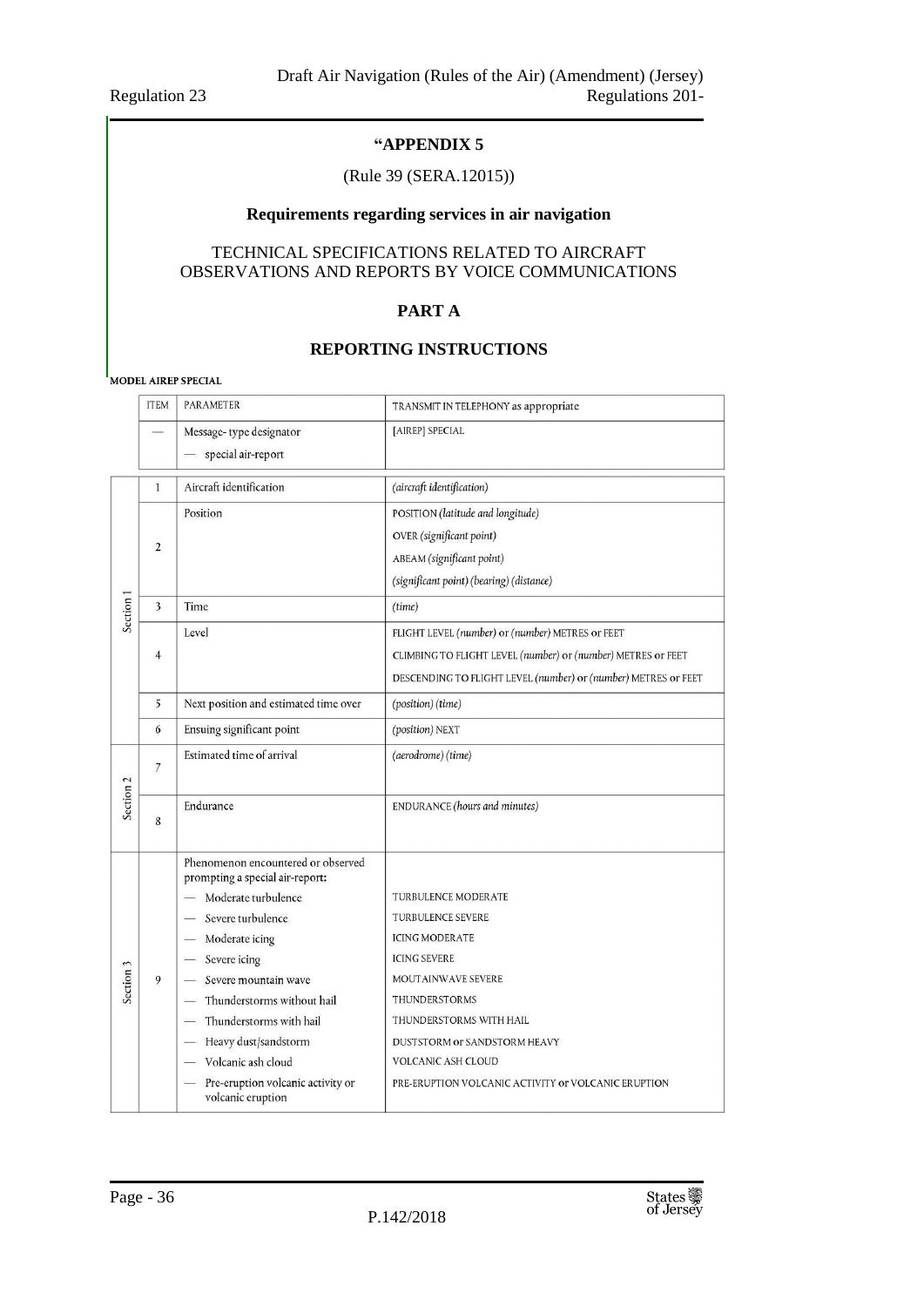#### 1. CONTENTS OF AIR-REPORTS

#### 1.1. **Position reports and special air-reports**

- 1.1.1. Section 1 of the model set out in this Part is obligatory for position reports and special air-reports, although Items 5 and 6 thereof may be omitted. Section 2 shall be added, in whole or in part, only when so requested by the operator or its designated representative, or when deemed necessary by the pilot-in-command. Section 3 shall be included in special air-reports.
- 1.1.2. Conditions prompting the issuance of a special air-report are to be selected from the list presented in Rule 62(1) (SERA.12005(a)).
- 1.1.3. In the case of special air-reports containing information on volcanic activity, a post-flight report shall be made using the volcanic activity reporting form (Model VAR) set out in Part B. All elements which are observed shall be recorded and indicated respectively in the appropriate places on the form Model VAR.
- 1.1.4. Special air-reports shall be issued as soon as practicable after a phenomenon calling for a special air-report has been observed.

#### 2. DETAILED REPORTING INSTRUCTIONS

- 2.1 Items of an air-report shall be reported in the order in which they are listed in the model AIREP SPECIAL form.
- MESSAGE TYPE DESIGNATOR. Report "SPECIAL" for a special air-report.

#### *Section 1*

**Item 1** – AIRCRAFT IDENTIFICATION. Report the aircraft radiotelephony call sign as prescribed in Rule 82 (SERA.14050).

**Item 2** – POSITION. Report position in latitude (degrees as 2 numerics or degrees and minutes as 4 numerics, followed by "North" or "South") and longitude (degrees as 3 numerics or degrees and minutes as 5 numerics followed by "East" or "West"), or as a significant point identified by a coded designator (2 to 5 characters), or as a significant point followed by magnetic bearing (3 numerics) and distance in nautical miles from the point. Precede significant point with "ABEAM", if applicable.

**Item 3** – TIME. Report time in hours and minutes UTC (4 numerics) unless reporting time in minutes past the hour (2 numerics) is prescribed on the basis of regional air navigation agreements. The time reported must be the actual time of the aircraft at the position and not the time of origination or transmission of the report. Time shall always be reported in hours and minutes UTC when issuing a special air-report.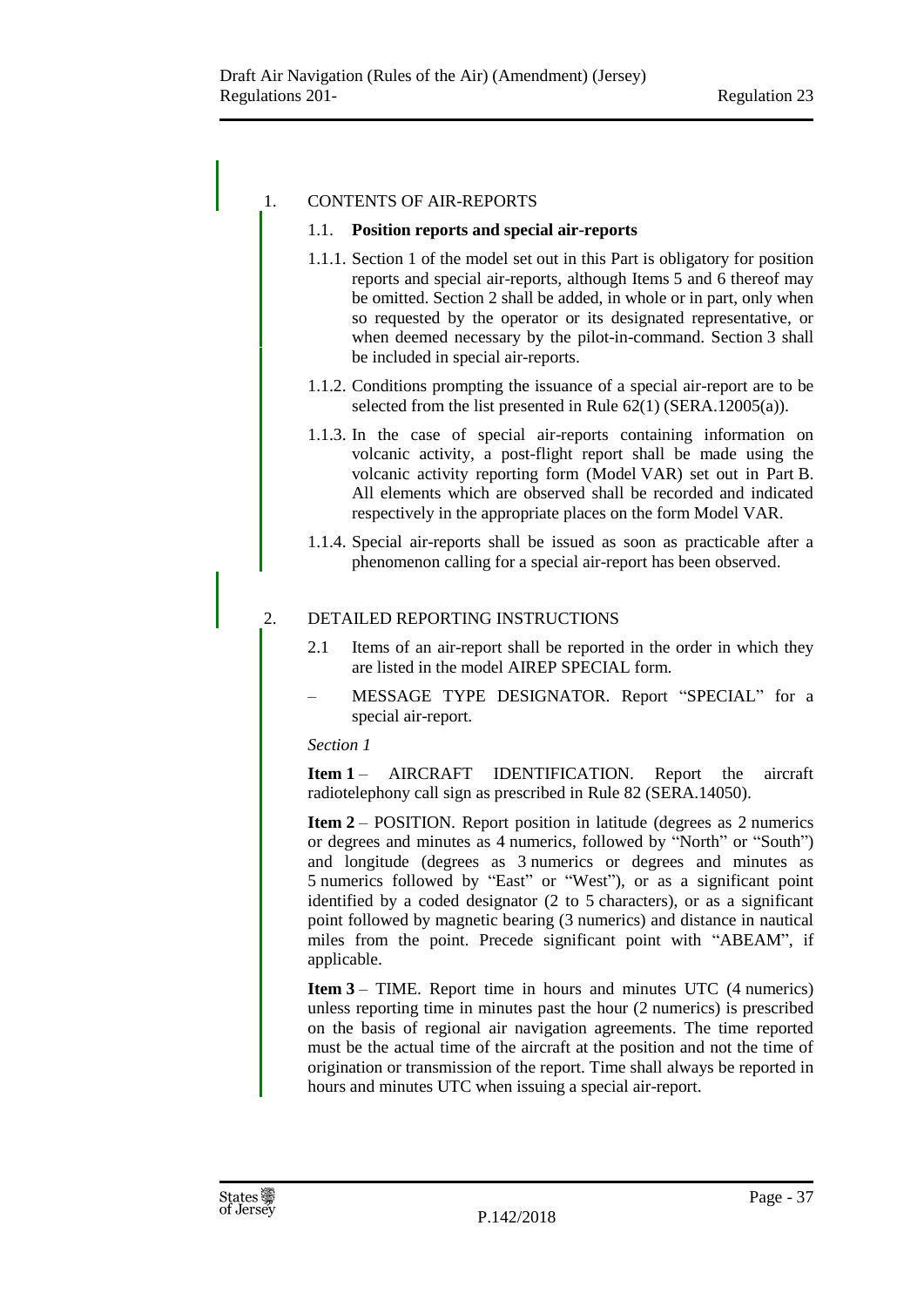**Item 4** – FLIGHT LEVEL OR ALTITUDE. Report flight level by 3 numerics when on standard pressure altimeter setting. Report altitude in metres followed by "METRES" or in feet followed by "FEET" when on QNH. Report "CLIMBING" (followed by the level) when climbing or "DESCENDING" (followed by the level) when descending to a new level after passing the significant point.

**Item 5** – NEXT POSITION AND ESTIMATED TIME OVER. Report the next reporting point and the estimated time over such reporting point, or report the estimated position that will be reached one hour later, according to the position reporting procedures in force. Use the data conventions specified in Item 2 for position. Report the estimated time over this position. Report time in hours and minutes UTC (4 numerics) unless reporting time in minutes past the hour (2 numerics) as prescribed by regional air navigation agreements.

**Item 6** – ENSUING SIGNIFICANT POINT. Report the ensuing significant point following the 'next position and estimated time over'.

*Section 2*

**Item 7** – ESTIMATED TIME OF ARRIVAL. Report the name of the aerodrome of the first intended landing, followed by the estimated time of arrival at this aerodrome in hours and minutes UTC (4 numerics).

**Item 8** – ENDURANCE. Report "ENDURANCE" followed by fuel endurance in hours and minutes (4 numerics).

*Section 3*

**Item 9** – PHENOMENON PROMPTING A SPECIAL AIR-REPORT. Report one of the following phenomena encountered or observed:

- moderate turbulence as "TURBULENCE MODERATE", and
- severe turbulence as "TURBULENCE SEVERE".

The following specifications apply:

- **Moderate –** Conditions in which moderate changes in aircraft attitude and/or altitude may occur but the aircraft remains in positive control at all times. Usually, small variations in airspeed. Changes in accelerometer readings of 0,5 g to 1,0 g at the aircraft's centre of gravity. Difficulty in walking. Occupants feel strain against seat belts. Loose objects move about.
- **Severe –** Conditions in which abrupt changes in aircraft attitude and/or altitude occur; aircraft may be out of control for short periods. Usually, large variations in airspeed. Changes in accelerometer readings greater than 1,0 g at the aircraft's centre of gravity. Occupants are forced violently against seat belts. Loose objects are tossed about.
- moderate icing as "ICING MODERATE", severe icing as "ICING SEVERE", –

The following specifications apply:

– **Moderate –** Conditions in which change of heading and/or altitude may be considered desirable.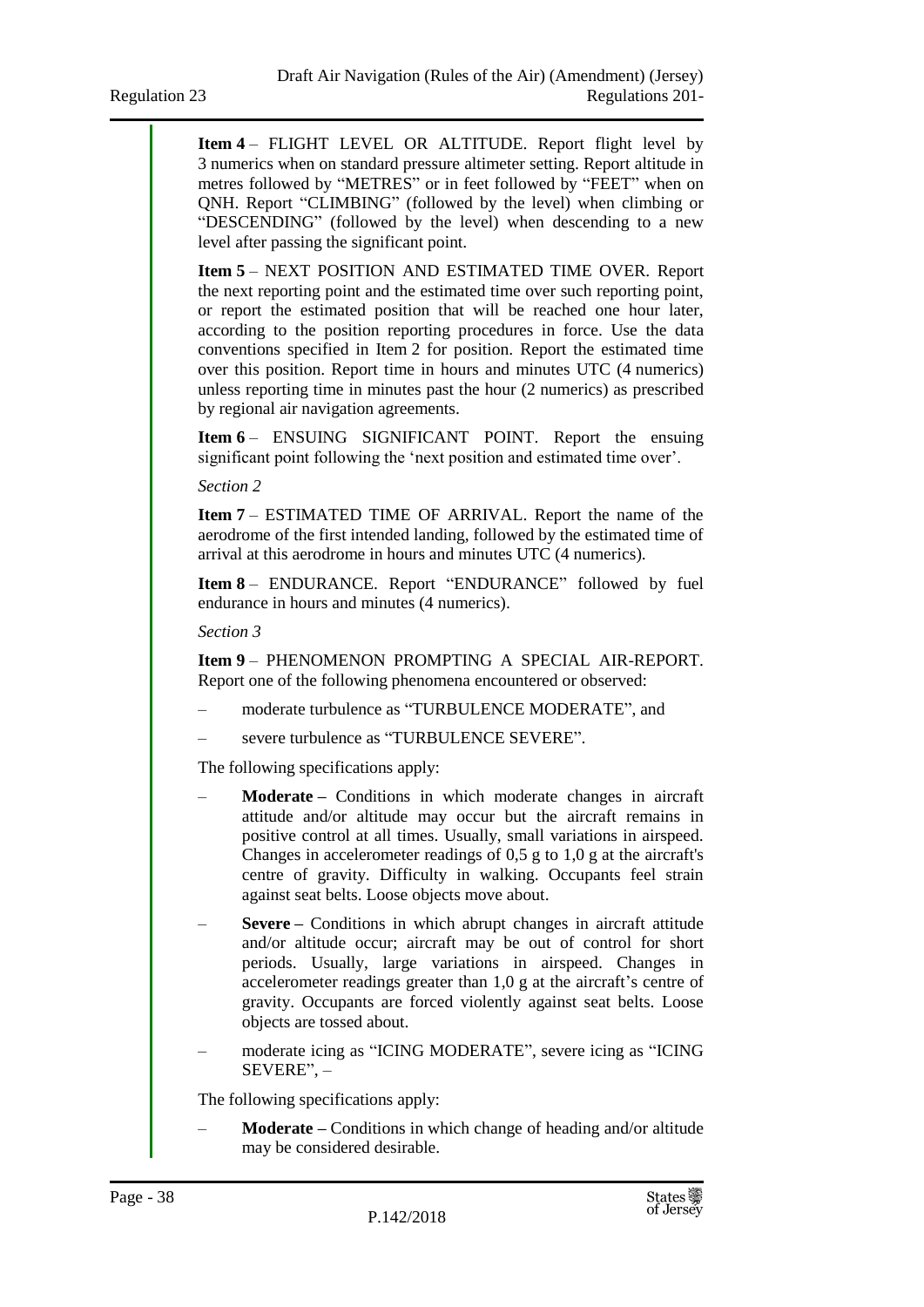|      | <b>Severe</b> – Conditions in which immediate change of heading and/or<br>altitude is considered essential.                                                                                                                                                                                                                                                                                                                                                              |
|------|--------------------------------------------------------------------------------------------------------------------------------------------------------------------------------------------------------------------------------------------------------------------------------------------------------------------------------------------------------------------------------------------------------------------------------------------------------------------------|
|      | Severe mountain wave as "MOUNTAIN WAVE SEVERE",                                                                                                                                                                                                                                                                                                                                                                                                                          |
|      | The following specification applies,                                                                                                                                                                                                                                                                                                                                                                                                                                     |
|      | <b>Severe</b> – Conditions in which the accompanying downdraft is<br>$3.0 \text{ m/s}$ (600 ft/min) or more and/or severe turbulence is<br>encountered.                                                                                                                                                                                                                                                                                                                  |
|      | Thunderstorm without hail as "THUNDERSTORM", thunderstorm<br>with hail as "THUNDERSTORM WITH HAIL";                                                                                                                                                                                                                                                                                                                                                                      |
|      | The following specification applies.                                                                                                                                                                                                                                                                                                                                                                                                                                     |
|      | Only report those thunderstorms which are:                                                                                                                                                                                                                                                                                                                                                                                                                               |
|      | obscured in haze, or                                                                                                                                                                                                                                                                                                                                                                                                                                                     |
|      | embedded in cloud, or                                                                                                                                                                                                                                                                                                                                                                                                                                                    |
|      | widespread, or                                                                                                                                                                                                                                                                                                                                                                                                                                                           |
| —    | forming a squall line.                                                                                                                                                                                                                                                                                                                                                                                                                                                   |
|      | Heavy duststorm or sandstorm as "DUSTSTORM HEAVY" or<br>"SANDSTORM HEAVY",                                                                                                                                                                                                                                                                                                                                                                                               |
|      | Volcanic ash cloud as "VOLCANIC ASH CLOUD",                                                                                                                                                                                                                                                                                                                                                                                                                              |
|      | Pre-eruption volcanic activity or a volcanic eruption as "PRE-<br>ERUPTION VOLCANIC ACTIVITY"<br>"VOLCANIC<br><b>or</b><br>ERUPTION",                                                                                                                                                                                                                                                                                                                                    |
|      | The following specification applies:                                                                                                                                                                                                                                                                                                                                                                                                                                     |
|      | "Pre-eruption volcanic activity" in this context means unusual and/or<br>increasing volcanic activity which could presage a volcanic eruption.                                                                                                                                                                                                                                                                                                                           |
| 2.2. | Information recorded on the volcanic activity reporting form<br>(Model VAR) is not for transmission by RTF but, on arrival at an<br>aerodrome, is to be delivered without delay by the operator or a<br>flight crew member to the aerodrome meteorological office. If such<br>an office is not easily accessible, the completed form shall be<br>delivered in accordance with local arrangements agreed upon<br>between MET and ATS providers and the aircraft operator. |
| 3.   | FORWARDING OF METEOROLOGICAL INFORMATION<br>RECEIVED BY VOICE COMMUNICATIONS                                                                                                                                                                                                                                                                                                                                                                                             |
|      | When receiving special air-reports, ATS units shall forward these air-<br>reports without delay to the associated meteorological watch office<br>(MWO). In order to ensure assimilation of air-reports in ground-based<br>automated systems, the elements of such reports shall be transmitted<br>using the data conventions specified below and in the order prescribed.                                                                                                |
|      | ADDRESSEE. Record the station called and, when necessary,<br>relay required.                                                                                                                                                                                                                                                                                                                                                                                             |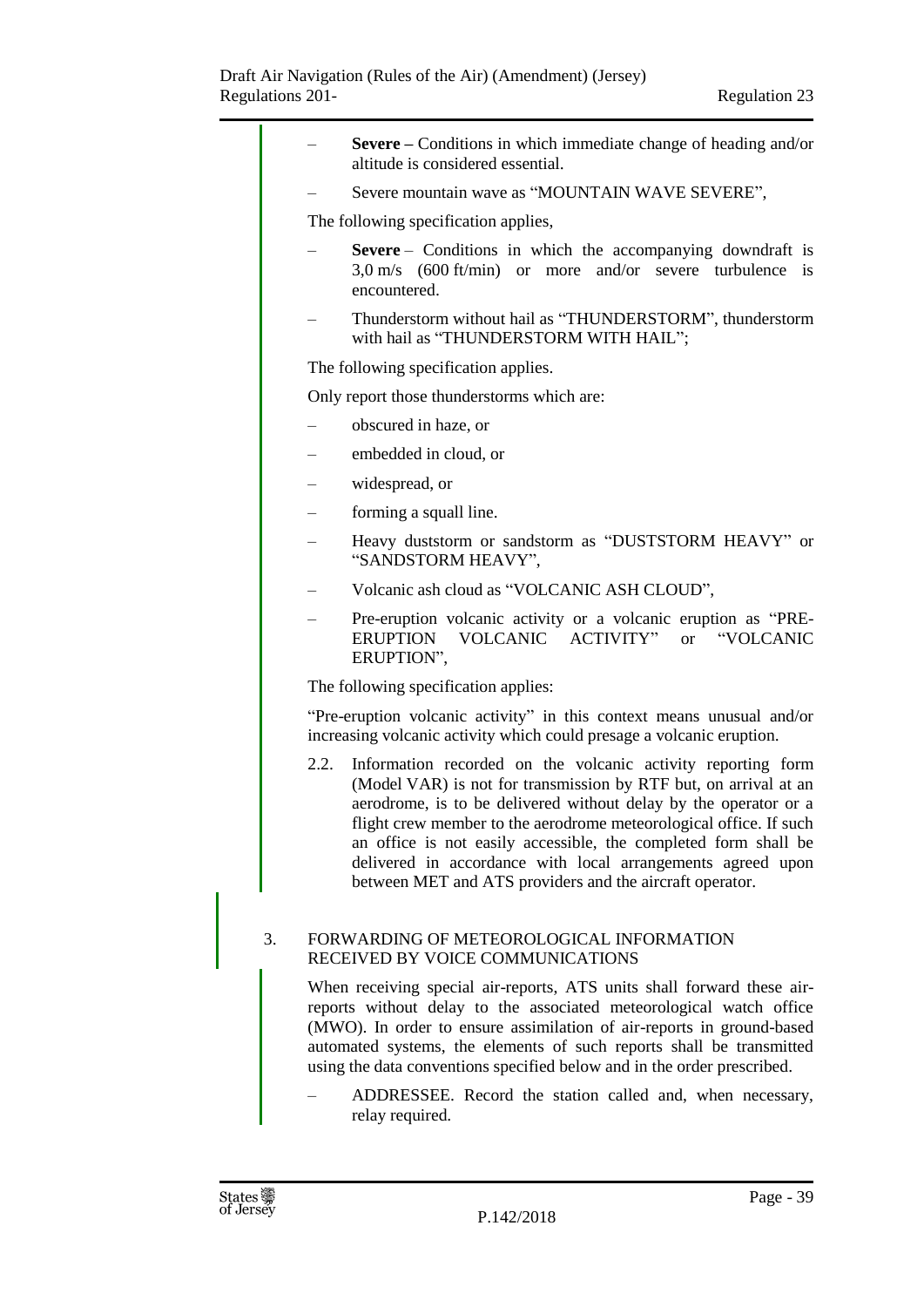- MESSAGE TYPE DESIGNATOR. Record "ARS" for a special air-report.
- AIRCRAFT IDENTIFICATION. Record the aircraft identification using the data convention specified for Item 7 of the flight plan, without a space between the operator's designator and the aircraft registration or flight identification, if used.

#### *Section 1*

Item 0 – POSITION. Record position in latitude (degrees as 2 numerics or degrees and minutes as 4 numerics, followed, without a space, by N or S) and longitude (degrees as 3 numerics or degrees and minutes as 5 numerics, followed without a space by E or W), or as a significant point identified by a coded designator (2 to 5 characters), or as a significant point followed by magnetic bearing (3 numerics) and distance in nautical miles (3 numerics) from the point. Precede significant point with "ABEAM", if applicable.

Item 1 – TIME. Record time in hours and minutes UTC (4 numerics).

Item 2 – FLIGHT LEVEL OR ALTITUDE. Record 'F' followed by 3 numerics (e.g. "F310") when a flight level is reported. Record altitude in metres followed by "M" or in feet followed by "FT" when an altitude is reported. Record "ASC" (level) when climbing or "DES" (level) when descending.

#### *Section 2*

Item 9 – PHENOMENON PROMPTING A SPECIAL AIR-REPORT. Record the phenomenon reported as follows:

- moderate turbulence as "TURB MOD",
- severe turbulence as "TURB SEV",
- moderate icing as "ICE MOD",
- severe icing as "ICE SEV",
- severe mountain wave as "MTW SEV",
- thunderstorm without hail as "TS",
- thunderstorm with hail as "TSGR",
- heavy duststorm or sandstorm as "HVY SS",
- volcanic ash cloud as "VA CLD",
- pre-eruption volcanic activity or a volcanic eruption as "VA",
- hail as "GR",
- cumulonimbus clouds as "CB".

TIME TRANSMITTED. Record only when Section 3 is transmitted.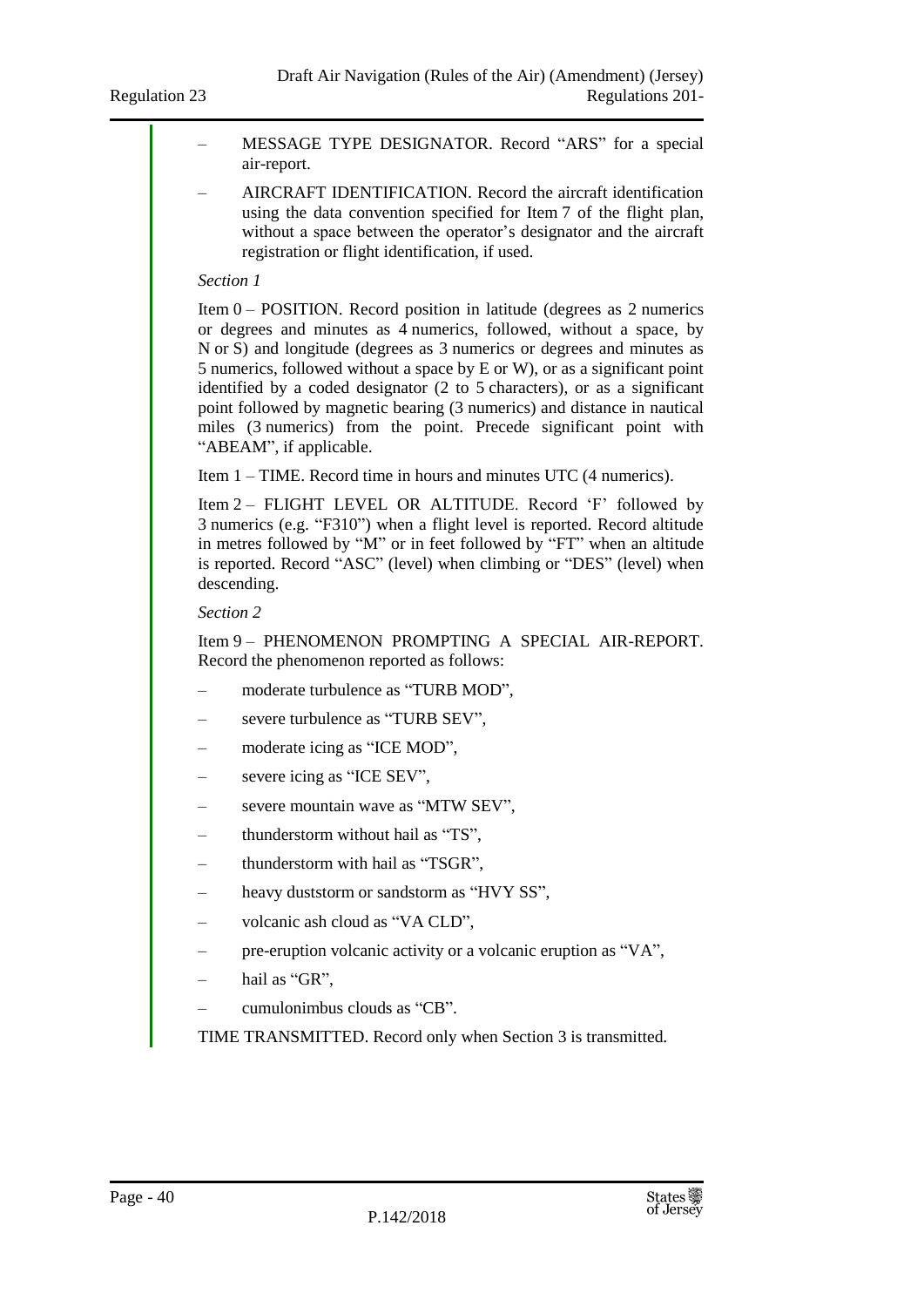#### 4. SPECIFIC PROVISIONS RELATED TO REPORTING WIND SHEAR AND VOLCANIC ASH

#### 4.1. **Reporting of wind shear**

- 4.1.1. When reporting aircraft observations of wind shear encountered during the climb-out and approach phases of flight, the aircraft type shall be included.
- 4.1.2. Where wind shear conditions in the climb-out or approach phases of flight were reported or forecast but not encountered, the pilot-incommand shall advise the appropriate ATS unit as soon as practicable unless the pilot-in-command is aware that the appropriate ATS unit has already been so advised by a preceding aircraft.

#### 4.2. **Post-flight reporting of volcanic activity**

- 4.2.1. On arrival of a flight at an aerodrome, the completed report of volcanic activity shall be delivered by the aircraft operator or a flight crew member, without delay, to the aerodrome meteorological office, or if such office is not easily accessible to arriving flight crew members, the completed form shall be dealt with in accordance with local arrangements agreed upon between MET and ATS providers and the aircraft operator.
- 4.2.2. The completed report of volcanic activity received by an aerodrome meteorological office shall be transmitted without delay to the meteorological watch office responsible for the provision of meteorological watch for the flight information region in which the volcanic activity was observed.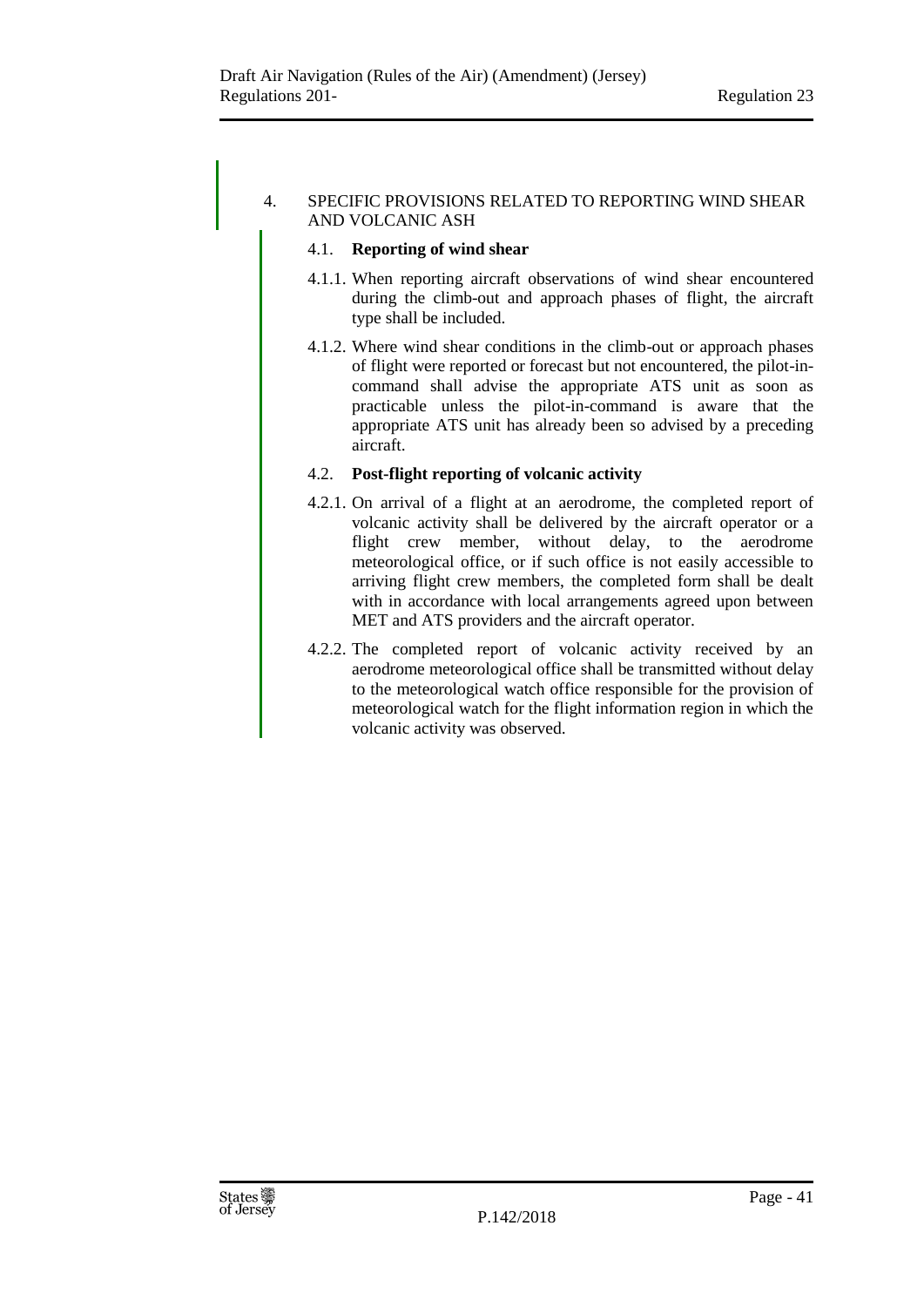#### **PART B**

#### **SPECIAL AIR-REPORT OF VOLCANIC ACTIVITY FORM (MODEL VAR)**

MODEL VAR: to be used for post-flight reporting

#### VOLCANIC ACTIVITY REPORT

Air-reports are critically important in assessing the hazards which volcanic ash cloud presents to aircraft operations.

| <b>OPERATOR:</b>                                                                                                                                                                                                |       |                          |                                | A/C IDENTIFICATION: (as indicated on flight plan) |                                                                       |                |                                                                              |  |
|-----------------------------------------------------------------------------------------------------------------------------------------------------------------------------------------------------------------|-------|--------------------------|--------------------------------|---------------------------------------------------|-----------------------------------------------------------------------|----------------|------------------------------------------------------------------------------|--|
| PILOT-IN-COMMAND:                                                                                                                                                                                               |       |                          |                                |                                                   |                                                                       |                |                                                                              |  |
| DEP FROM:                                                                                                                                                                                                       | DATE: | TIME: UTC:               | ARR AT:                        |                                                   | DATE:                                                                 |                | TIME; UTC:                                                                   |  |
| <b>ADDRESSEE</b>                                                                                                                                                                                                |       |                          |                                | <b>AIREP SPECIAL</b>                              |                                                                       |                |                                                                              |  |
| Items 1-8 are to be reported immediately to the ATS unit that you are in contact with.                                                                                                                          |       |                          |                                |                                                   |                                                                       |                |                                                                              |  |
| AIRCRAFT IDENTIFICATION<br>1)                                                                                                                                                                                   |       |                          |                                | <b>POSITION</b><br>2)                             |                                                                       |                |                                                                              |  |
| TIME<br>3)                                                                                                                                                                                                      |       |                          | FLIGHT LEVEL OR ALTITUDE<br>4) |                                                   |                                                                       |                |                                                                              |  |
| VOLCANIC ACTIVITY OBSERVED AT<br>5)<br>(position or bearing, estimated level of ash cloud and distance from aircraft)                                                                                           |       |                          |                                |                                                   |                                                                       |                |                                                                              |  |
| <b>AIR TEMPERATURE</b><br>$6)$                                                                                                                                                                                  |       |                          |                                | 7) SPOT WIND                                      |                                                                       |                |                                                                              |  |
| SUPPLEMENTARY INFORMATION<br>8)                                                                                                                                                                                 |       |                          |                                |                                                   |                                                                       |                |                                                                              |  |
| SO <sub>2</sub> DETECTED                                                                                                                                                                                        | yes   | $no \Box$                |                                |                                                   |                                                                       |                |                                                                              |  |
| Ash encountered                                                                                                                                                                                                 | yes   | $no \Box$                |                                |                                                   | cloud and, where possible, horizontal movement, rate of growth, etc.) |                | (brief description of activity especially vertical and lateral extent of ash |  |
| After landing complete items 9-16 then fax form to: (Fax number to be provided by the meteorological authority based on local<br>arrangements between the meteorological authority and the operator concerned.) |       |                          |                                |                                                   |                                                                       |                |                                                                              |  |
| DENSITY OF ASH CLOUD<br>9)                                                                                                                                                                                      |       | $\Box$ (a) Wispy         |                                |                                                   | $\Box$ (b) Moderate dense                                             |                | $\Box$ (c) Very dense                                                        |  |
| 10) COLOUR OF ASH CLOUD                                                                                                                                                                                         |       | $\Box$ (a) White         |                                | п                                                 | (b) Light grey                                                        |                | $\Box$ (c) Dark grey                                                         |  |
|                                                                                                                                                                                                                 |       | $\Box$ (d) black         |                                |                                                   |                                                                       |                |                                                                              |  |
| 11) ERUPTION                                                                                                                                                                                                    |       | $\Box$ (a) continuous    |                                | п                                                 | (b) intermittent                                                      |                | $\Box$ (c) not visible                                                       |  |
| 12) POSITION OF ACTIVITY                                                                                                                                                                                        |       | $\Box$ (a) Summit        |                                | П.                                                | $(b)$ side                                                            |                | $\Box$ (c) Single                                                            |  |
|                                                                                                                                                                                                                 |       | $\Box$ (d) Multiple      |                                | п                                                 | (e) Not observed                                                      |                |                                                                              |  |
| 13) OTHER OBSERVED FEATURES OF<br><b>ERUPTION</b>                                                                                                                                                               |       | $\Box$ (a) Lightning     |                                | п                                                 | $(b)$ Glow                                                            |                | $\Box$ (c) Large rocks                                                       |  |
|                                                                                                                                                                                                                 |       | $\Box$ (d) Ash fallout   |                                | п                                                 | (e) Mushroom cloud                                                    | $\Box$ (f) All |                                                                              |  |
| 14) EFFECT ON AIRCRAFT                                                                                                                                                                                          |       | $\Box$ (a) Communication |                                | п                                                 | (b) Navigation<br>systems                                             |                | $\Box$ (c) Engines                                                           |  |
|                                                                                                                                                                                                                 |       | $\Box$ (d) Pitot static  |                                | п                                                 | (e) Windscreen                                                        |                | $\Box$ (f) Windows                                                           |  |
| 15) OTHER EFFECTS                                                                                                                                                                                               |       | $\Box$ (a) Turbulence    |                                | п                                                 | (b) St. Elmo's Fire                                                   |                | $\Box$ (c) Other fumes                                                       |  |
| 16) OTHER INFORMATION                                                                                                                                                                                           |       |                          |                                |                                                   |                                                                       |                |                                                                              |  |
| (Any information considered useful.)                                                                                                                                                                            |       |                          |                                |                                                   |                                                                       |                |                                                                              |  |

#### <span id="page-41-0"></span>**24 Air Navigation (Jersey) Law 2014 amended**

In Article 1 (Interpretation) of the Air Navigation (Jersey) Law 2014<sup>3</sup>, after paragraph (5), there shall be inserted the following paragraph –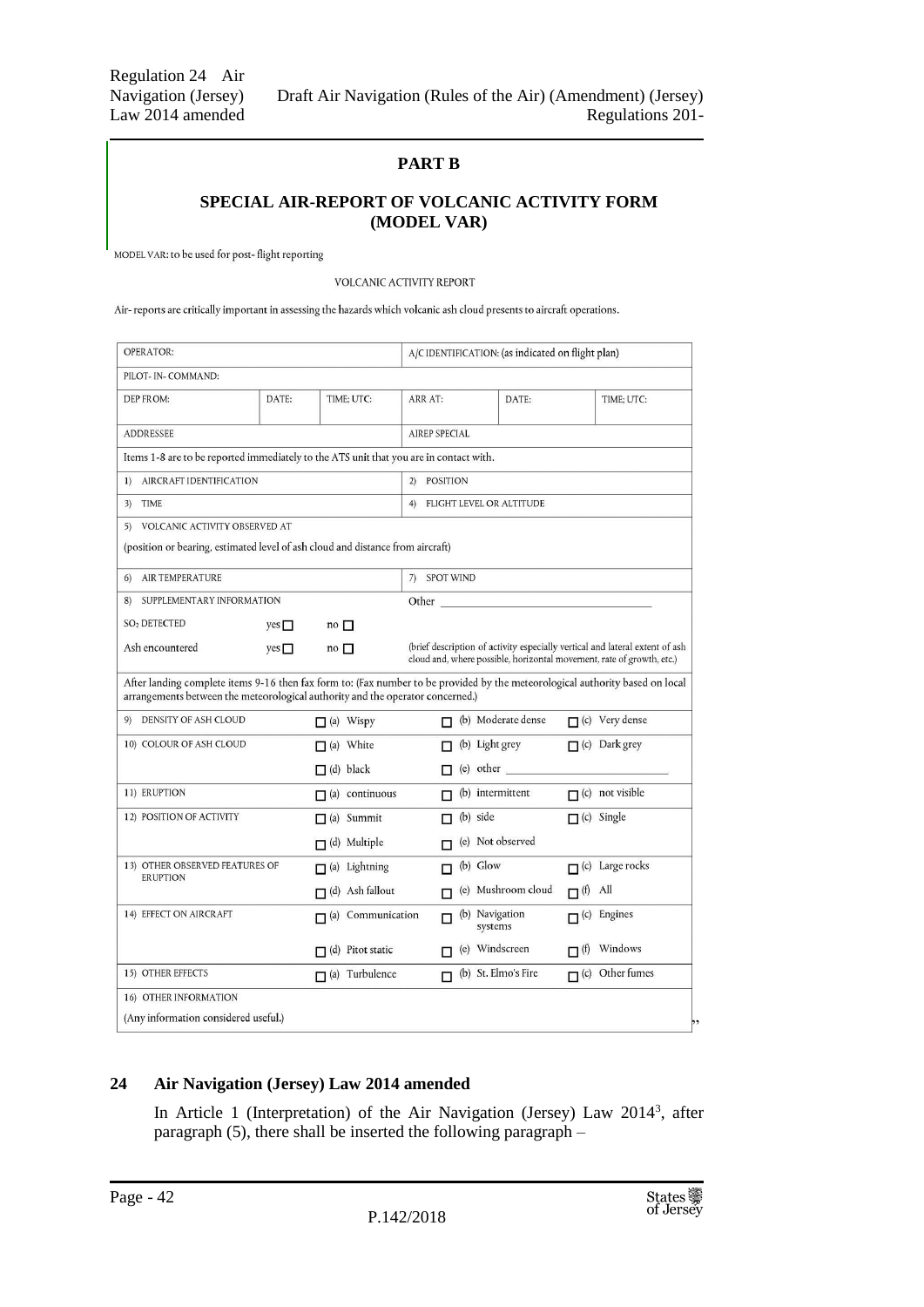

#### <span id="page-42-0"></span>**25 Citation and commencement**

These Regulations may be cited as the Air Navigation (Rules of the Air) (Amendment) (Jersey) Regulations 201- and shall come into force 7 days after they are made.